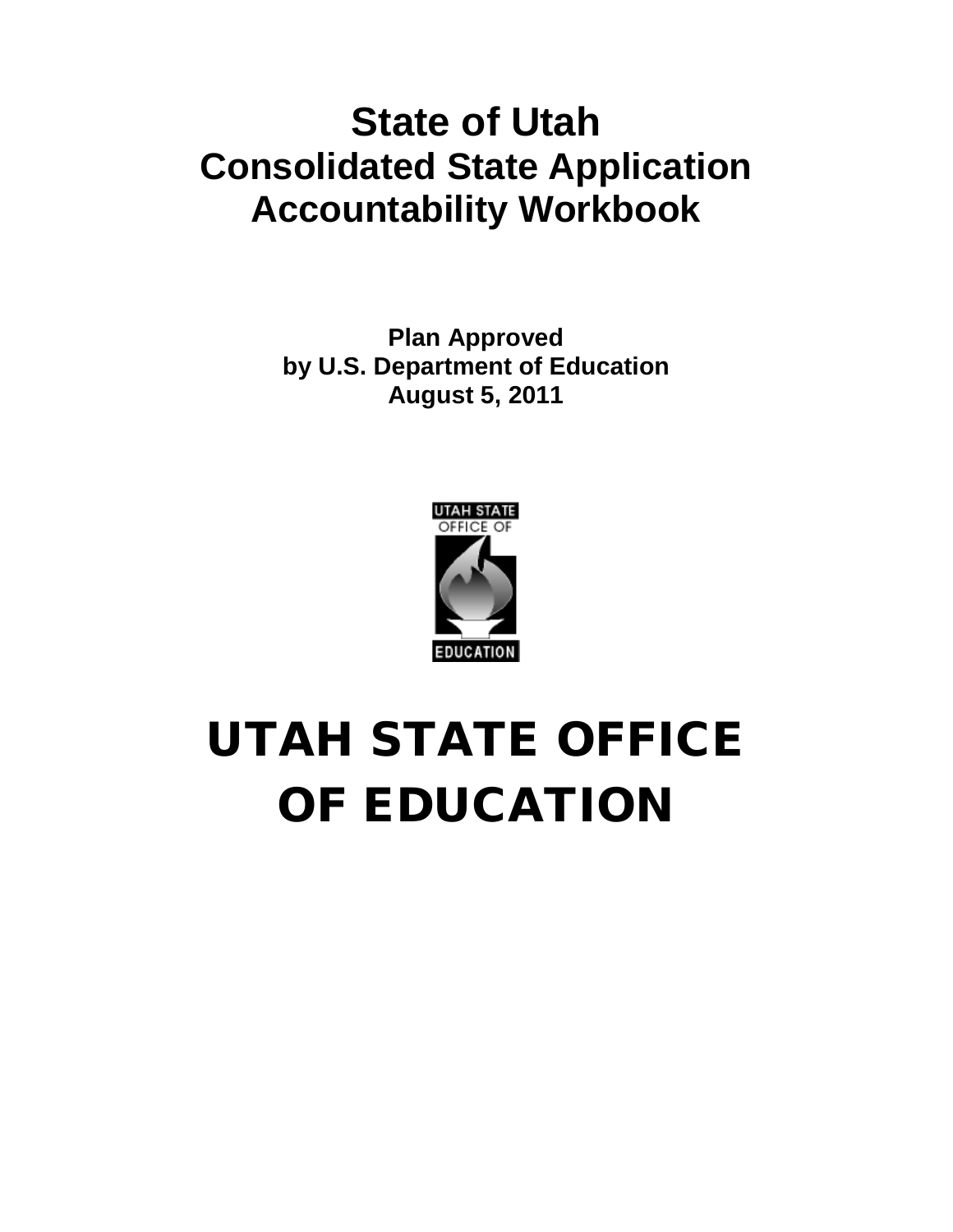# **PART I: Summary of Required Elements for State Accountability Systems**

# Summary of Implementation Status for Required Elements of State Accountability Systems

|   | Principle 1: All Schools      |                                                                                                                                          |  |  |  |  |
|---|-------------------------------|------------------------------------------------------------------------------------------------------------------------------------------|--|--|--|--|
| F | 1.1                           | Accountability system includes all schools and districts in the state.                                                                   |  |  |  |  |
| F | 1.2                           | Accountability system holds all schools to the same criteria.                                                                            |  |  |  |  |
| F | 1.3                           | Accountability system incorporates the academic achievement standards.                                                                   |  |  |  |  |
| F | 1.4                           | Accountability system provides information in a timely manner.                                                                           |  |  |  |  |
| F | 1.5                           | Accountability system includes report cards.                                                                                             |  |  |  |  |
| F | 1.6                           | Accountability system includes rewards and sanctions.                                                                                    |  |  |  |  |
|   |                               | Principle 2: All Students                                                                                                                |  |  |  |  |
| F | 2.1                           | The accountability system includes all students                                                                                          |  |  |  |  |
| F | 2.2                           | The accountability system has a consistent definition of full academic year.                                                             |  |  |  |  |
| F | 2.3                           | The accountability system properly includes mobile students.                                                                             |  |  |  |  |
|   |                               | Principle 3: Method of AYP Determinations                                                                                                |  |  |  |  |
| F | 3.1                           | Accountability system expects all student subgroups, public schools, and LEAs to reach<br>proficiency by 2013-14.                        |  |  |  |  |
| F | 3.2                           | Accountability system has a method for determining whether student subgroups, public<br>schools, and LEAs made adequate yearly progress. |  |  |  |  |
| F | 3.2a                          | Accountability system establishes a starting point.                                                                                      |  |  |  |  |
| F | 3.2 <sub>b</sub>              | Accountability system establishes statewide annual measurable objectives.                                                                |  |  |  |  |
| F | 3.2 <sub>c</sub>              | Accountability system establishes intermediate goals.                                                                                    |  |  |  |  |
|   | Principle 4: Annual Decisions |                                                                                                                                          |  |  |  |  |
| F | 4.1                           | The accountability system determines annually the progress of schools and districts.                                                     |  |  |  |  |

# **STATUS Legend:**

**F** – Final state policy **P** – Proposed policy, awaiting State approval **W** – Working to formulate policy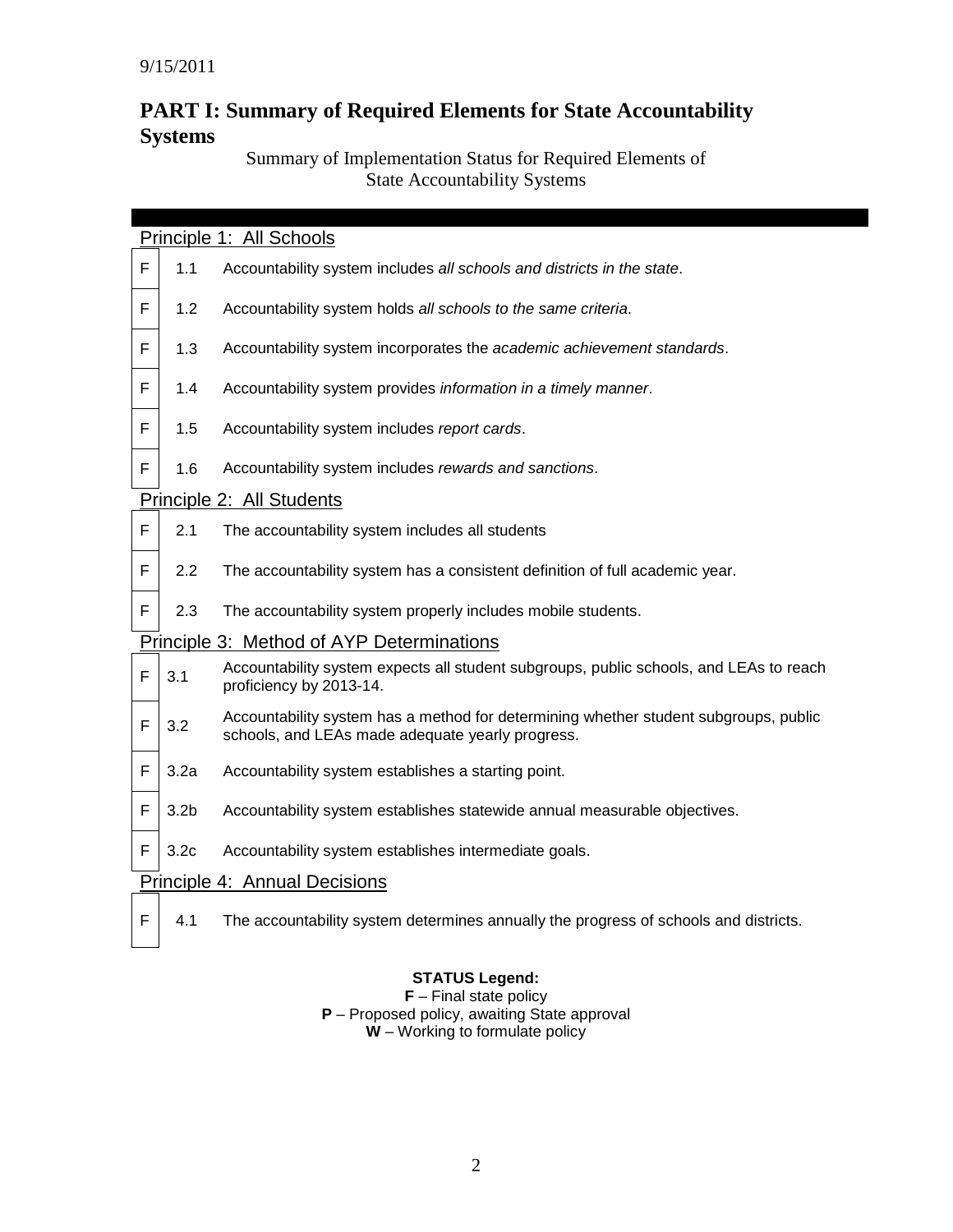#### Principle 5: Subgroup Accountability

 $F \mid 5.1$  The accountability system includes all the required student subgroups.  $F \begin{bmatrix} 5.2 \end{bmatrix}$  The accountability system holds schools and LEAs accountable for the progress of student subgroups.  $F \mid 5.3$  The accountability system includes students with disabilities.  $F \mid 5.4$  The accountability system includes limited English proficient students.  $F \begin{bmatrix} 5.5 \end{bmatrix}$  The State has determined the minimum number of students sufficient to yield statistically reliable information for each purpose for which disaggregated data are used.  $F$  5.6 The State has strategies to protect the privacy of individual students in reporting achievement results and in determining whether schools and LEAs are making adequate yearly progress on the basis of disaggregated subgroups. Principle 6: Based on Academic Assessments F 6.1 Accountability system is based *primarily on academic assessments*. Principle 7: Additional Indicators  $F \mid 7.1$  Accountability system includes graduation rate for high schools.  $F \begin{bmatrix} 7.2 \end{bmatrix}$  Accountability system includes an additional academic indicator for elementary and middle schools.  $F \mid 7.3$  Additional indicators are valid and reliable. Principle 8: Separate Decisions for Reading/language arts and Mathematics  $F \begin{bmatrix} 8.1 \end{bmatrix}$  Accountability system holds students, schools and districts separately accountable for reading/language arts and mathematics. Principle 9: System Validity and Reliability  $F \parallel 9.1$  Accountability system produces reliable decisions.  $F \mid 9.2$  Accountability system produces valid decisions.  $F \mid 9.3$  State has a plan for addressing changes in assessment and student population. Principle 10: Participation Rate  $F \mid 10.1$  Accountability system has a means for calculating the rate of participation in the statewide assessment.  $F \mid 10.2$  Accountability system has a means for applying the 95% assessment criteria to student subgroups and small schools. **STATUS Legend:** F – Final policy P – Proposed Policy, awaiting State approval W– Working to formulate policy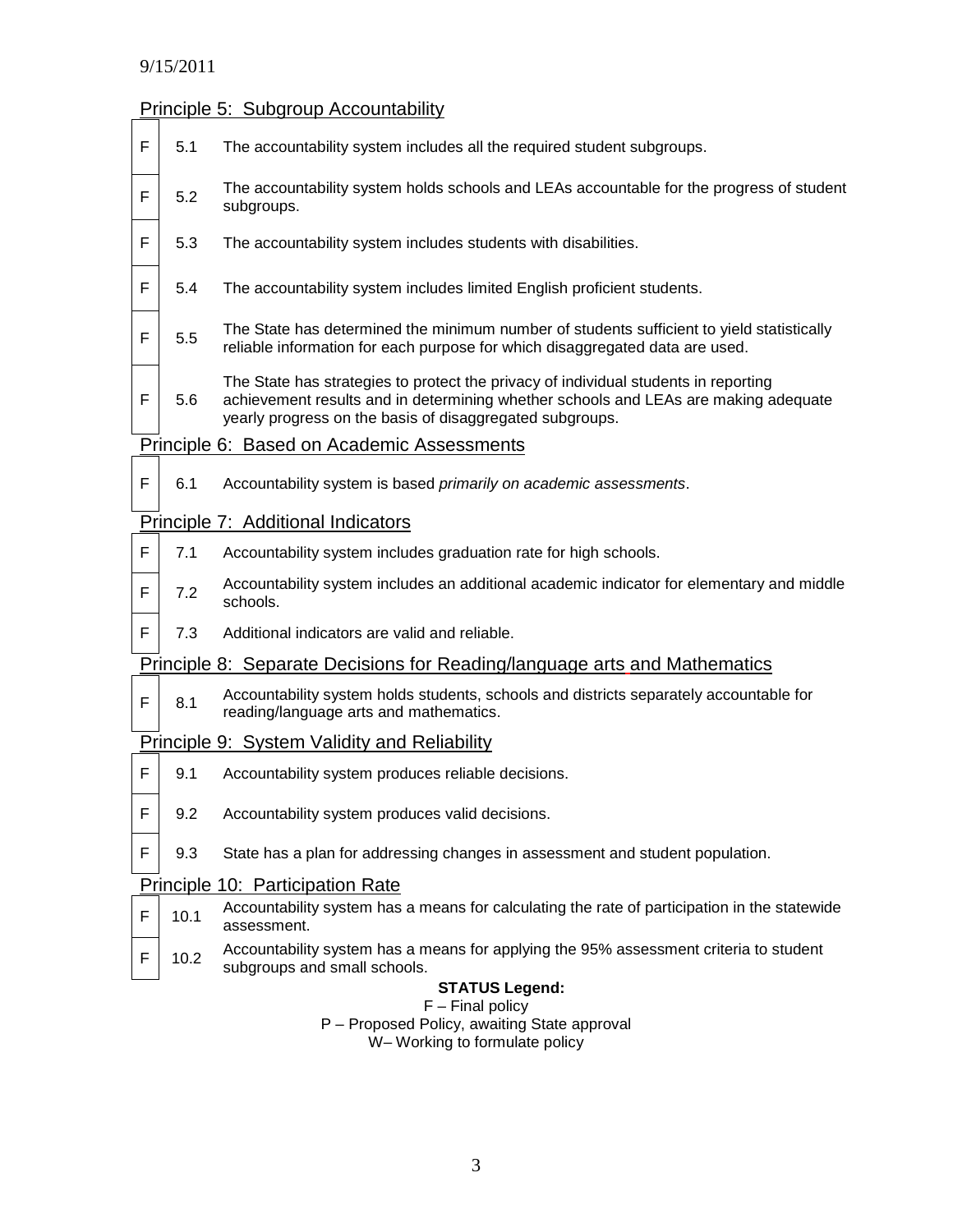#### **PART II: State Response and Activities for Meeting State Accountability System Requirements**

Principle 1: All Schools

1.1 Accountability system includes all schools and district in the state.

Utah requires all public schools and LEAs, including those serving special populations and charter schools, to participate in the Utah Performance Assessment System for Students (U-PASS). Special population schools include the Utah Schools for the Deaf and the Blind, and Youth in Custody (YIC). Several key steps in the accountability process assure inclusion of all students, schools, and LEAs.

- For many years, the Utah State Office of Education (USOE) has pre-printed assessment answer sheets for all Utah schools. This pre-printing is based on official state IDs and school names. At the time of USOE test scoring, the USOE is able to assure that all schools are participating in testing.
- Utah is now using computer based testing in addition to paper based testing. The pre-print submission process is the same for both the paper and computer based formats.
- USOE has now implemented a State-wide Student Identifier that has increased the verification process.
- With the implementation of the Utah Alternate Assessment program (UAA) those schools that serve students who have severe disabilities are able to fully participate in testing and accountability.
- Finally, USOE, in collaboration with LEAs, can ensure that YIC students also participate in testing and accountability.

U-PASS includes course/grade specific criterion-referenced tests (Core CRTs) as well as norm-referenced tests, performance tasks and diagnostic testing. For compliance with federal No Child Left Behind (NCLB) legislation, the Core CRTs from U-PASS are used to report academic achievement. Using a subset of tests from U-PASS allows Utah to utilize all rules, auditing procedures, and practices already in place to meet NCLB requirements.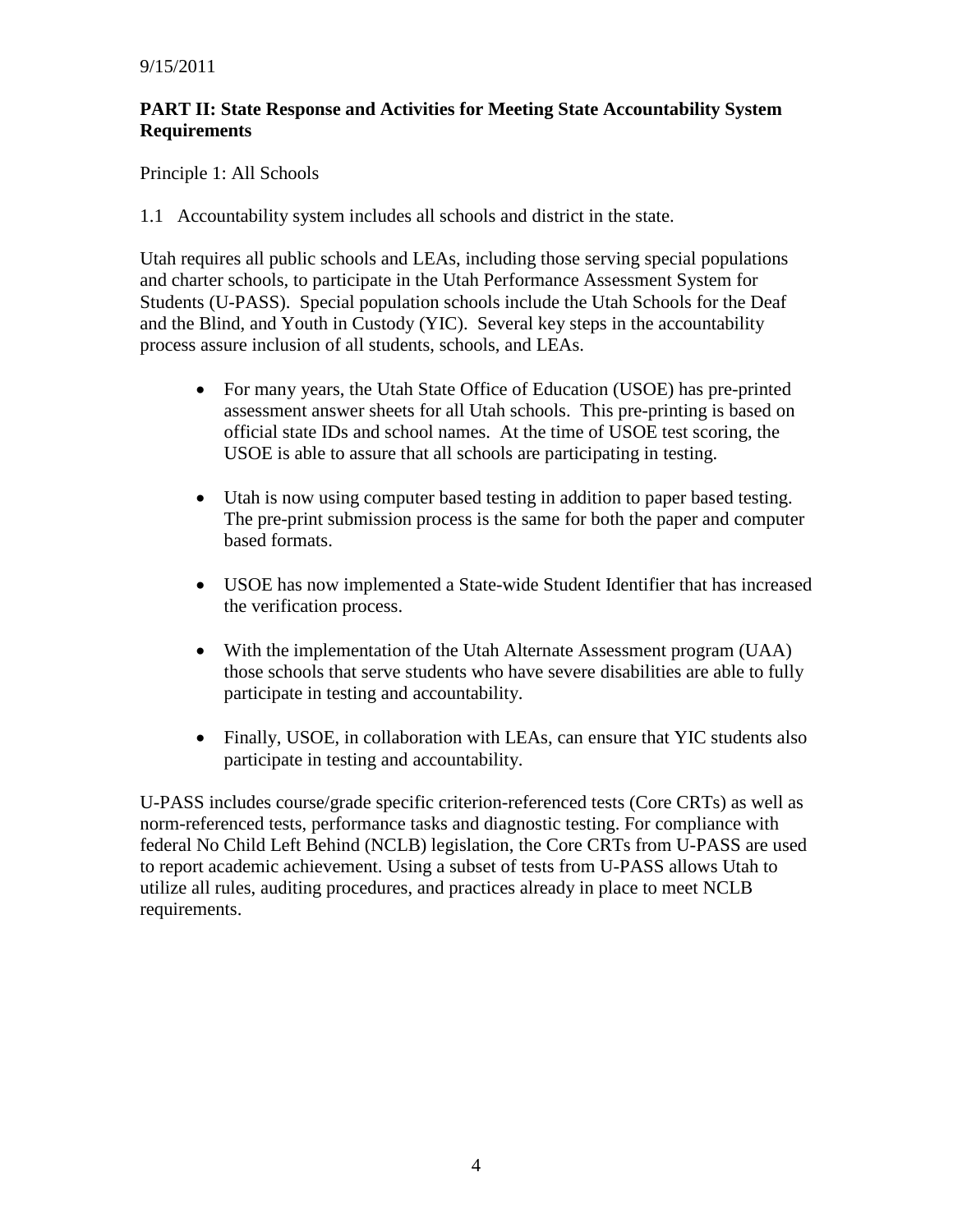1.2 Accountability system holds all schools to the same criteria.

U-PASS holds all schools accountable to the same criteria as mandated by the Utah Legislature. Central components of state and federal accountability are the state's high quality standards-based criterion-referenced assessments (Core CRTs). Utah has a long history of standards-based assessments aligned to the Utah Core Curriculum, which is a comprehensive curriculum for each subject at each grade-level/course as mandated by state law. The first use of Utah's Core CRTs was in the 1989-1990 school year.

Performance standards have been established for all Core CRTs. Across all tested grades and subject areas, the Bookmark Technique was utilized. To assure appropriate use of the method, USOE staff consulted with original authors of the technique. The same performance standards are approved for the Utah Alternate Assessment (UAA). Establishing the same performance standards allows the state to include special population students that do not take the Core CRTs in standard or accommodated conditions, but do participate in the UAA.

Other non-testing indicators (graduation rate and attendance) are uniformly defined and implemented in schools and LEAs across the state. This uniformity of measures assures that the same criteria are applied in determining LEA and school AYP status.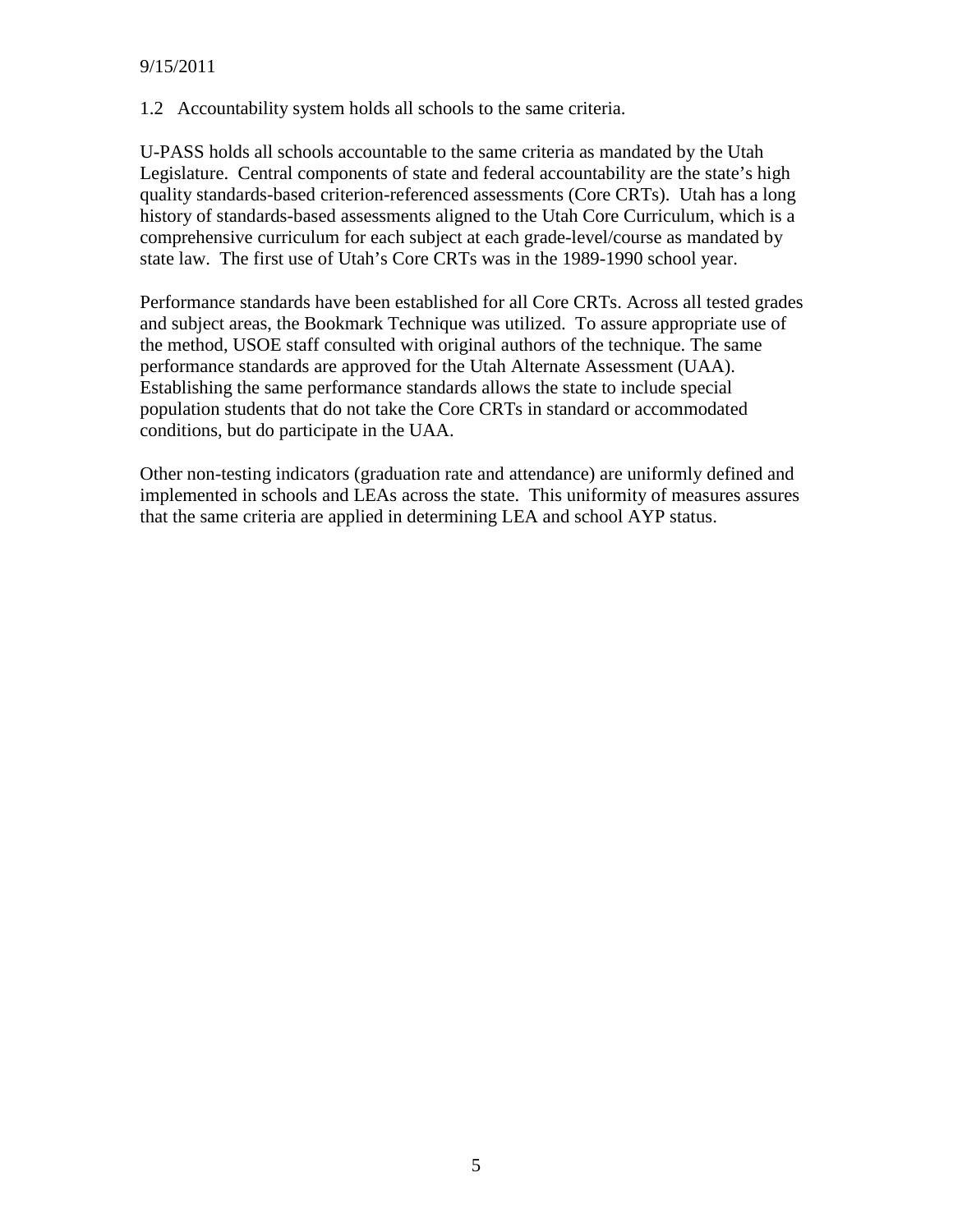#### 9/15/2011

1.3 Accountability system incorporates, at a minimum, a definition of *basic, proficient,* and *advanced* student achievement levels in reading/language arts and mathematics.

Utah has defined proficiency levels for all Core CRTs. The cut scores for each Core CRT were established using the Bookmark Technique. Four levels are defined: Level 1: Minimal, Level 2: Partial, Level 3: Sufficient, Level 4: Substantial. The Utah State Board of Education adopted the new titles and descriptors on April 4, 2003. The descriptors for each level as well as the match to federal proficiency levels are outlined in Table 1.

| Level                      | Descriptor                                                                                                                                                                                                                                           | <b>Federal Levels</b> |
|----------------------------|------------------------------------------------------------------------------------------------------------------------------------------------------------------------------------------------------------------------------------------------------|-----------------------|
| Level $4$ :<br>Substantial | A student scoring at this level is proficient on<br>measured standards and objectives of the Core<br>Curriculum in this subject. The student's<br>performance indicates substantial understanding and<br>application of key curriculum concepts.     | Advanced              |
| Level $3$ :<br>Sufficient  | A student scoring at this level is proficient on the<br>measured standards and objectives of the Core<br>Curriculum in this subject. The student's<br>performance indicates sufficient understanding and<br>application of key curriculum concepts.  | Proficient            |
| Level 2:<br>Partial        | A student scoring at this level is not yet proficient on<br>measured standards and objectives of the Core<br>Curriculum in this subject. The student's performance<br>indicates partial understanding and application of key<br>curriculum concepts. | <b>Basic</b>          |
| Level 1:<br>Minimal        | A student scoring at this level is not yet proficient on<br>measured standards and objectives of the Core<br>Curriculum in this subject. The student's performance<br>indicates minimal understanding and application of<br>key curriculum concepts. |                       |

Table 1: Utah Student Achievement Level Matched to Federal Levels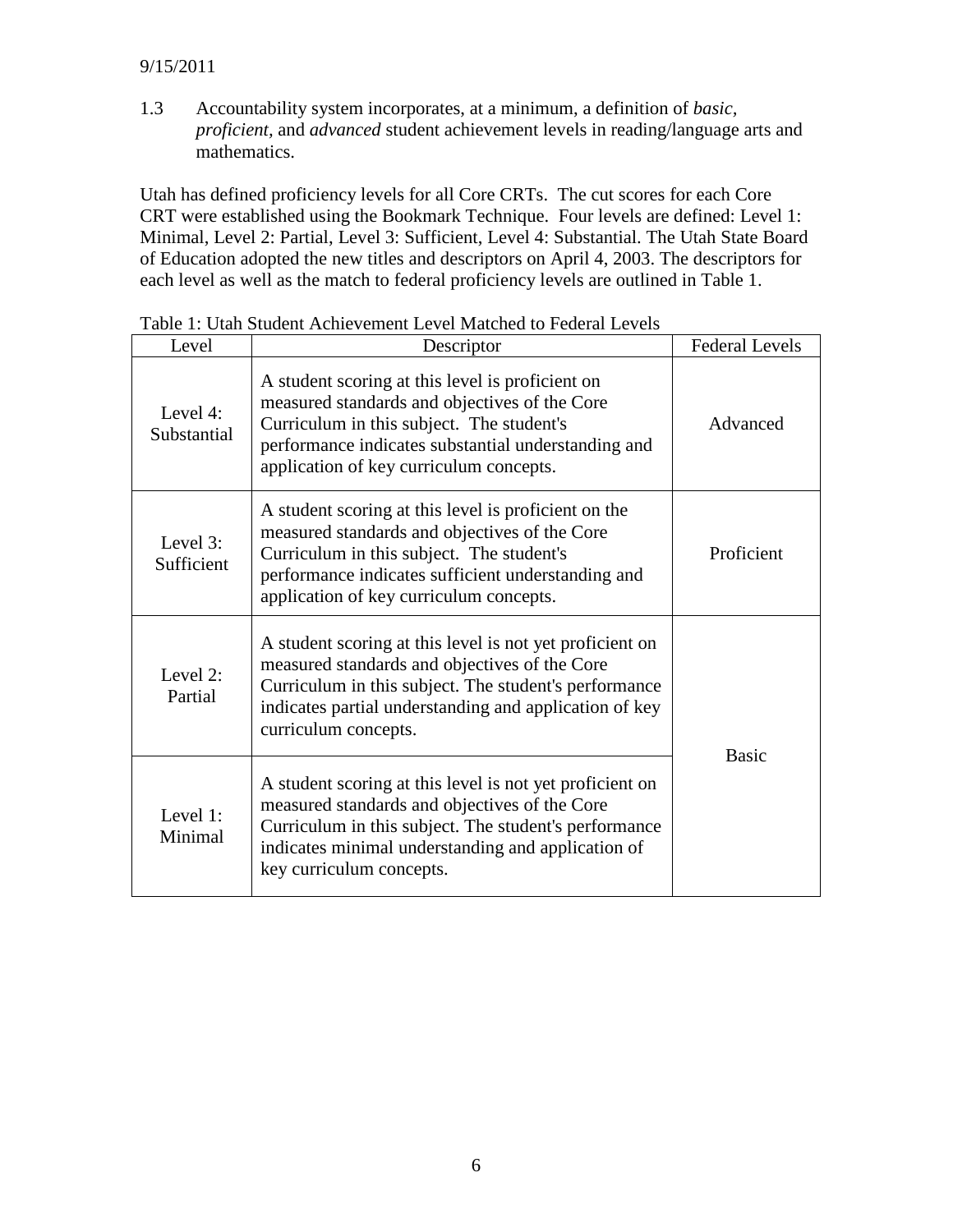1.4 Accountability system provides information in a timely manner.

AYP information will be available to the districts for a 30 day review on July 30. After the 30 day review, the information will be released to the public. See section 1.7 for a description of the application of sanctions based on this timeline.

Table 2 outlines the data elements/events, purposes, and date due for the 2004-2005 school year and all years thereafter. All dates refer to the time by which the required data are to be "clean and final," but not the date of final submission.

| Data Element/Event  | Purpose                            | Date                        |
|---------------------|------------------------------------|-----------------------------|
| Test Pre-print file | Pre-print of test answer documents | April 1                     |
|                     | or preparation of computer based   |                             |
|                     | test documents                     |                             |
| <b>Test Window</b>  | Language Arts test completion      | Six weeks, beginning six    |
|                     |                                    | weeks prior to last         |
|                     |                                    | Monday of school year       |
|                     | Mathematics test completion        | Six weeks, beginning six    |
|                     |                                    | weeks prior to last         |
|                     |                                    | Monday of school year       |
|                     |                                    |                             |
|                     | Science test completion            | Six weeks, beginning six    |
|                     |                                    | weeks prior to last         |
|                     |                                    | Monday of school year       |
| <b>Test Answer</b>  | Scoring of student answer          | Last day of district school |
| Documents – paper   | documents by USOE                  | calendar (1 week after      |
|                     |                                    | close of test window)       |
| Test Results -      | Scoring of student computer        | Within 48 hours of each     |
| computer            | responses by vendor                | test completion             |
| Raw Data Return     | Preliminary Data Review by LEA     | 4 days after submission of  |
|                     |                                    | answer document or 48       |
|                     |                                    | hours after computer test   |
|                     |                                    | submission                  |
| End of Year         | Student level demographic data     | July 7                      |
| Clearinghouse Data  | including cumulative add/drop      |                             |
|                     | codes                              |                             |
| Begin of Year       | Drop-out data                      | October 15                  |
| Clearinghouse Data  |                                    |                             |

Table 2: Data Submission Timeline

For many years, the USOE has scanned and scored Core CRTs. This has been a great benefit for quality control and scoring turnaround. The testing window for the Core CRTs maximizes the days of instruction but still facilitates timely scoring and reporting of results.

Raw scores for both paper and computer based tests are distributed to LEAs for review and preliminary analysis. This preliminary analysis allows LEAs to project AYP results and anticipate budget and notification actions. See section 1.7 for details.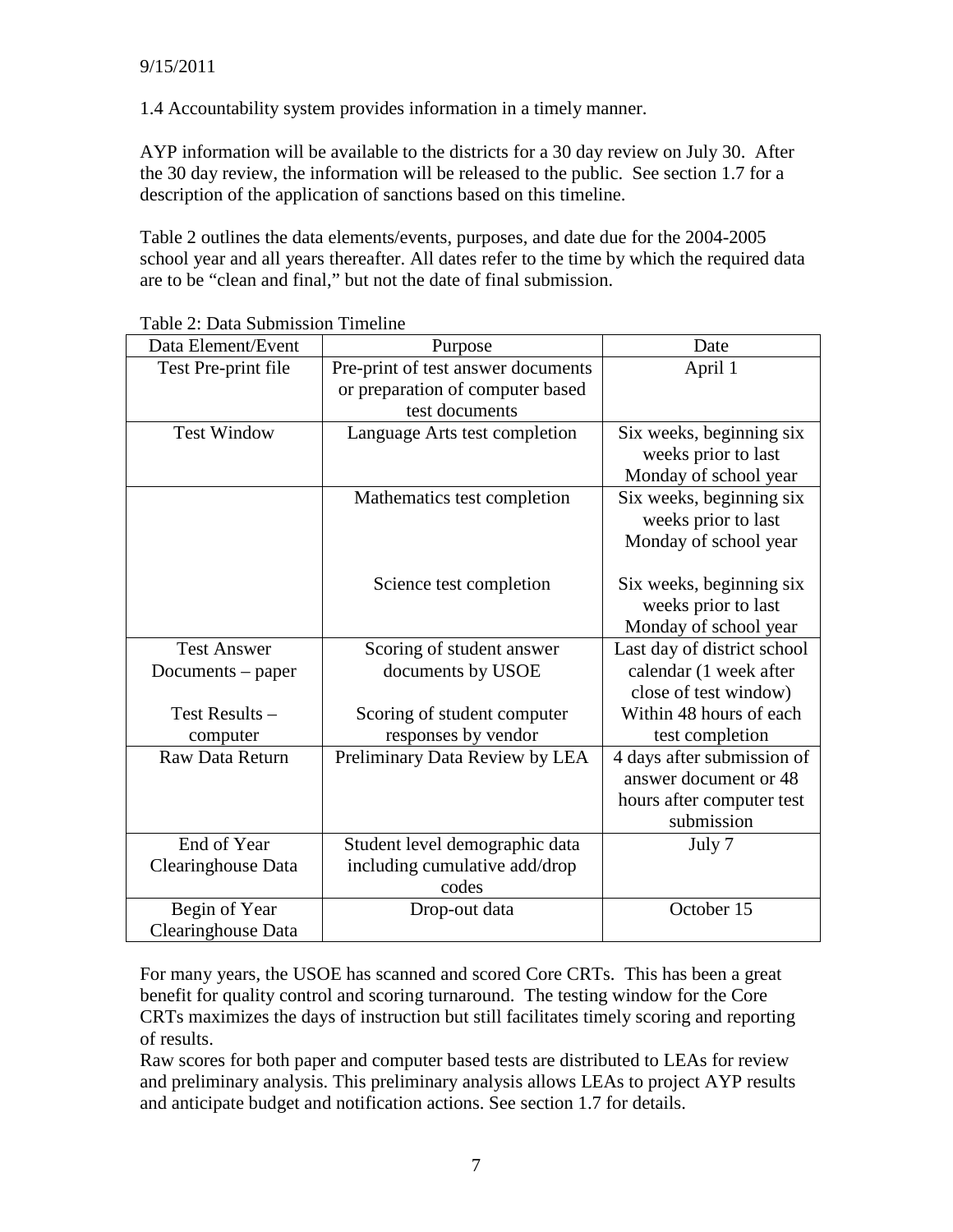The USOE developed and implemented a state Data Warehouse. The Data Warehouse serves as the foundation for the analysis and generation of school and district performance reports and determination of LEA and school AYP prior to the start of a new school year. Appeals will be allowed at the school and LEA level. The timeline gives schools the required time to notify parents of available public school choice or supplemental educational service options

**Student Pre-Print Data (March/April)** - Preprint student data is submitted to USOE. This data includes student demographic data. At the district and school level, this data is summarized and sent to districts to approve or make corrections in their operational student data and then resubmit it. This individual information is used to pre-print Core CRT answer sheets or prepare computer tests. This process both reduces work for the students and improves student data. Districts provide written approval of their pre-print data before answer sheets are printed or computer tests prepared.

**Core CRT Scanning & Scoring (May/June)** Language arts, math and science Core CRTs are scanned and scored by USOE or the computer based contractor. Utah is one of only a few states that do in-house scanning and scoring. This approach leads to faster scoring turnaround, stronger quality assurance procedures and more accurate test data transfer to our USOE Data Warehouse. Throughout the scanning process, inconsistencies and problems with student answer sheets are identified and corrected. Depending on the issue, either the district or school is directly involved. USOE scoring staff is assigned certain districts. This has enabled a relationship to develop with the districts and increases the cooperation as scanning or scoring issues arise. Scoring turnaround and testing procedures are well documented in Utah Board rule, R277-473-3. Time Periods for Administering and Returning Test Materials.

**Clearinghouse "End of Year" data submission (July)** - From an accountability perspective, this student level data submission provides background characteristics, grade level data, enrollment date, exit date, graduation status, and attendance. This serves as the foundation of student level identification to which test data is matched. These data are passed on to the USOE Data Warehouse for integration with the other data systems.

**Teacher and Course Data (i.e., CACTUS) submission (July)** - Teacher and course level data is maintained in the CACTUS database. This database is centralized by USOE. CACTUS serves as the operational teacher system and is updated throughout the school year. Districts are required to have all changes into the system finalized by July  $1<sup>st</sup>$ .

**Behavior and Assessment Data Merge (July)** - USOE data warehouse merges various data systems needed for AYP calculations. Utah has a State-wide Student Identifier used to merge student data.

**Appeals and Consequences to missing data deadlines -** Board [Rule](http://www.usoe.k12.ut.us/data/R277-484.pdf) R277-484. Data Standards, Deadlines and Procedures gives clear and specific detail regarding data deadlines. Districts must meet data deadlines or funds will be withheld. This rule also specifies procedures to get an extension for a deadline.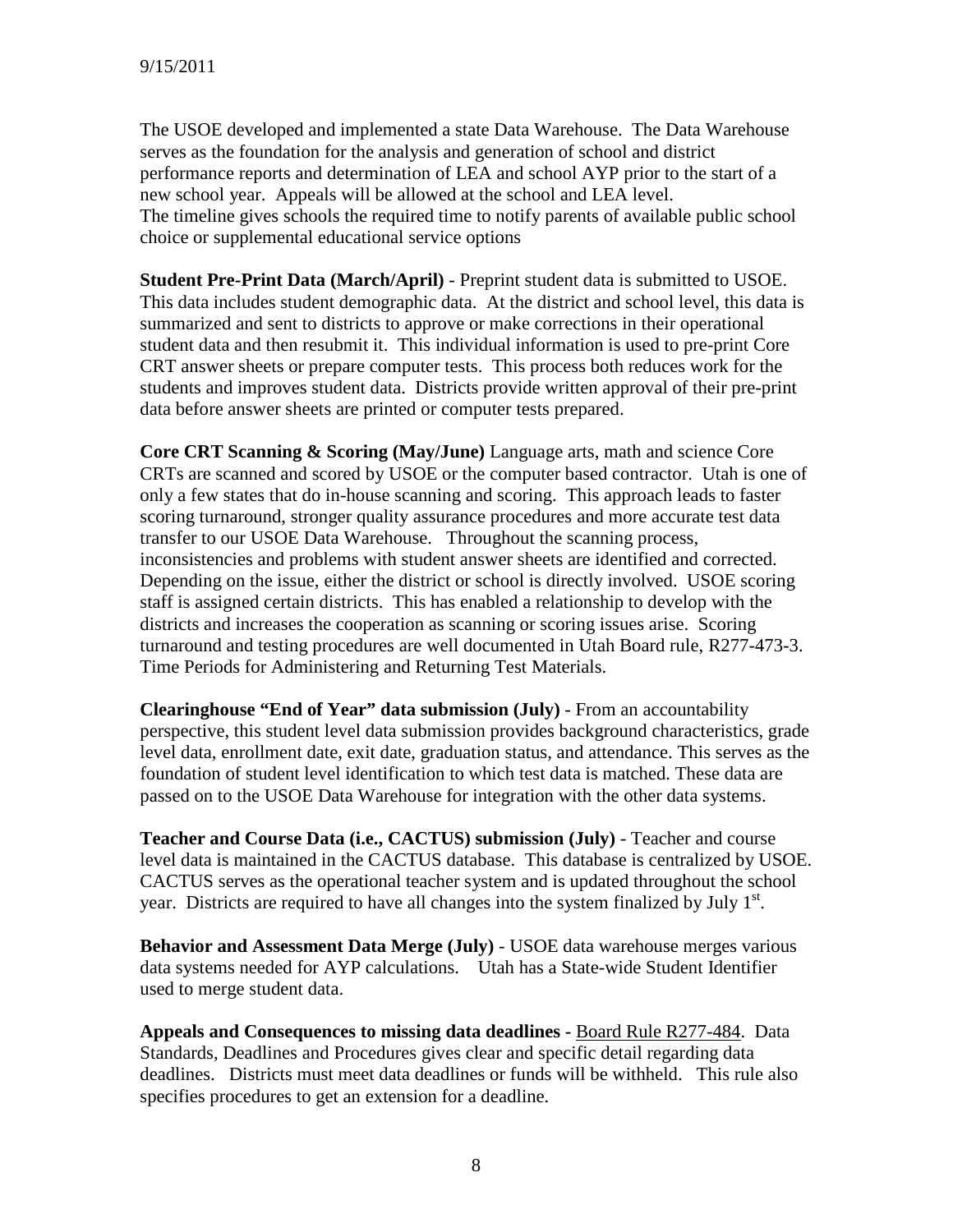1.5 Accountability system includes report cards for public schools and LEAs.

AYP reports for schools and LEAs serves as the report card include aggregated and disaggregated academic achievement data by race/ethnicity, poverty, and students with limited English proficiency, students receiving special education services, gender, and migrant status. For determining AYP, only total school, race/ethnicity, poverty, and students with limited English proficiency, students receiving special education services are used.

Districts are required by law to make these reports available to the public either in print or electronic copy. In addition to the district level distribution, reports are available through USOE.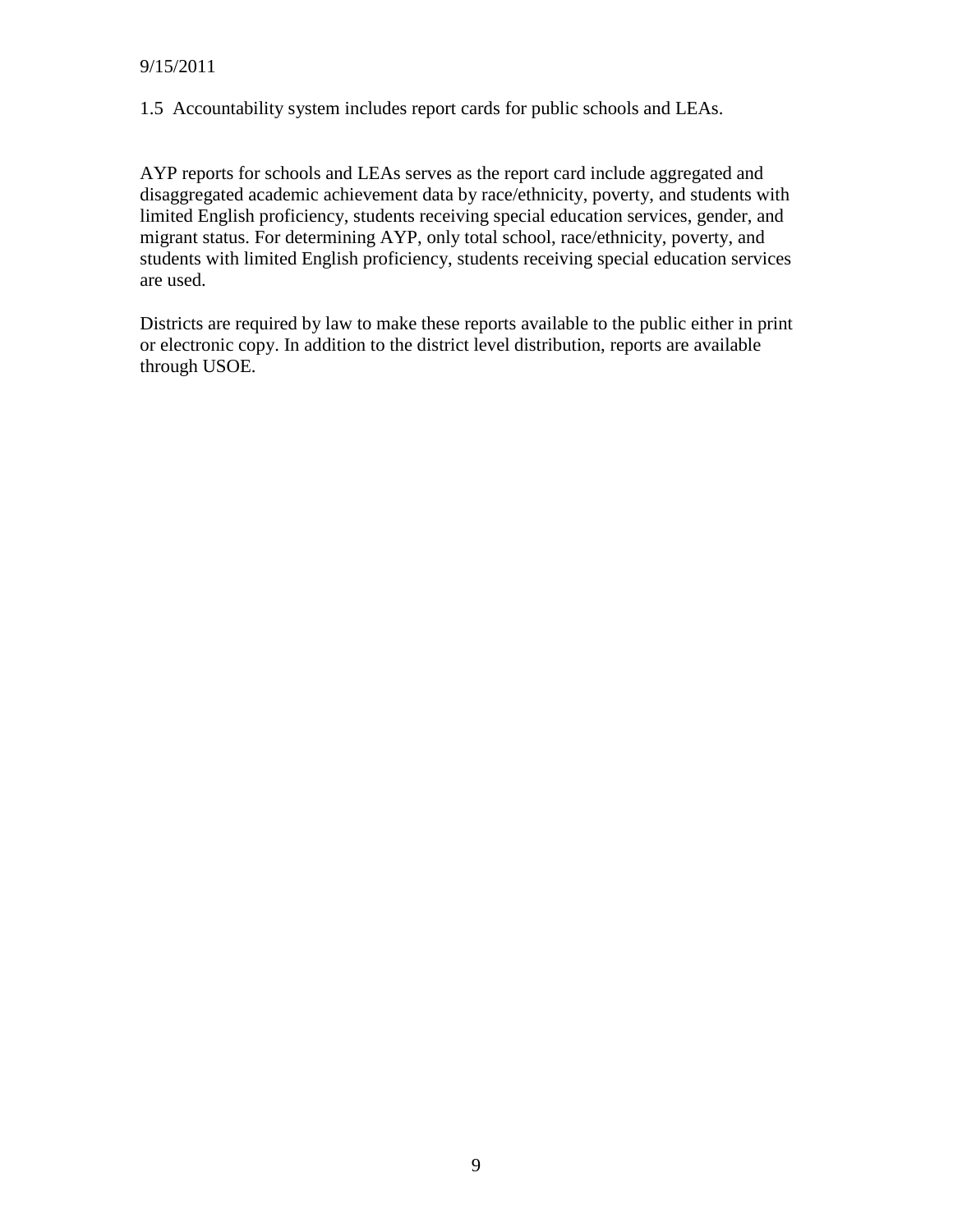1.6 Accountability system includes rewards and sanctions for public schools and LEAs.

Utah complies with NCLB requirements to identify for improvement, take corrective action, and restructure schools based on AYP for schools receiving Title I funds. In addition, LEAs and schools are identified for exemplary performance. All public schools' status with regard to AYP is made available to the public through performance reports and media sources.

The LEA which is identified for improvement, will exit improvement when it does not miss AYP in the same subject and in all grade spans for two consecutive years,

|                                                                                          | <b>Utah LEA and State Sanctions</b>                                                                                                                                                                                                                                                                                                                                                                                                                                                                                                                                                                                                                                                                                                                                                                                                                                                                                                                                                                                                                                                                                                                                                                                                                                                                                                                                                                                                                                                                                                                                                                                                              |  |  |  |  |  |  |
|------------------------------------------------------------------------------------------|--------------------------------------------------------------------------------------------------------------------------------------------------------------------------------------------------------------------------------------------------------------------------------------------------------------------------------------------------------------------------------------------------------------------------------------------------------------------------------------------------------------------------------------------------------------------------------------------------------------------------------------------------------------------------------------------------------------------------------------------------------------------------------------------------------------------------------------------------------------------------------------------------------------------------------------------------------------------------------------------------------------------------------------------------------------------------------------------------------------------------------------------------------------------------------------------------------------------------------------------------------------------------------------------------------------------------------------------------------------------------------------------------------------------------------------------------------------------------------------------------------------------------------------------------------------------------------------------------------------------------------------------------|--|--|--|--|--|--|
| For Title I schools failing to make AYP, the LEA must, in the subsequent school year, do |                                                                                                                                                                                                                                                                                                                                                                                                                                                                                                                                                                                                                                                                                                                                                                                                                                                                                                                                                                                                                                                                                                                                                                                                                                                                                                                                                                                                                                                                                                                                                                                                                                                  |  |  |  |  |  |  |
|                                                                                          | the following:                                                                                                                                                                                                                                                                                                                                                                                                                                                                                                                                                                                                                                                                                                                                                                                                                                                                                                                                                                                                                                                                                                                                                                                                                                                                                                                                                                                                                                                                                                                                                                                                                                   |  |  |  |  |  |  |
| Year $1 - No$                                                                            | Warning issued. Local education agencies are encouraged to take                                                                                                                                                                                                                                                                                                                                                                                                                                                                                                                                                                                                                                                                                                                                                                                                                                                                                                                                                                                                                                                                                                                                                                                                                                                                                                                                                                                                                                                                                                                                                                                  |  |  |  |  |  |  |
| <b>AYP</b>                                                                               | immediate action to assist toward improvement.                                                                                                                                                                                                                                                                                                                                                                                                                                                                                                                                                                                                                                                                                                                                                                                                                                                                                                                                                                                                                                                                                                                                                                                                                                                                                                                                                                                                                                                                                                                                                                                                   |  |  |  |  |  |  |
| Year $2 - No$<br>AYP<br>Title I<br>Improvement<br>Year 1                                 | LEA designates school as needing improvement before the<br>beginning of the school year following failure to make AYP.<br>LEA must notify all parents of school's designation.<br>$\bullet$<br>School identifies a school support team (SST) that will work<br>$\bullet$<br>with the school to conduct an appraisal and make school<br>improvement recommendations to the school leadership team.<br>School identifies a school leadership team that develops or<br>revises a two-year improvement plan to be approved by LEA<br>within three months of improvement designation. Plan must<br>include required elements: scientifically-based research,<br>successful actions, professional development including 10% of<br>its Title I Part A funds, specific annual, measurable goals and<br>targets, fundamental teaching and learning needs, parental<br>involvement, additional time for learning, and shared<br>responsibility for improvement.<br>LEA and/or qualified others provide technical assistance* with<br>$\bullet$<br>scientifically based quality support.<br>LEA shares school improvement plan with local school board<br>$\bullet$<br>and sends plan with Title I school improvement funding request<br>to USOE for approval.<br>School implements plan expeditiously but not later than next full<br>$\bullet$<br>school year.<br>State ensures that LEA provides quality technical assistance to<br>school.<br>State provides assessment data.<br>LEA provides choice option and transportation to all students to<br>$\bullet$<br>another public/charter school not under improvement, as desired<br>by parent/student. |  |  |  |  |  |  |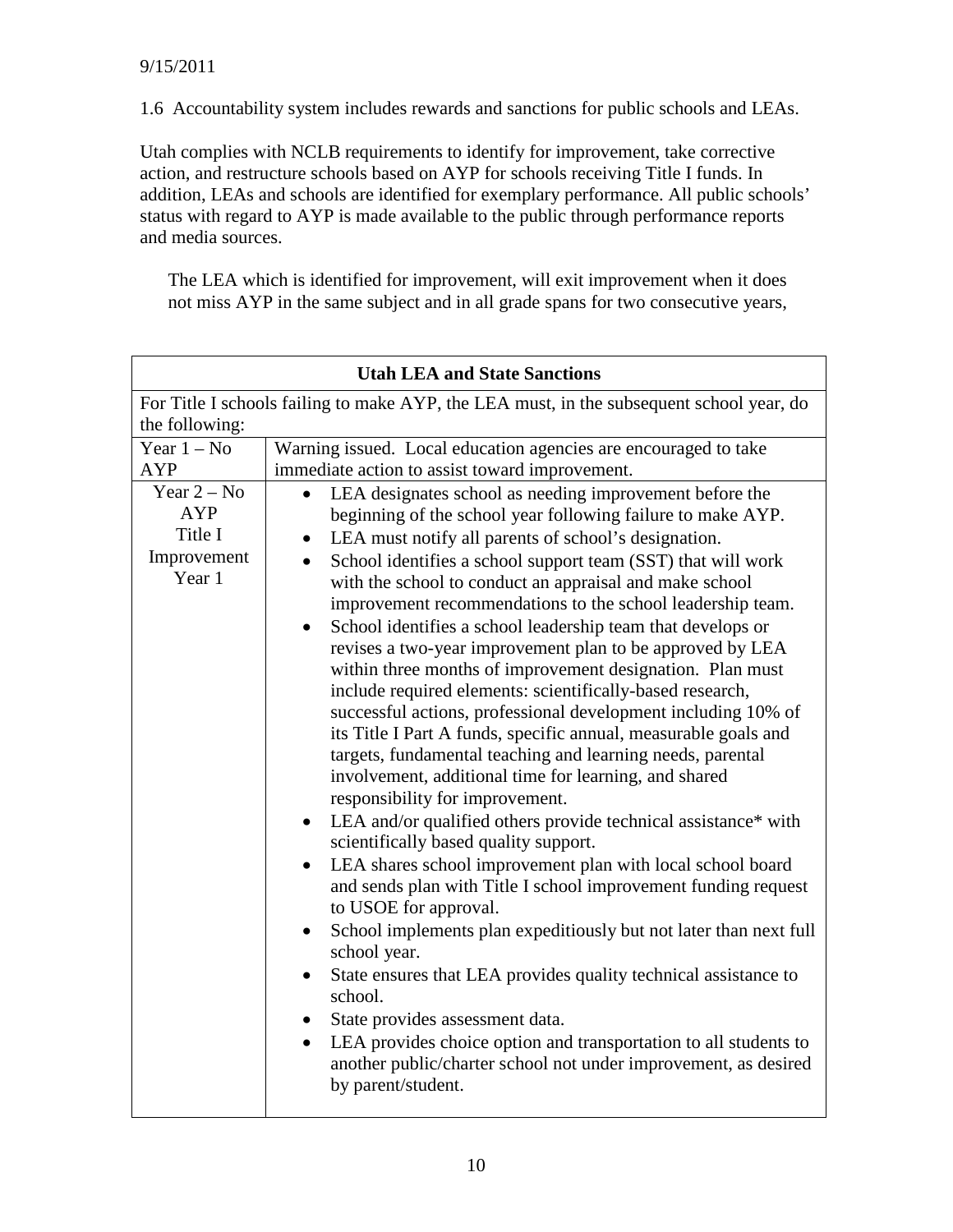\*Technical assistance must include at least six elements: Scientifically based research; analysis of data; parental involvement; sustained, aligned, and focused professional development; instructional strategies; and focused budget and resources.

| Year $3 - No$<br><b>AYP</b><br>Title I<br>Improvement<br>Year 2                           | Designation<br>$\bullet$<br>Parent notification<br><b>Technical assistance</b><br>LEA arranges provision for supplemental service to all eligible<br>$\bullet$<br>students. LEA provides annual notice of eligibility for<br>supplemental services.<br>LEA provides public school choice option and transportation to<br>$\bullet$<br>students to another public school not under improvement, in<br>accordance with Title I requirements.                                                                                                                                                                                                                                                                                                                                                                                                                                                                                                                                                                                                                                       |
|-------------------------------------------------------------------------------------------|----------------------------------------------------------------------------------------------------------------------------------------------------------------------------------------------------------------------------------------------------------------------------------------------------------------------------------------------------------------------------------------------------------------------------------------------------------------------------------------------------------------------------------------------------------------------------------------------------------------------------------------------------------------------------------------------------------------------------------------------------------------------------------------------------------------------------------------------------------------------------------------------------------------------------------------------------------------------------------------------------------------------------------------------------------------------------------|
| Year $4 - No$<br><b>AYP</b><br>Title I<br>Improvement<br>Year 3<br>(Corrective<br>Action) | Designation.<br>$\bullet$<br>Parent notification<br><b>Technical assistance</b><br>$\bullet$<br>Supplemental educational services<br>$\bullet$<br>Public school choice<br>$\bullet$<br>Required corrective action and notice of corrective action.<br>State works closely with the school and LEA to determine<br>$\bullet$<br>membership of the school support team.<br>The school support team (SST) will conduct an appraisal and/or<br>$\bullet$<br>instructional audits, as appropriate.<br>The school leadership team will revise the school improvement<br>$\bullet$<br>plan based on input from the appraisal process and incorporates<br>at least one corrective action, in accordance with Title I<br>requirements.<br>LEA shares corrective action plan with local school board and<br>$\bullet$<br>sends plan with Title I school improvement funding request to<br>USOE for approval.<br>Schools in corrective action may apply for SEA support for<br>instructional coaching and leadership training, when eligible<br>(eligibility based on need and commitment). |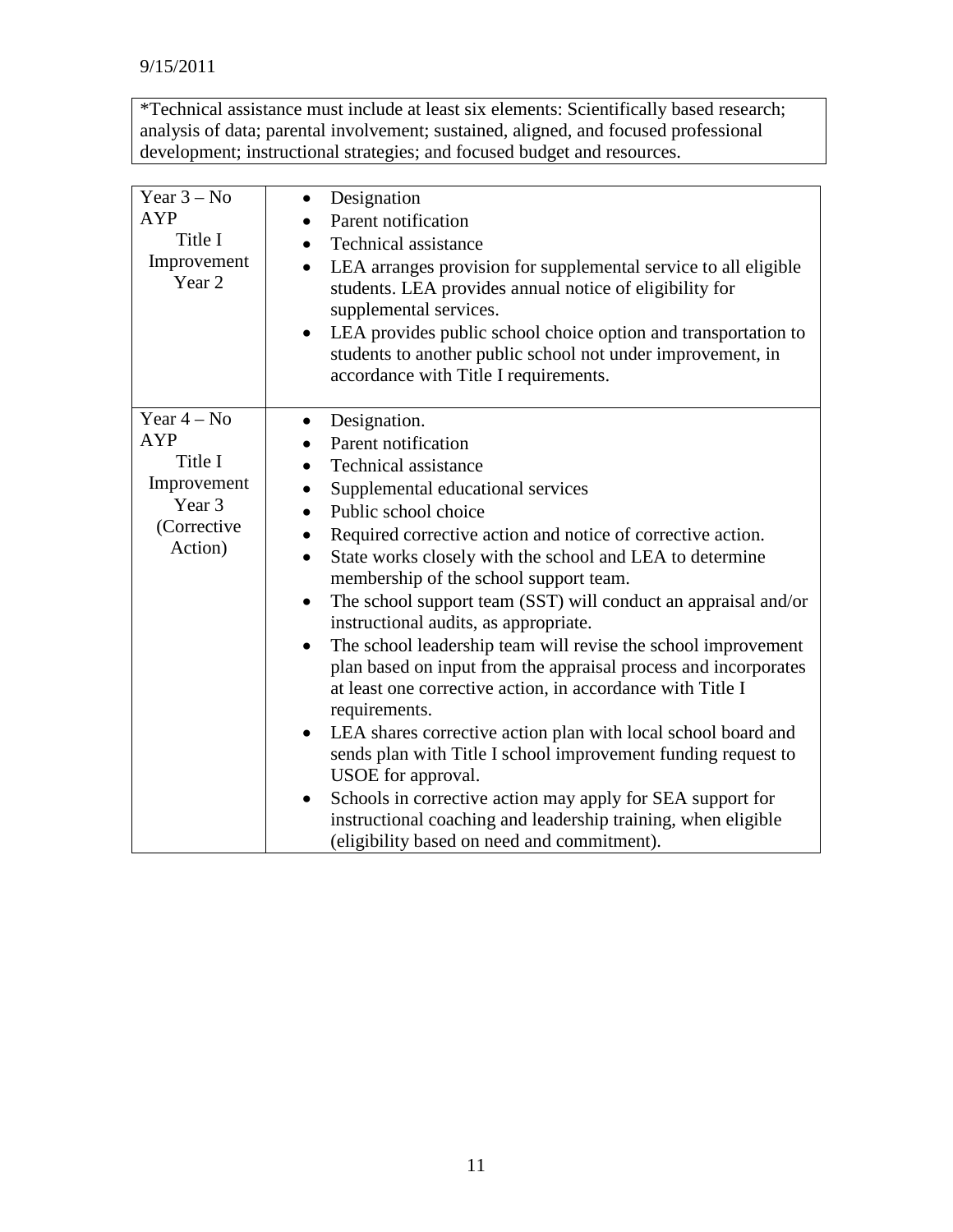| Year $5 - No$          | Designation.                                                                                                                                                                                                       |
|------------------------|--------------------------------------------------------------------------------------------------------------------------------------------------------------------------------------------------------------------|
| <b>AYP</b>             | Parent notification of plan to restructure                                                                                                                                                                         |
| Title I                | Technical assistance                                                                                                                                                                                               |
| Improvement            | Supplemental educational services                                                                                                                                                                                  |
| Year 4                 | Public school choice<br>$\bullet$                                                                                                                                                                                  |
| (Planning for          | State provides technical assistance to LEA in planning for                                                                                                                                                         |
| Restructuring)         | restructuring.                                                                                                                                                                                                     |
|                        | Schools may continue to receive SEA support for instructional<br>$\bullet$<br>coaching and leadership training, when eligible.                                                                                     |
|                        | • LEA works with the school community to develop a plan for<br>alternative governance provisions, in accordance with Title I<br>requirements, and submits its plan for restructuring to the local<br>school board. |
|                        | • LEA sends restructuring plan to USOE for approval.                                                                                                                                                               |
|                        | State approves the LEA plan for restructuring or requests<br>$\bullet$                                                                                                                                             |
|                        | revisions and advises Utah State Board of Education of<br>designation.                                                                                                                                             |
| Year $6 - No$          | Designation                                                                                                                                                                                                        |
| <b>AYP</b>             | <b>Parent Notification</b>                                                                                                                                                                                         |
| Title I<br>Improvement | LEA must implement plan for alternative governance<br>$\bullet$<br>provisions                                                                                                                                      |
| Year 5                 | State provides technical assistance to LEA in implementation                                                                                                                                                       |
| (Restructuring)        | of restructuring plan.                                                                                                                                                                                             |

There are no sanctions or designations for non-Title I schools beyond those specified in U-PASS for all Utah schools. U-PASS specifies school improvement plans for all Utah schools, regardless of Title I status.

#### Rewards

Schools making AYP and those making significant improvement are recognized by the USOE. All schools and LEAs are acknowledged, regardless of Title I status. Recognition may include: media/press release; visits from dignitaries; certificates, banners, or plaques.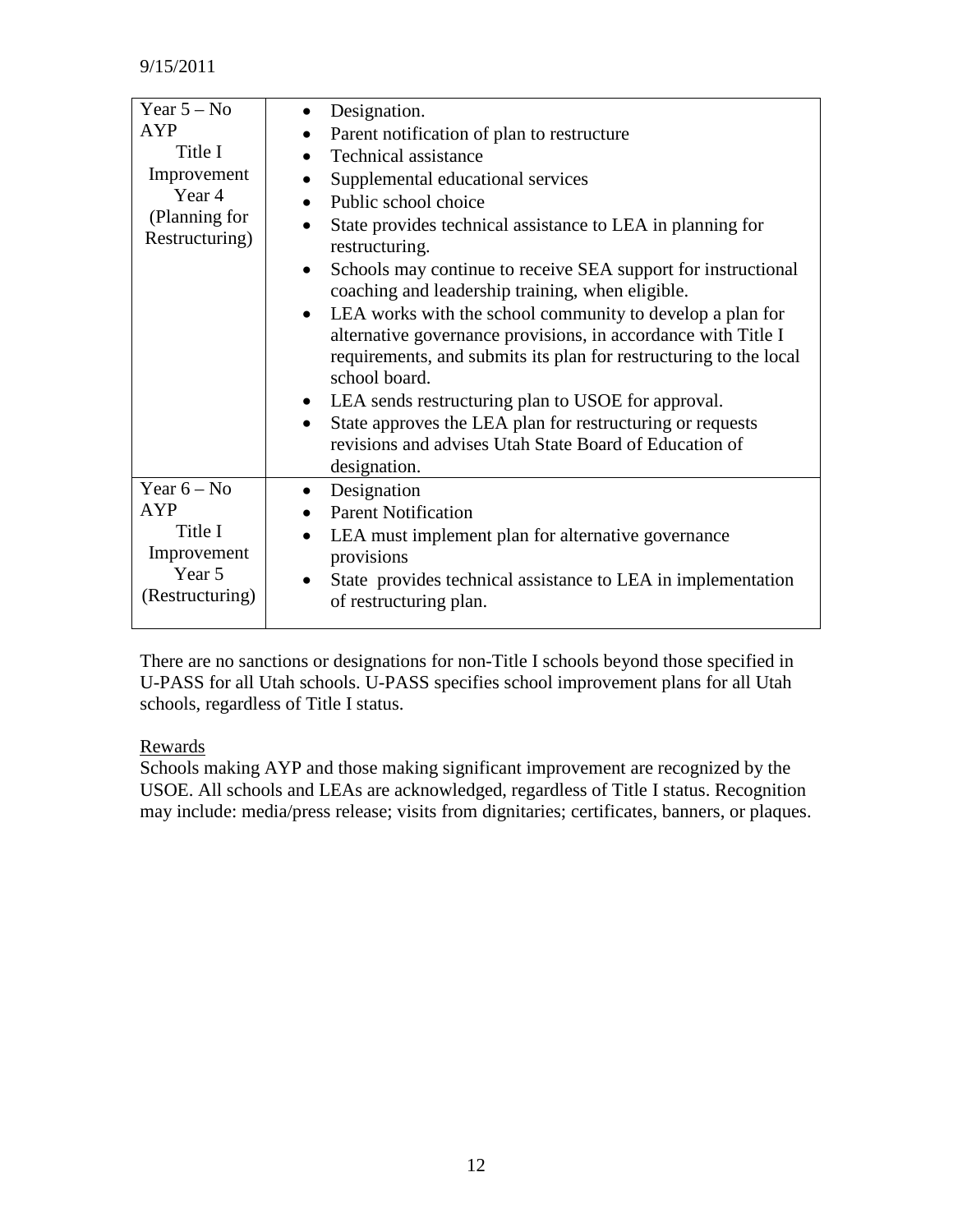#### **PRINCIPLE 2. All Students**

2.1 Accountability system includes all students.

By law, all Utah students participate in the Core CRT program. Over the past three years, because of state and federal accountability, several steps have been refined to ensure inclusion of all students. Many of these modifications were implemented to meet state accountability and federal special education legislation (i.e., IDEA 1997).

USOE has pre-printed answer sheets or computer tests for Utah students. This preprinting has increased the quality and quantity of student test data. Pre-print files are submitted to the USOE by LEAs and are compared with other student level data submitted by LEAs, including the S3 and clearinghouse data (see section 1.4 for details).

Utah has defined appropriate accommodations for students with disabilities. The use of Core CRTs has allowed for a variety of accommodations to be selected by the IEP team and still yield valid results that do not affect the test score interpretation.

Utah has implemented alternate assessments for students with the most significant cognitive disabilities. The purpose of the alternate assessment is to measure the achievement of students with disabilities against alternate academic achievement standards as defined by the State.

Utah's Alternate Assessment (UAA) is designed for assessing students with severe disabilities, especially those with the most significant cognitive disabilities.

Youth in Custody (YIC) students, as well as students in special purpose schools, also participate in testing and accountability. YIC facilities work with LEAs to obtain testing materials. The LEAs must either declare the YIC program as a school or include them with an existing school.

Students in the United States for less than one year will not be required to take the English Language Arts CRT or the Science CRT, but will be required to take the math CRT. CRT scores for ELL students in their first year in the United States will not be used for AYP calculations. All other ELL students will participate in accordance with NCLB with appropriate accommodations. These accommodations may include, but are not limited to, linguistic accommodations and small group settings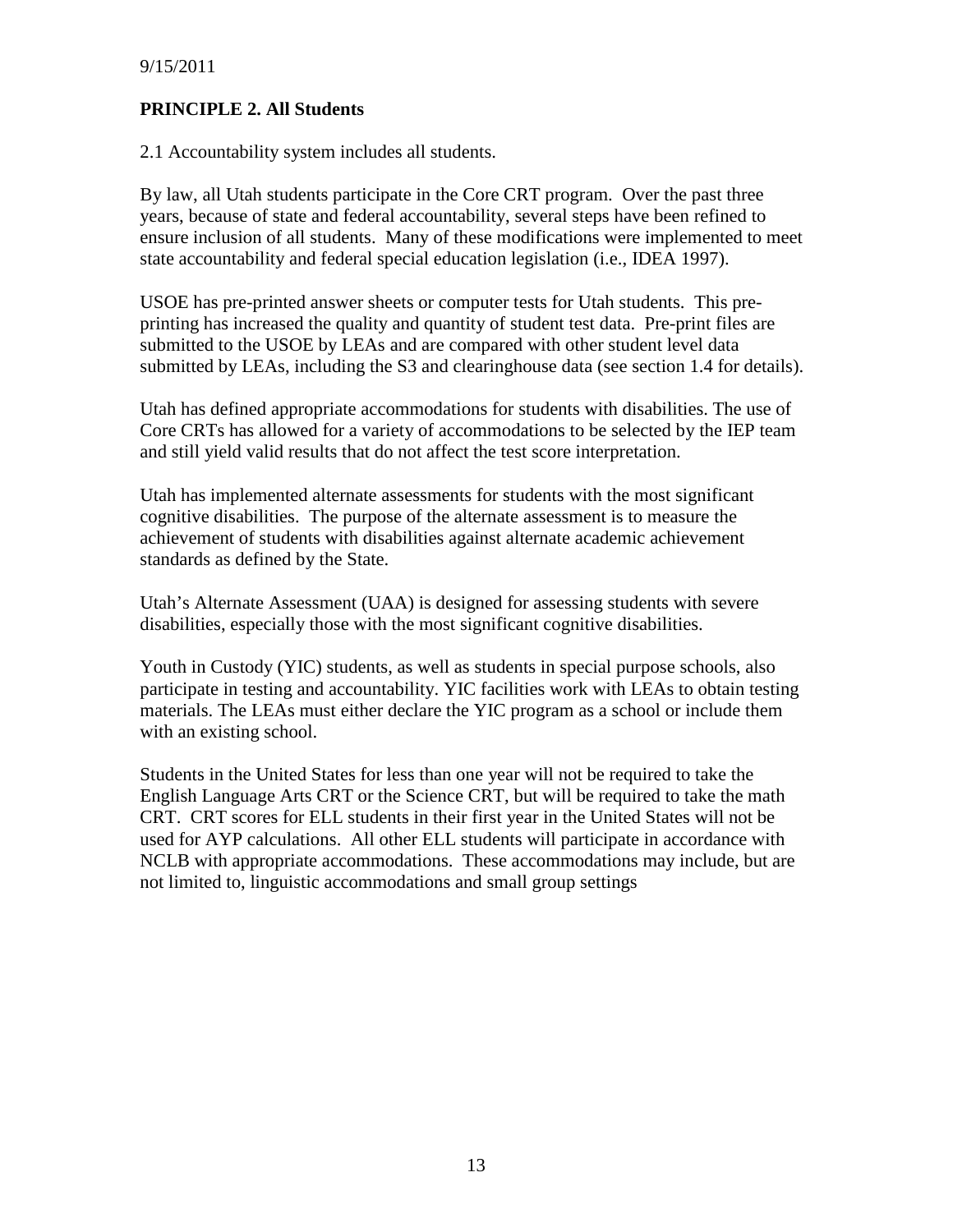2.2 Accountability system has a consistent definition of full academic year.

The USOE defines a full academic year as one in which students are in membership, in the same school, for not less than160 days. This definition represents a proxy for continuous enrollment, which may be literally determined by the LEA during review of AYP results.

Data necessary for implementing Utah's definition of full academic year have been collected for many years through the clearinghouse file. Temporary non-attendance due to suspensions does not constitute a break in enrollment. A student transferred to another school or LEA is considered no longer continuously in membership at the original school.

Students in membership in more than one school within a single LEA for not less than 160 days will be included in determining the AYP of the LEA. Finally, all Utah students who are in membership in a Utah school for a full academic year are part of the statewide AYP calculation, including students who have not been in membership in any single LEA for the full academic year.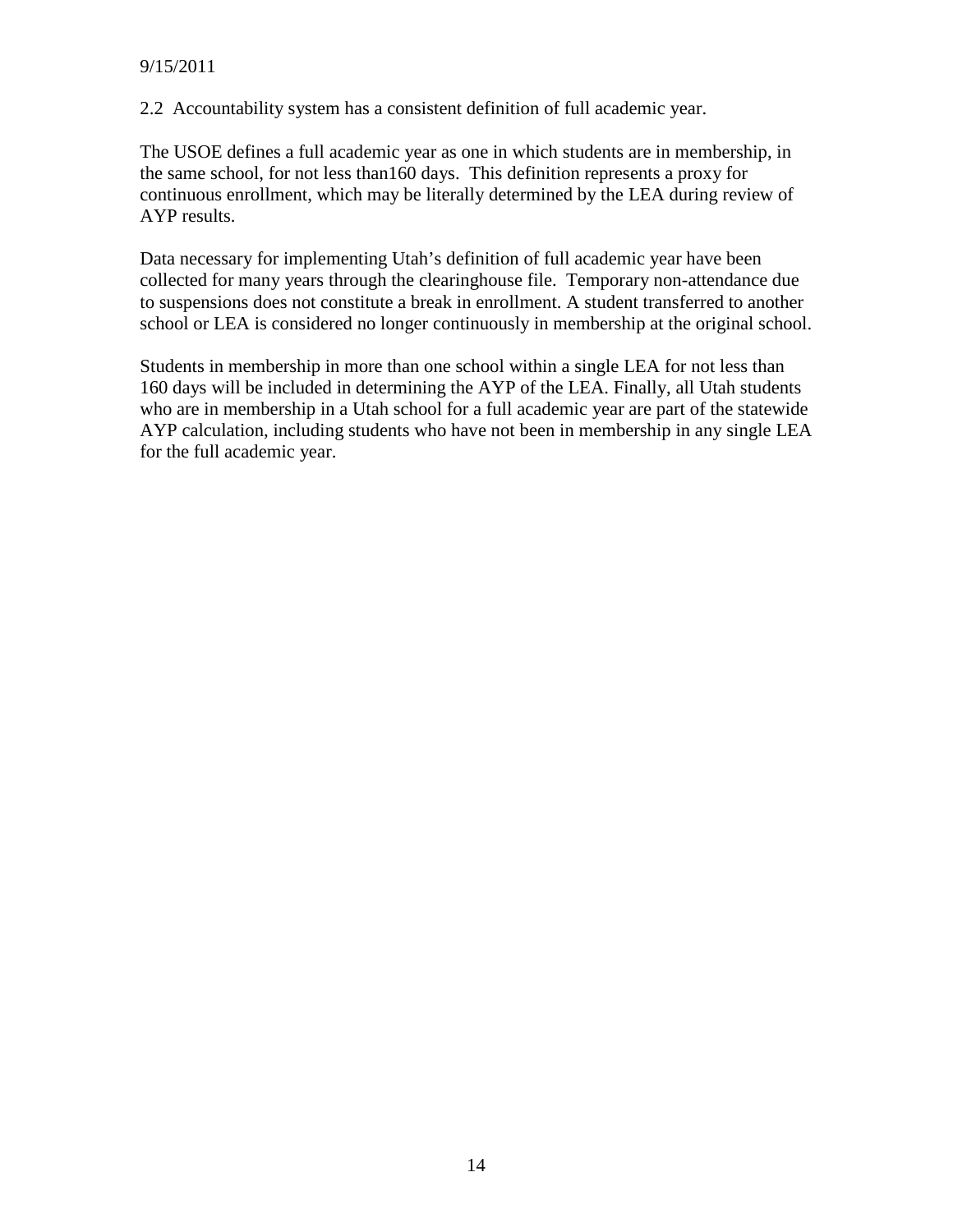2.3 Accountability system properly includes mobile students.

The development of the Data Warehouse and State-wide Student Identifier allows the USOE to include and track students who move frequently. The Warehouse gathers data from a variety of collection sources, including test data, S3 data, and clearinghouse data (see section 1.4 for details).

From a testing perspective, all students, regardless of the amount of time they have been at a school, participate in the Core CRTs at the end of the school year. The reporting of school and LEA Core CRT performance results includes Whole school, gender, migrant status, English Language Learners, Students with Disabilities, Non-disabled students, Economically Disadvantaged, Non Economically Disadvantaged and ethnicity.

Supporting evidence and background:

- USOE Data Warehouse (information  $&$  background) http://www. schools.utah.gov/warehouse/
- Warehouse Data Dictionary http://www. schools.utah.gov/warehouse/upass\_data\_dict\_new\_format.pdf -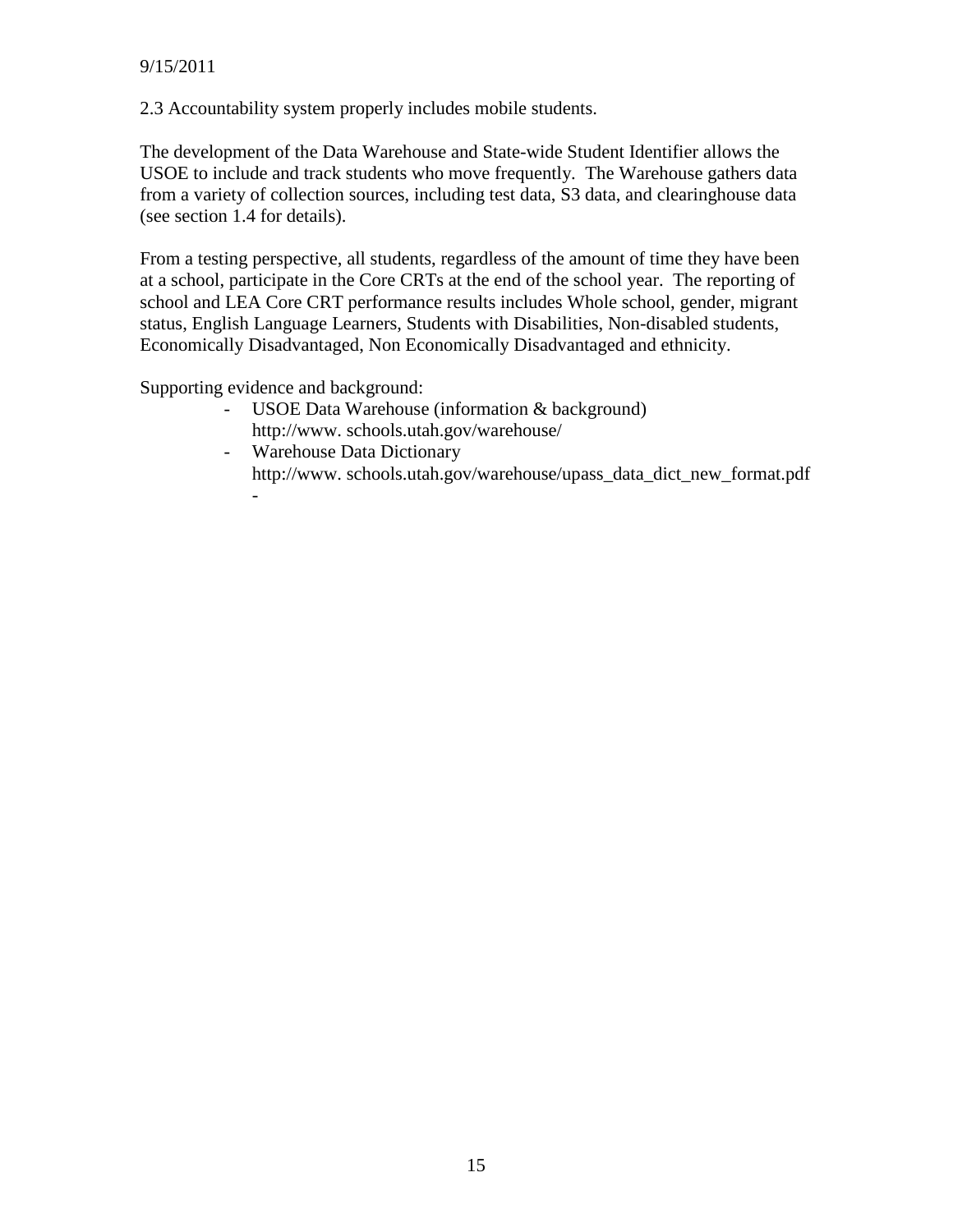#### **PRINCIPLE 3: Method of AYP Determinations**

3.1 Accountability system expects all student subgroups, public schools, and LEAs to reach proficiency by 2013-14.

Utah's accountability system uses three criteria for AYP determination: participation rate, academic achievement, and an additional indicator. These three criteria are applied to both mathematics and in English language arts separately.

Utah has incorporated the NCLB expectation that by 2013-14 all student subgroups, schools, and LEAs will demonstrate proficiency in the areas of in English language arts and mathematics. Utah's plan includes all public, charter, and special population schools.

To determine if yearly progress is made, starting points have been set for mathematics and in English language arts at each of two levels: elementary/middle school and high school. The starting point was set according to federal guidelines (see section 3.2a for details). Based on the starting point using 2001-2002 school year data and the ultimate goal of 100% of students proficient by 2013-2014 school year, intermediate goals are set based on the statewide annual measurable objectives (see sections 3.2b and 3.2c for details). Schools must meet the annual measurable objectives or make acceptable improvement (*safe harbor* provision) for academic achievement as part of the requirements for making AYP.

The other two criteria – participation rate and additional indicators are also used to make AYP determinations for student groups, schools, and LEAs. Details of these two criteria are in sections 7 and 10 respectively.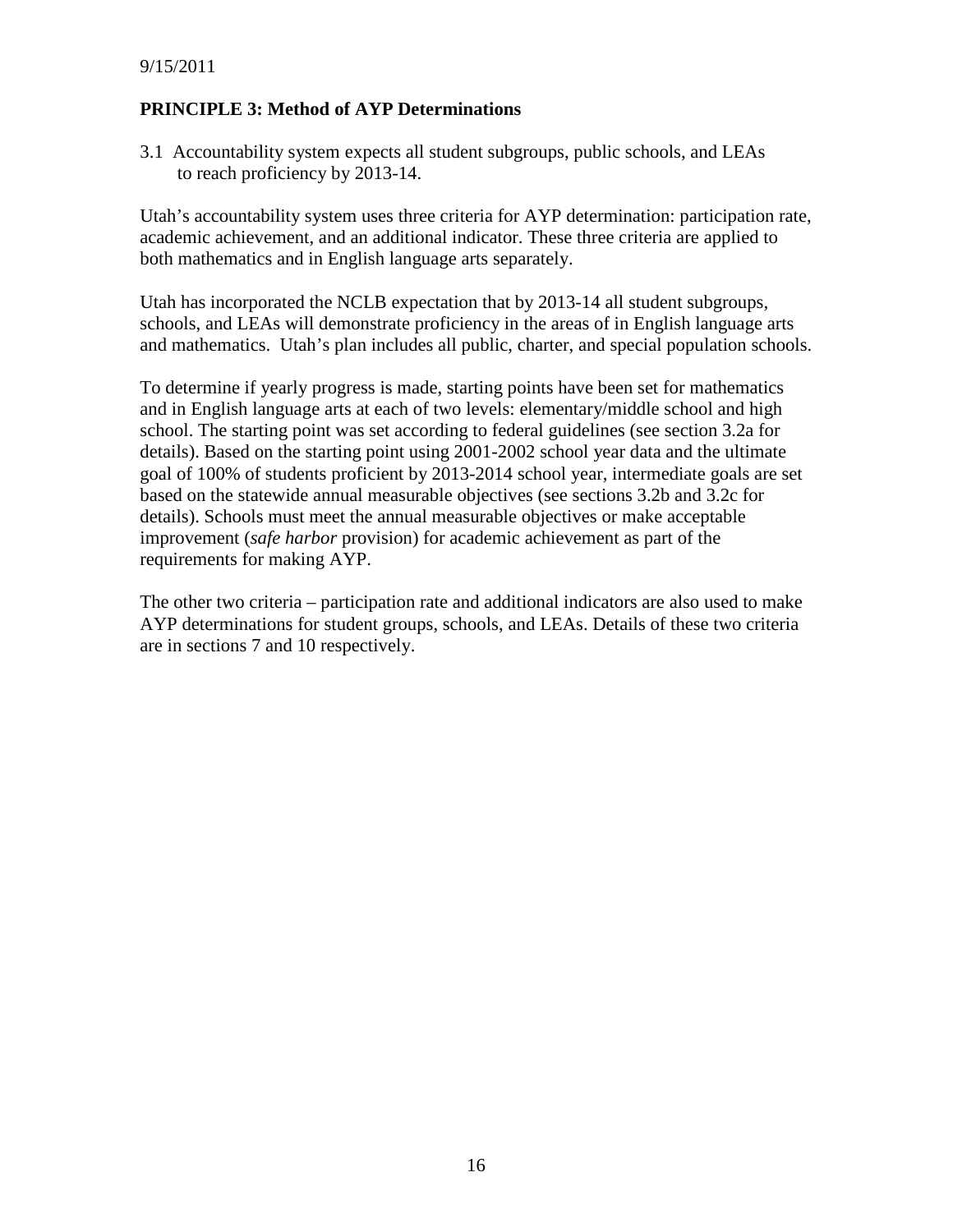3.2 Accountability system has a method for determining whether student subgroups, public schools, and LEAs made adequate yearly progress.

Utah's accountability plan uses three criteria – participation rate, academic achievement, and additional indicator – for determining in student subgroups, schools, and LEAs have made adequate yearly progress. The Data Warehouse serves as the data source for making the determination of AYP for student subgroups, schools, and LEAs. As described in section 1.4, the Data Warehouse stores data from test files, clearinghouse data (including student demographic information), and S3 year-end data containing additional student information for determining membership in relevant subgroups.

#### Academic Achievement

In determining AYP for student groups, schools, LEAs and the state as a whole, Utah compares the percent of students proficient to the annual measurable objective, examines participation rates, and examines the additional academic indicator.

A student subgroup, school, or LEA of 10 or more students must meet or exceed the annual measurable objective for English language arts and mathematics, must meet the participation rate for subgroups of 40 students or more, and meet the state's requirement for another academic indicator (attendance for elementary and middle schools and graduation for high schools). If a student subgroup, school, or LEA fails to meet or exceed the annual measurable objective, it must have reduced the percent of students not proficient by the appropriate percentage (*safe harbor*). If the *safe harbor* provision is employed, the additional indicator must be disaggregated and used for determining AYP for the subgroup.

Table 3 displays the impact data for various N sizes on student subgroups. These data indicate that the minimum N selected by Utah,  $N=10$ , will allow the maximum number of schools to be held accountable for student subgroup performance.

| Tuble of Thipuct Dutu for Turious Millimetri Prince                                   |                            |     |     |     |     |  |
|---------------------------------------------------------------------------------------|----------------------------|-----|-----|-----|-----|--|
| Number of Schools with Subgroups Included in AYP Analysis for Various Minimum N Sizes |                            |     |     |     |     |  |
| (School with $>10$ students = 522)                                                    |                            |     |     |     |     |  |
|                                                                                       | Minimum N                  |     |     |     |     |  |
|                                                                                       | 25<br>10<br>75<br>30<br>50 |     |     |     |     |  |
| School                                                                                | 522                        |     |     |     |     |  |
| White                                                                                 | 511                        | 486 | 483 | 471 | 440 |  |
| Low Income                                                                            | 491                        | 444 | 427 | 355 | 265 |  |
| <b>Students with Disabilities</b>                                                     | 450                        | 280 | 227 | 63  | 11  |  |
| Limited English Proficient                                                            | 308                        | 173 | 149 | 81  | 41  |  |
| Hispanic                                                                              | 294                        | 161 | 144 | 87  | 48  |  |
| <b>Black</b>                                                                          | 29                         | 2   |     |     |     |  |

**Table 3: Impact Data for Various Minimum N Sizes – Grades 3-8**

In calculating AYP for LEAs, schools, and student groups, Utah employs a test of statistical significance with a one-tailed *alpha* of 0.01 for academic achievement of the annual measurable objective. This allows schools with small student group populations to be held accountable without falsely identifying a school. This creates a balance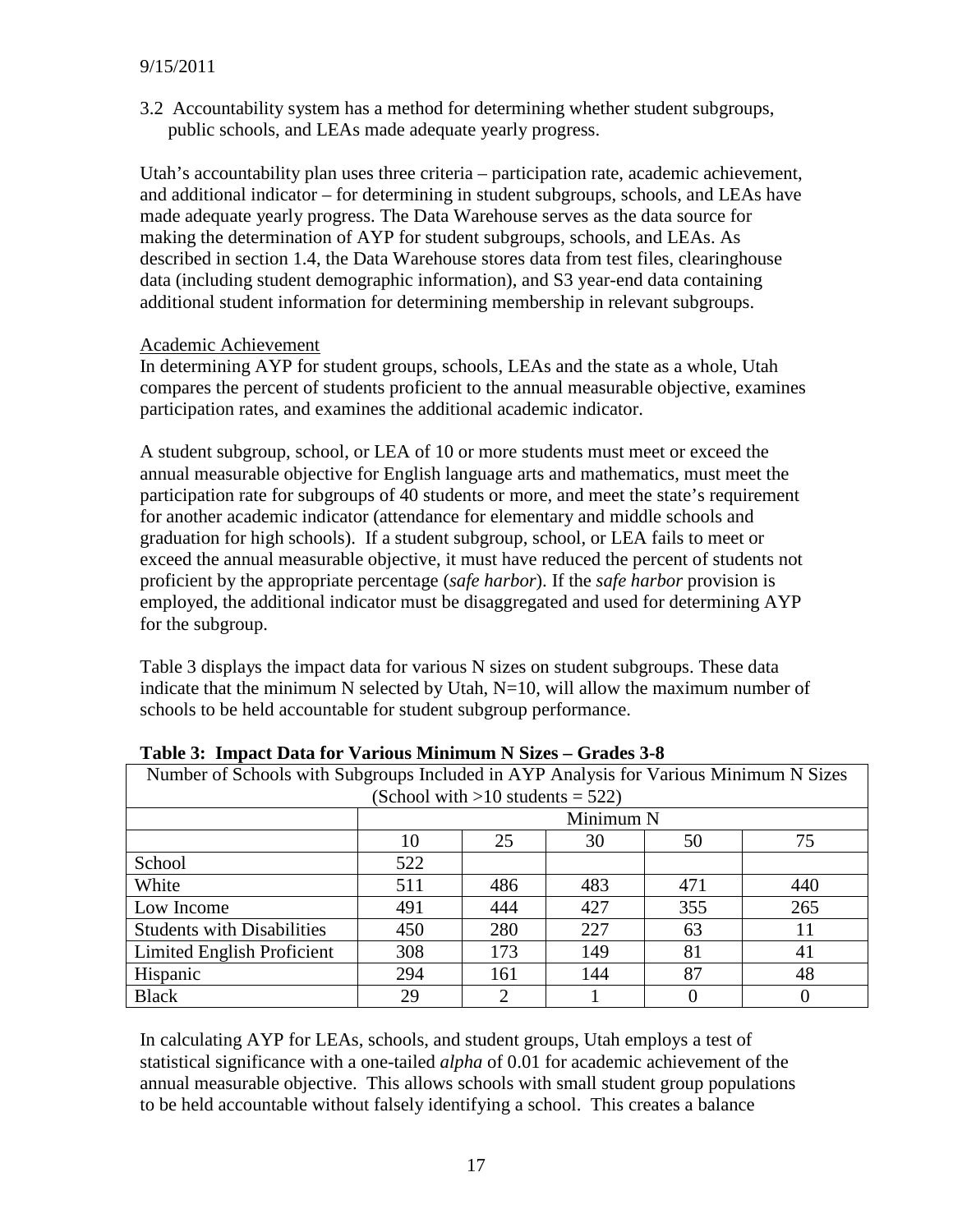#### 9/15/2011

between validity (holding schools accountable for all students) and reliability (assuring that those student groups identified have not been so identified simply on the basis of random fluctuation of scores). For AYP determination based on the annual measurable objective, a test of statistical significance will be applied for subgroups ∃10. The null hypothesis is that the observed percent of students proficient in any subgroup is equal to the required percent proficient defined by the annual measurable objective. The test of statistical significance is a z-score with the distribution of school mean scores (in terms of percent correct) around the null hypothesis. A school or LEA makes AYP if the null hypothesis is *not rejected*.

In calculating AYP, any LEA, school, or student group that does not meet the annual measurable AYP goal, must decrease the percentage of students not proficient by at least 10 percent in accordance with the *safe harbor* provision. Utah employs a test of statistical significance using a one-tailed *alpha* of 0.25 for determining school-wise *safe harbor* (improvement).

#### Participation Rate

Participation in Core CRTs will be determined for each student subgroup, school, and LEA by comparing the testing pre-print file, test answer documents, all student file and clearinghouse data using the Data Warehouse. This process is used for all student subgroups, schools, and LEAs. For details about participation rate, see section 10.

#### Additional Indicators

The additional indicators for Utah's accountability plan are attendance (elementary/middle schools) and graduation (high schools). These indicators can be calculated using data in the Data Warehouse. Schools and LEAs must meet the state goals for each indicator to make AYP. In addition, a student group must meet the additional indicator goals if the *safe harbor* provision is employed for the student subgroup. The state goals for the additional indicators are 93% attendance and 85.7% graduation rate. For details about these indicators, see section 7.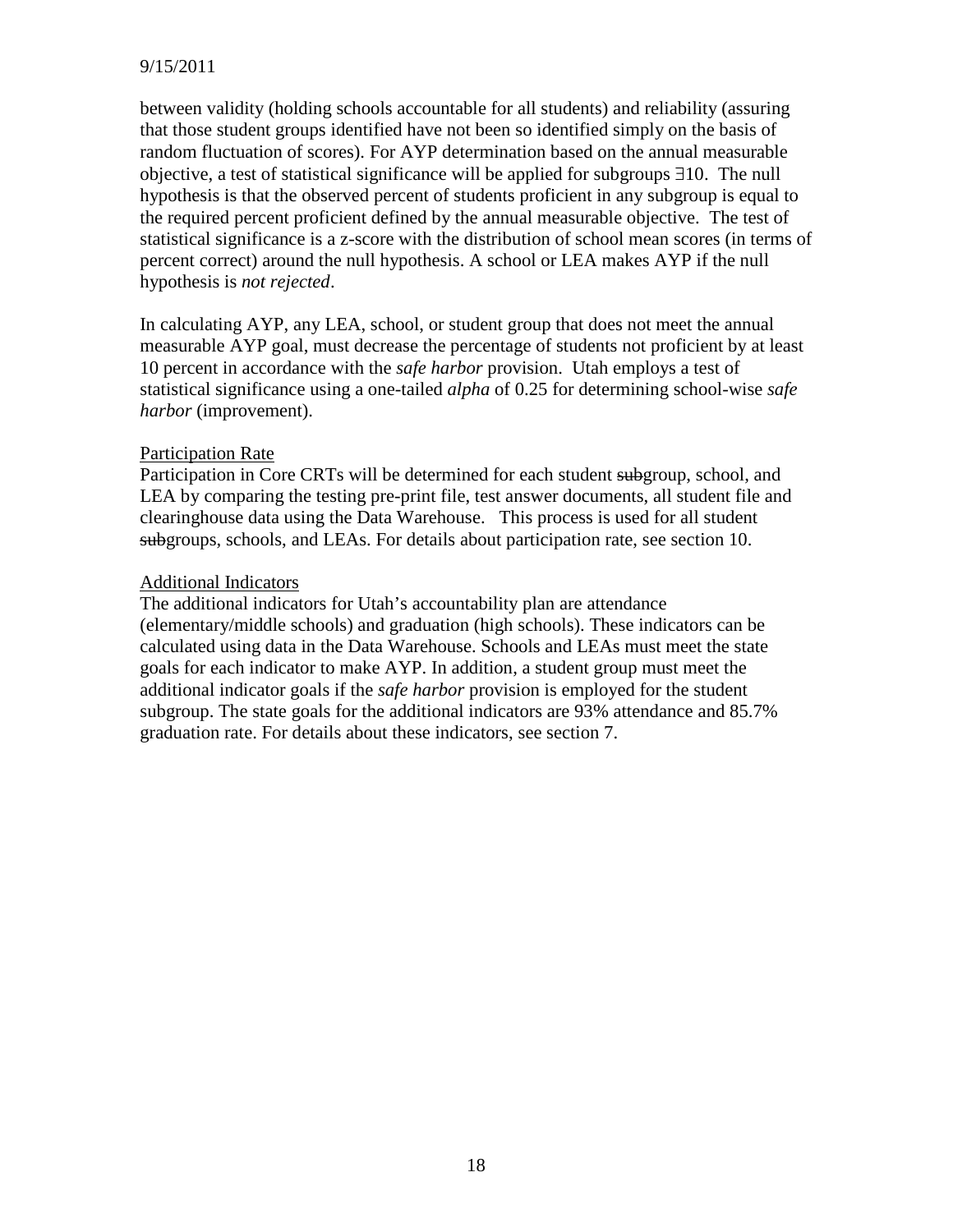3.2a Accountability system establishes a starting point.

A baseline is separately established for in English language arts and mathematics based on NCLB requirements using the 20th percentile school by enrollment ordered by percent proficient for each subject. A separate starting point is established for grade spans 3-8 and grade 10. The same starting point and the same annual measurable objectives apply to all student subgroups within the grade spans, culminating in 100 percent proficiency of all students by 2013-2014.

Table 4 displays student performance by proficiency. Table 5 displays performance based on grade level for the Grade 3-8 grade span. Finally, Table 6 displays the  $20<sup>th</sup>$  percentile score for Utah schools by enrollment, when ranked by performance.

| Table To Fulliber and I creent of Buddenig by Troneight | viauw v v            |                  |                |          |
|---------------------------------------------------------|----------------------|------------------|----------------|----------|
|                                                         | Proficient           | Not Proficient   | <b>Mastery</b> | Total    |
| Overall                                                 | (Level $3$ and $4$ ) | (Levels 1 and 2) | Missing        | Included |
| Language Arts                                           | 153,335 (73.74%)     | 54,599 (26.26%)  | 7,888          | 207,934  |
| <b>Mathematics</b>                                      | 140,303 (67.29%)     | 68,202 (32.71%)  | 7,317          | 208,505  |

**Table 4: Number and Percent of Students by Proficiency – Grades 3-8**

|       | Mathematics |            |          | Language Arts |            |          |  |
|-------|-------------|------------|----------|---------------|------------|----------|--|
|       | $\%$        | % Not      | Total    | $\%$          | % Not      | Total    |  |
| Grade | Proficient  | Proficient | Included | Proficient    | Proficient | Included |  |
|       | 71          | 29         | 35,498   | 76            | 24         | 35,544   |  |
|       | 71          | 29         | 36,292   | 77            | 23         | 36,169   |  |
|       | 71          | 29         | 35,319   | 77            | 23         | 35,211   |  |
| 6     | 61          | 39         | 34,967   | 71            | 29         | 35,396   |  |
|       | 65          | 35         | 33,249   | 79            | 21         | 32,941   |  |
| 8     | 65          | 35         | 33,180   | 62            | 38         | 32,673   |  |

|  | Table 6: Starting Point – Grades 3-8 and High School |  |  |
|--|------------------------------------------------------|--|--|
|  |                                                      |  |  |

| Content Area          | <b>Percent Proficient</b> |
|-----------------------|---------------------------|
| Language Arts 3-8     | 65%                       |
| Mathematics 3-8       | 57%                       |
| Language Arts HS      | 64%                       |
| <b>Mathematics HS</b> | 35%                       |

To verify that the  $20<sup>th</sup>$  percentile score by enrollment, once ranked by performance, was higher than the lowest student subgroup performance, the student subgroup data were analyzed. Table 7 displays student subgroup performance results for the 3-8 grade span. These results verify the use of the  $20<sup>th</sup>$  percentile scores for Utah's baseline value.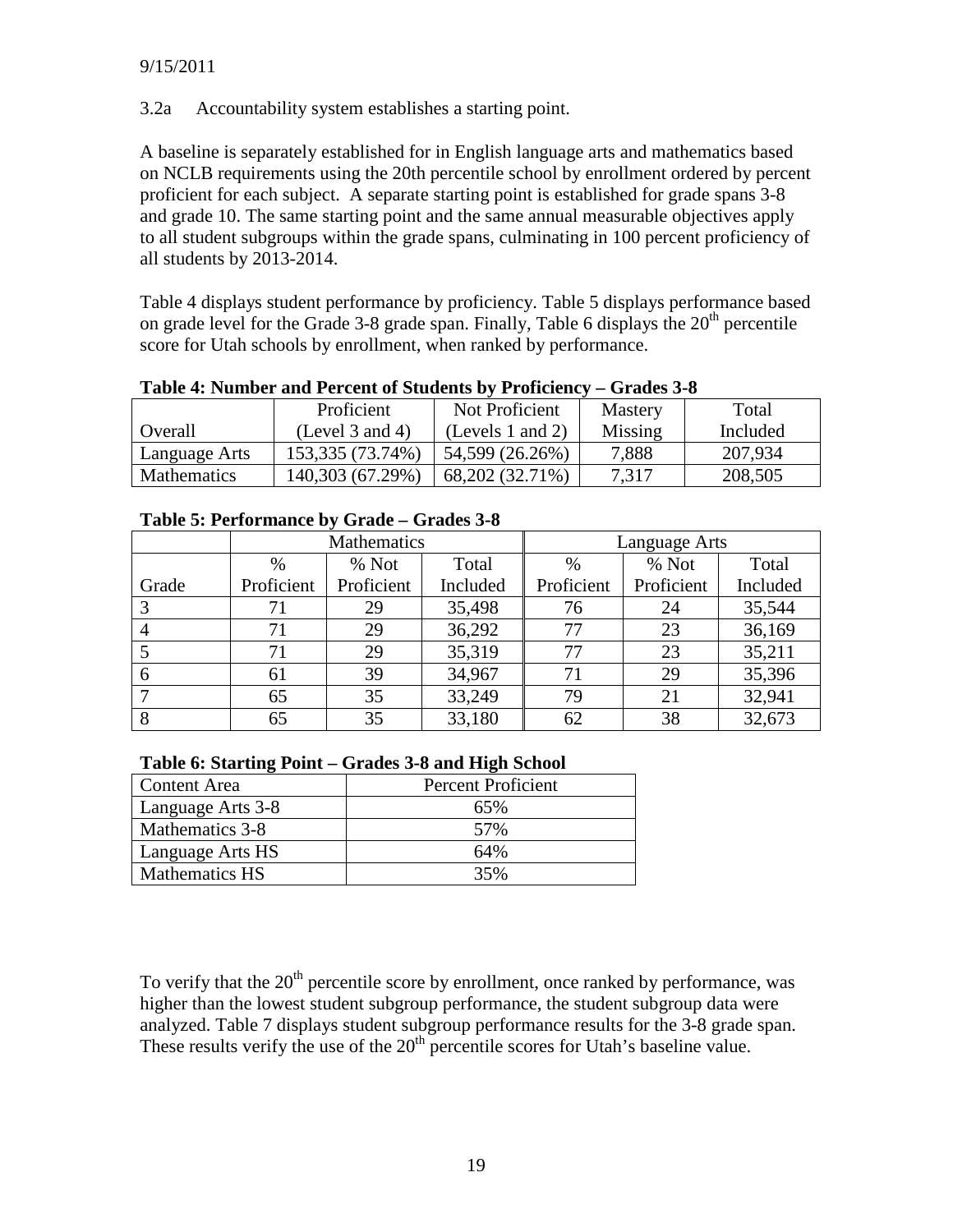|                                   | Language Arts |          | Mathematics |          |  |
|-----------------------------------|---------------|----------|-------------|----------|--|
| Subgroup                          | $\%$          | Total    | Percent     | Total    |  |
| (Ordered by number of students)   | Proficient    | Included | Proficient  | Included |  |
| Caucasian                         | 78%           | 176,164  | 71%         | 175,985  |  |
| Low Income                        | 59%           | 66,081   | 53%         | 66,707   |  |
| <b>Students with Disabilities</b> | 31%           | 23,029   | 28%         | 23,770   |  |
| Limited English Proficient        | 48%           | 19,148   | 43%         | 19,754   |  |
| Hispanic                          | 46%           | 18,881   | 40%         | 19,467   |  |
| American Indian                   | 42%           | 3,481    | 37%         | 3,529    |  |
| Asian/Pacific Islander            | 75%           | 3,342    | 74%         | 3,392    |  |
| <b>Black</b>                      | 53%           | 2,175    | 42%         | 2,189    |  |

**Table 7: Student Subgroup Performance – Grades 3-8**

Table 8 displays the student subgroup performance on Language Arts for  $10^{th}$  grade in Utah. These data are included to verify the  $20<sup>th</sup>$  percentile starting point, which is 64 percent proficient.

| <b>Student Subgroup</b>         |              |                       |
|---------------------------------|--------------|-----------------------|
| (Ordered by number of students) | % Proficient | <b>Total Included</b> |
| Caucasian                       | 76.6%        | 25,868                |
| Low Income                      | 58.3%        | 5,449                 |
| Hispanic                        | 47.0%        | 1,617                 |
| Limited English                 | 46.0%        | 1601                  |
| <b>Special Education</b>        | 22.4%        | 1,573                 |
| Asian                           | 68.9%        | 437                   |
| American Indian                 | 33.2%        | 335                   |
| Pacific Islander                | 53.9%        | 325                   |
| <b>Black</b>                    | 51.9%        | 212                   |
| Total                           | 73.9%        | 37,417                |

# **Table 8: 10th Grade Language Arts**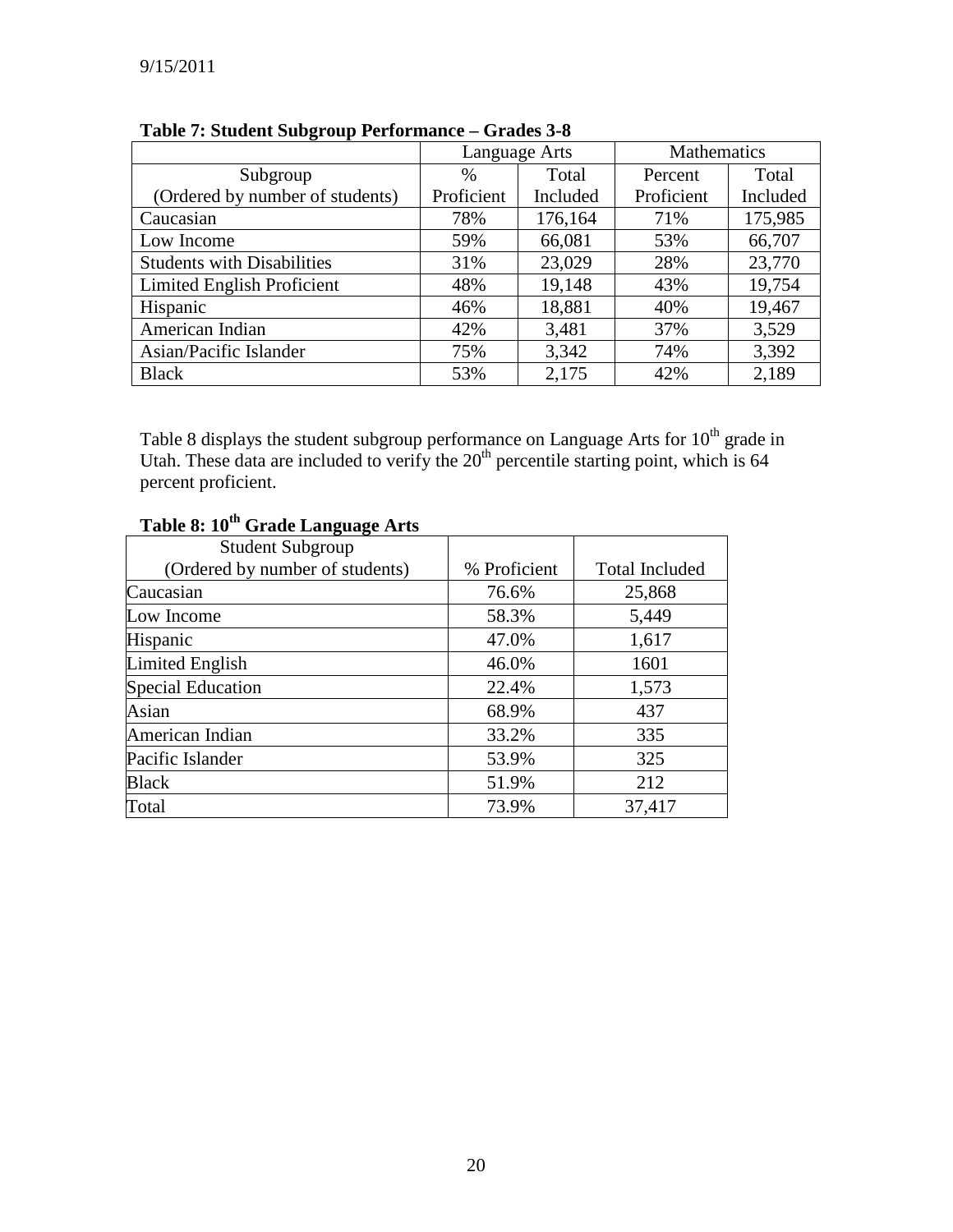3.2b Accountability system establishes statewide annual measurable objectives.

Utah has established separate annual measurable objectives for in English language arts and mathematics. Annual measurable objectives use the same percent proficient as the most recent intermediate goal. The English language arts and mathematics annual measurable objectives apply to all student groups, schools, LEAs, and the state as a whole.

A separate starting point will be established for grades spans 3-8 and grade 10. When calculating the percent proficient for a school with multiple grade levels, as well as the student groups within them, the annual measurable objective is an aggregate of the percent of proficient students in the defined grade levels in the school (a weighted average). For schools with a combination of grades 3-8, all grade levels will be included for language arts and mathematics. For schools with a  $12<sup>th</sup>$  grade, only the  $10<sup>th</sup>$  grade will be included for language arts, and grades 10-12 for mathematics.

As a result of the adoption of new content standards and revised, more rigorous assessments in mathematics, USOE found it necessary to re-establish annual measureable objectives and intermediate goals in order to be fair to schools. USOE, in following NCLB statutory language, chose to use the average performance of the lowest performing subgroup as the initial (re)starting point since this led to a higher starting point than the " $20<sup>th</sup>$  percentile" method. The special education subgroup was the lowest performing subgroup in 2009 and therefore was used to establish the baseline AMO. The aggregate (across grades 3-8) average performance for special education students in 2009 was 45% scoring at the proficient level or above. At the high school level (grades 10-12), 40% of the 2009 special education students scored proficient or advanced. Therefore, the starting AMOs for 2009 in mathematics are 45% and 40% for grades 3-8 and high school, respectively. Note, the English language arts AMOs and intermediate goals remain unchanged.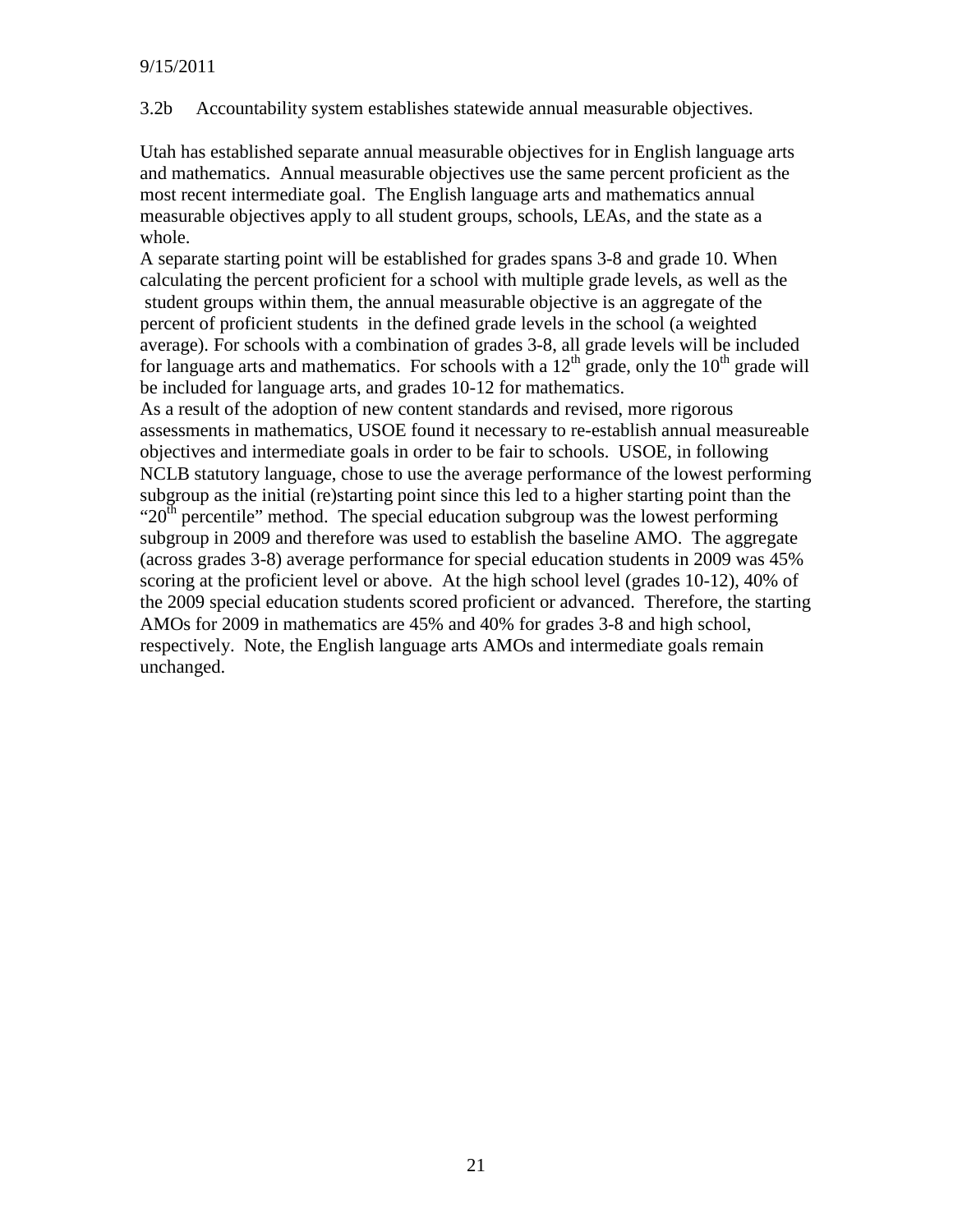3.2c Accountability system establishes intermediate goals.

Utah incorporates intermediate goals for the minimum percentage of students achieving proficiency.

The intermediate goals assume equal increases expected each year based on the proficiency gap between the baseline percent proficient and 100 percent proficient divided by the 12 intervening years (annual increase). However, the required percent proficient is not increased each year; rather it increases every other year and in the final year of the program. Table 9 displays these values for in English language arts and Mathematics, based on the results of the 2002 administration of the Core CRTs.

| Spring 2002 | <b>Starting Point</b>                                |
|-------------|------------------------------------------------------|
| Spring 2005 | Goal 1: Starting Point + (Annual increase $*$ 2)     |
| Spring 2007 | Goal 2: Spring 2004 Goal + (Annual increase $*$ 2)   |
| Spring 2009 | Goal 3: Spring 2006 Goal + (Annual increase $*$ 2)   |
| Spring 2012 | Goal 4: Spring $2008$ Goal + (Annual increase $*$ 2) |
| Spring 2013 | Goal 5: Spring $2010$ Goal + (Annual increase $*$ 2) |
| Spring 2014 | Final Goal: 100 % proficient                         |

| Table 9: Starting Point and Intermediate Goals - Grades 3-8 and HS |  |
|--------------------------------------------------------------------|--|
|--------------------------------------------------------------------|--|

|                          | <b>Starting</b> | Goal       | Goal | Goal | Goal | Goal |       |
|--------------------------|-----------------|------------|------|------|------|------|-------|
|                          | Point           |            |      |      |      |      | Final |
| Language Arts Grades 3-8 | 65 %            | $\%$<br>71 | 77 % | 83 % | 89 % | 95 % | 100 % |
| Mathematics Grades 3-8   | 57 %            | 64 %       | 71 % | 78 % | 85 % | 92 % | 100 % |
| Language HS Grade 10     | 64 %            | 70 %       | 76 % | 82 % | 88 % | 94 % | 100 % |
| Mathematics Grade 10-12  | 35%             | 47%        | 59%  | 72%  | 84%  | 96%  | 100%  |

#### **New Intermediate Goals**

#### **Table 9: Starting Point and Intermediate Goals – Grades 3-8 and HS**

|                          | <b>Starting</b> | Goal    | Goal     | Goal | Goal | Goal    |       |
|--------------------------|-----------------|---------|----------|------|------|---------|-------|
|                          | Point           |         |          |      |      |         | Final |
| Language Arts Grades 3-8 | 65 %            | 71<br>% | $\%$     | 83 % | 89 % | 95 %    | 100 % |
| Mathematics Grades 3-8   | 57 %            | 64 %    | %<br>71. | 45 % | 63 % | 81<br>% | 100 % |
| Language HS Grade 10     | 64 %            | 70 %    | 76 %     | 82 % | 88 % | 94 %    | 100 % |
| Mathematics Grade 10-12  | 35%             | 47%     | 59%      | 40%  | 60%  | 80%     | 100%  |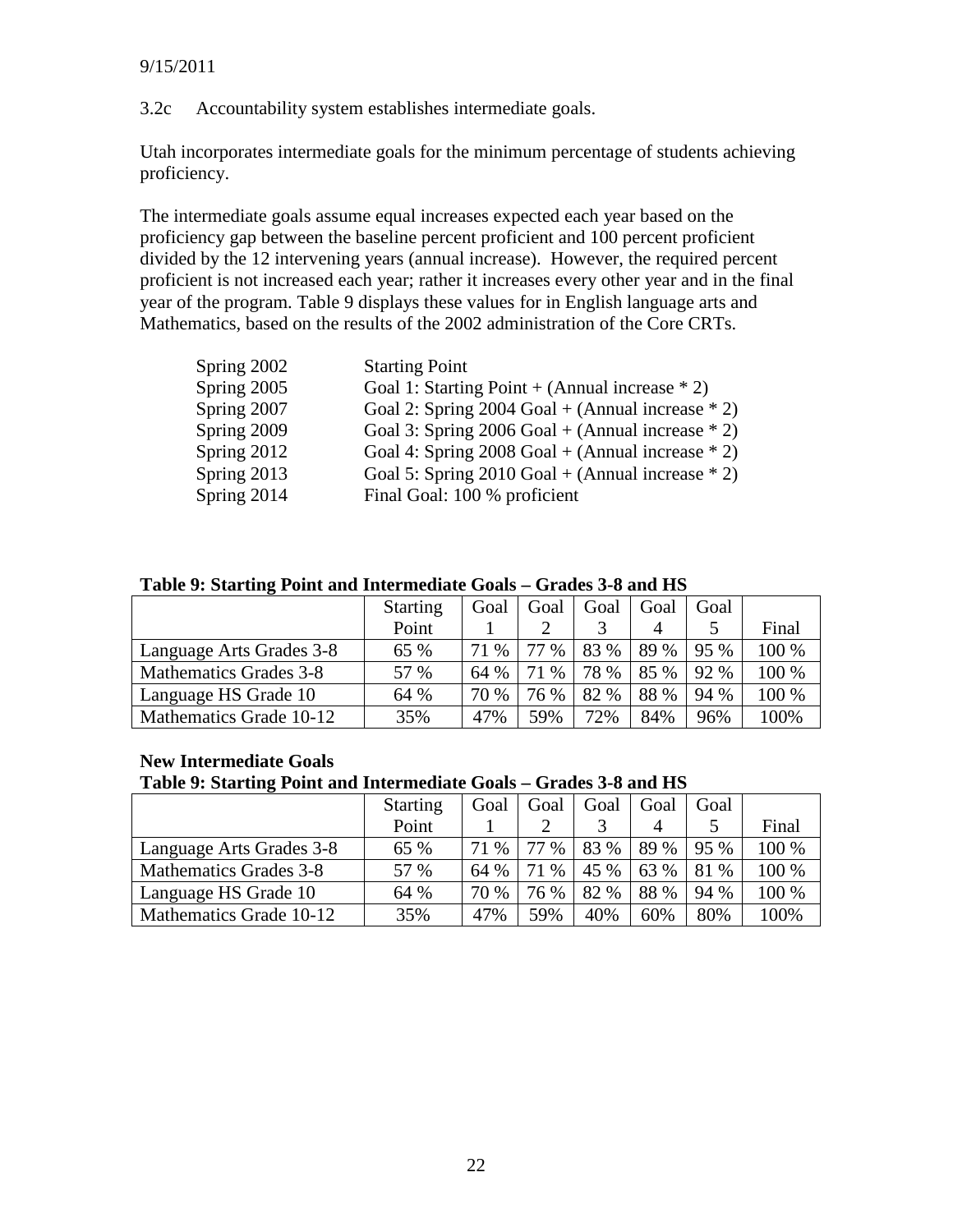#### **PRINCIPLE 4: Annual Decisions**

**4.1** Accountability system determines annually the progress of schools and LEAs.

AYP decisions are made annually for each LEA and school. AYP determination is based on percent of students proficient or the reduction of students not proficient, participation rate, and achievement of the additional academic indicator in English language arts and mathematics are examined separately for each of the aforementioned criteria for AYP. Annual measurable objectives for academic achievement are based on the most recent intermediate goal.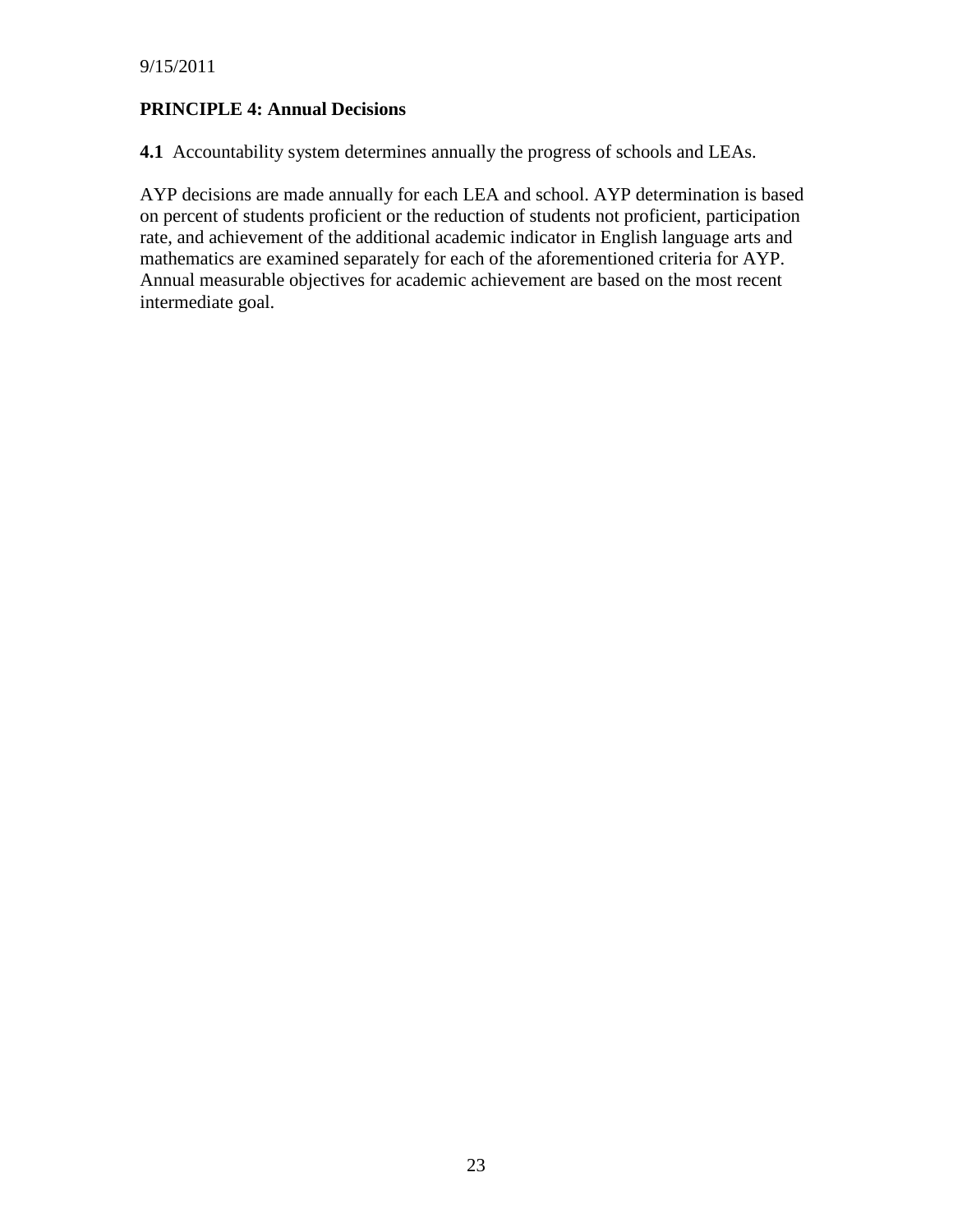#### **PRINCIPLE 5: Subgroup Accountability**

5.1 The accountability system includes all the required student groups.

Both state accountability and NCLB require the disaggregation and reporting of the following student groups:

Race/Ethnicity Economically Disadvantaged Non Economically Disadvantaged Students with Disabilities Non-disabled students Students with Limited English Proficiency Gender Migrant status

Data for required student groups have been collected by USOE for several years and is generated from the Data Warehouse. Utah school performance and LEA performance results are disaggregated by student groups.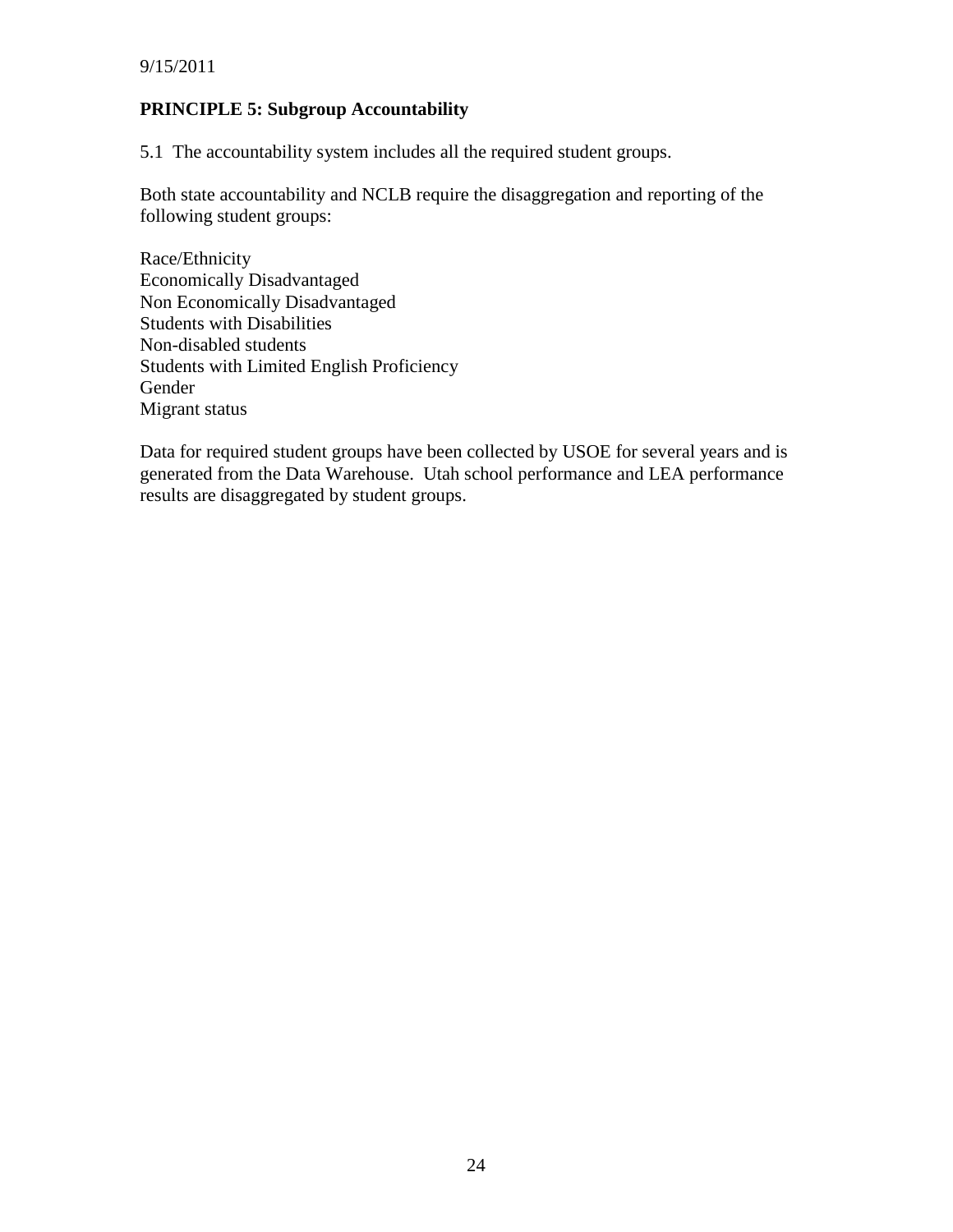**5.2** Accountability system holds schools and LEAs accountable for the progress of student subgroups.

Utah's accountability plan uses three criteria – participation rate, academic achievement, and additional indicator – for determining in student subgroups, schools, and LEAs have made adequate yearly progress. The Data Warehouse serves as the data source for making the determination of AYP for student subgroups, schools, and LEAs. As described in section 1.4, the Data Warehouse stores data from test files, clearinghouse data (including student demographic information), and S3 year-end data containing additional student information for determining membership in relevant subgroups.

#### Academic Achievement

In determining AYP for student subgroups, schools, LEAs and the state as a whole, Utah compares the percent of students proficient to the annual measurable objective, examines participation rates, and examines the additional academic indicator.

A student subgroup, school, or LEA of 10 or more students must meet or exceed the annual measurable objective for in English language arts and mathematics, must meet the participation rate for subgroups of 40 students or more, and meet the state's requirement for another academic indicator (attendance for elementary and middle schools and graduation for high schools). If a student subgroup, school, or LEA fails to meet or exceed the annual measurable objective, it must have reduced the percent of students not proficient by the appropriate percentage (*safe harbor*). If the *safe harbor* provision is employed, the additional indicator must be disaggregated and used for determining AYP for the subgroup.

Table 3 displays the impact data for various N sizes on student subgroups. These data indicate that the minimum N selected by Utah,  $N=10$ , will allow the maximum number of schools to be held accountable for student subgroup performance.

| Tuble of Thipuct Dutu for Turious Millimetri Prince                                   |           |     |     |     |     |  |
|---------------------------------------------------------------------------------------|-----------|-----|-----|-----|-----|--|
| Number of Schools with Subgroups Included in AYP Analysis for Various Minimum N Sizes |           |     |     |     |     |  |
| (School with $>10$ students = 522)                                                    |           |     |     |     |     |  |
|                                                                                       | Minimum N |     |     |     |     |  |
|                                                                                       | 10        | 25  | 30  | 50  | 75  |  |
| School                                                                                | 522       |     |     |     |     |  |
| White                                                                                 | 511       | 486 | 483 | 471 | 440 |  |
| Low Income                                                                            | 491       | 444 | 427 | 355 | 265 |  |
| <b>Students with Disabilities</b>                                                     | 450       | 280 | 227 | 63  | 11  |  |
| Limited English Proficient                                                            | 308       | 173 | 149 | 81  | 41  |  |
| Hispanic                                                                              | 294       | 161 | 144 | 87  | 48  |  |
| <b>Black</b>                                                                          | 29        | 2   |     |     |     |  |

**Table 3: Impact Data for Various Minimum N Sizes – Grades 3-8**

In calculating AYP for LEAs, schools, and subgroups, Utah employs a test of statistical significance with a one-tailed *alpha* of 0.01 for academic achievement of the annual measurable objective. This allows schools with small subgroup populations to be held accountable without falsely identifying a school. This creates a balance between validity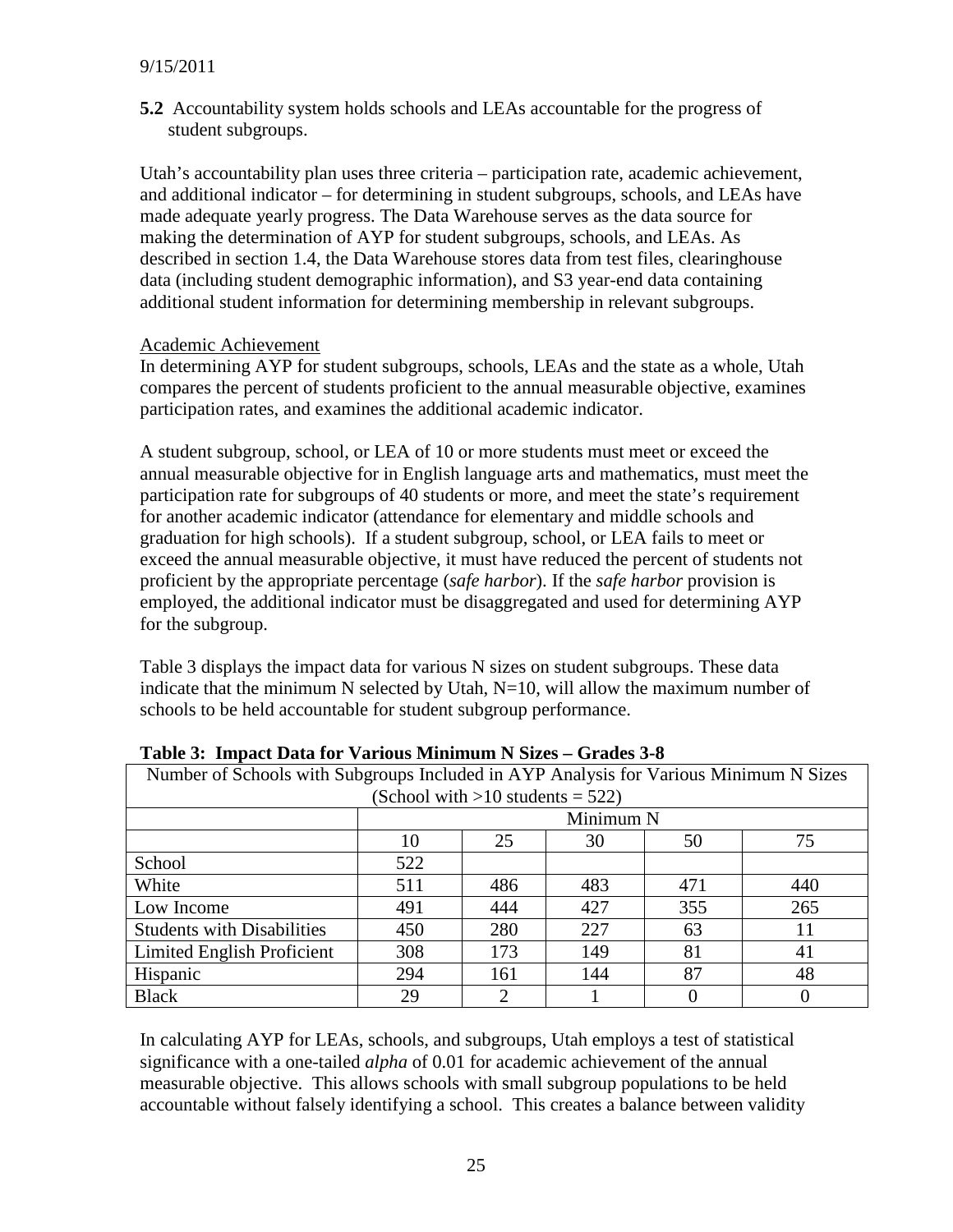#### 9/15/2011

(holding schools accountable for all students) and reliability (assuring that those subgroups identified have not been so identified simply on the basis of random fluctuation of scores). For AYP determination based on the annual measurable objective, a test of statistical significance will be applied for subgroups ∃10. The null hypothesis is that the observed percent of students proficient in any subgroup is equal to the required percent proficient defined by the annual measurable objective. The test of statistical significance is a z-score with the distribution of school mean scores (in terms of percent correct) around the null hypothesis. A school or LEA makes AYP if the null hypothesis is *not rejected*.

In calculating AYP, any LEA, school, or student subgroup that does not meet the annual measurable AYP goal, must decrease the percentage of students not proficient by at least 10 percent in accordance with the *safe harbor* provision. Utah employs a test of statistical significance using a one-tailed *alpha* of 0.25 for determining school-wise *safe harbor* (improvement).

For student groups that do not meet the status AMO and do not meet the standard safe harbor requirement, a Safe Harbor Same Student Calculation will be applied. This approach compares the performance of students in the student group enrolled for a full academic year that did not meet either the status or safe harbor targets with the performance of these same students in the prior year (as long as they were tested anywhere in Utah) to determine if there was a 10% reduction in the percentage of these matched students scoring below proficient. This calculation will not include a confidence interval, and will only be applied when there is a 95% match rate for the student group.

#### Participation Rate

Participation in Core CRTs will be determined for each student subgroup, school, and LEA by comparing the testing pre-print file, test answer documents, all student file and clearinghouse data using the Data Warehouse. This process is used for all student subgroups, schools, and LEAs. For details about participation rate, see section 10.

#### Additional Indicators

The additional indicators for Utah's accountability plan are attendance (elementary/middle schools) and graduation (high schools). These indicators can be calculated using data in the Data Warehouse. Schools and LEAs must meet the state goals for each indicator to make AYP. In addition, a student subgroup must meet the additional indicator goals if the *safe harbor* provision is employed for the student subgroup. The state goals for the additional indicators are 93% attendance and 85.7% graduation rate. For details about these indicators, see section 7.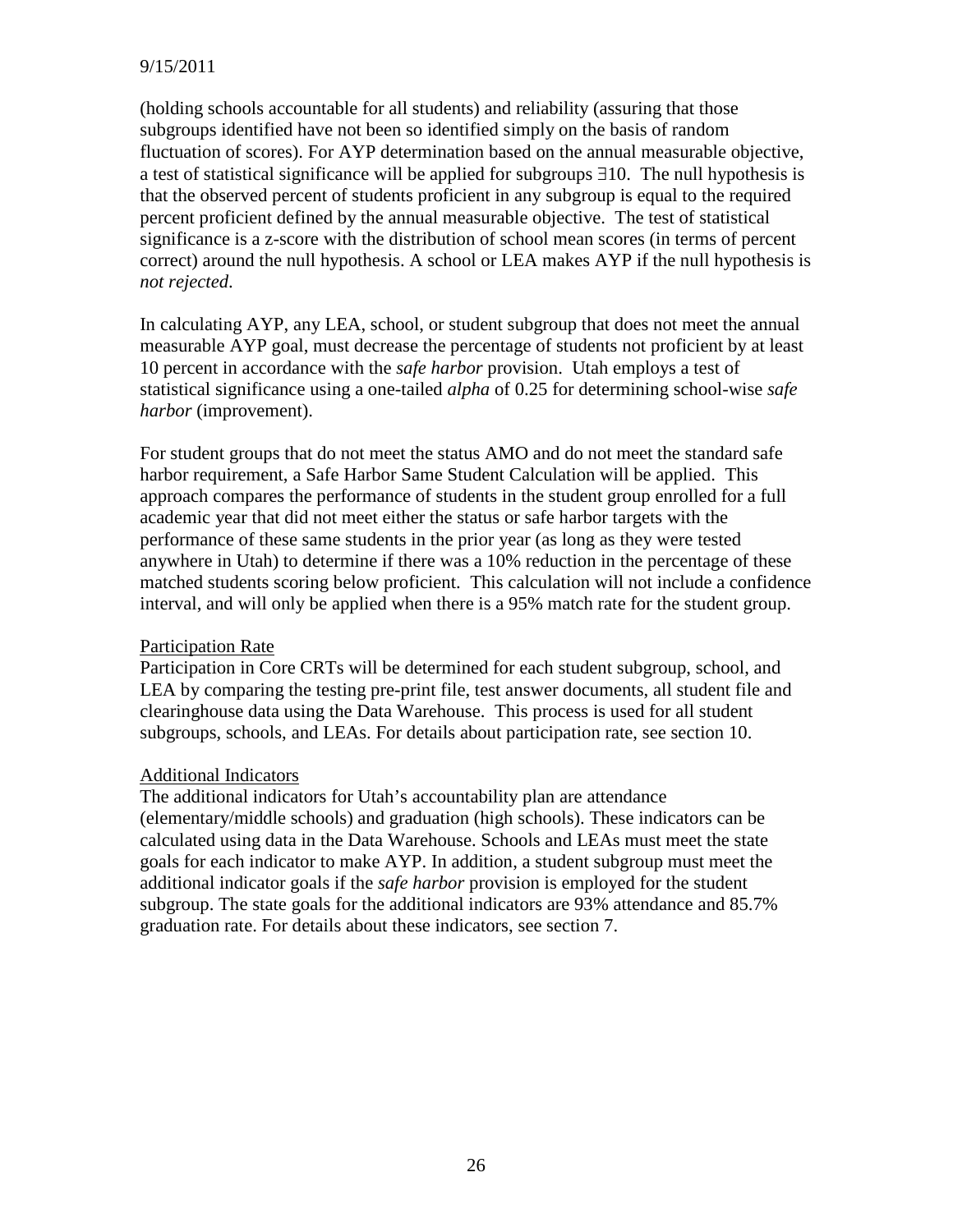5.3 Accountability system includes students with disabilities.

Utah has developed an alternate assessment for students with the most significant cognitive disabilities. The purpose of the alternate assessment is to measure the achievement of students with disabilities against alternate academic achievement standards as defined by the State. Utah's Alternate Assessment (UAA) is designed for assessing students with the most significant cognitive disabilities. Proficiency on the Utah Alternate Assessment will be limited to 1% of the total state enrollment.

The state's preprinting of student IDs on answer sheets, preparation of computer files for computer based testing, and the scanning and scoring of Core CRTs within the state, and with the computer based testing contractor, and the USOE Data Warehouse provide a series of checks to verify the inclusion of students with disabilities in testing and in accountability.

The students with disabilities subgroup will retain the scores of students who exit from special education services, for two years.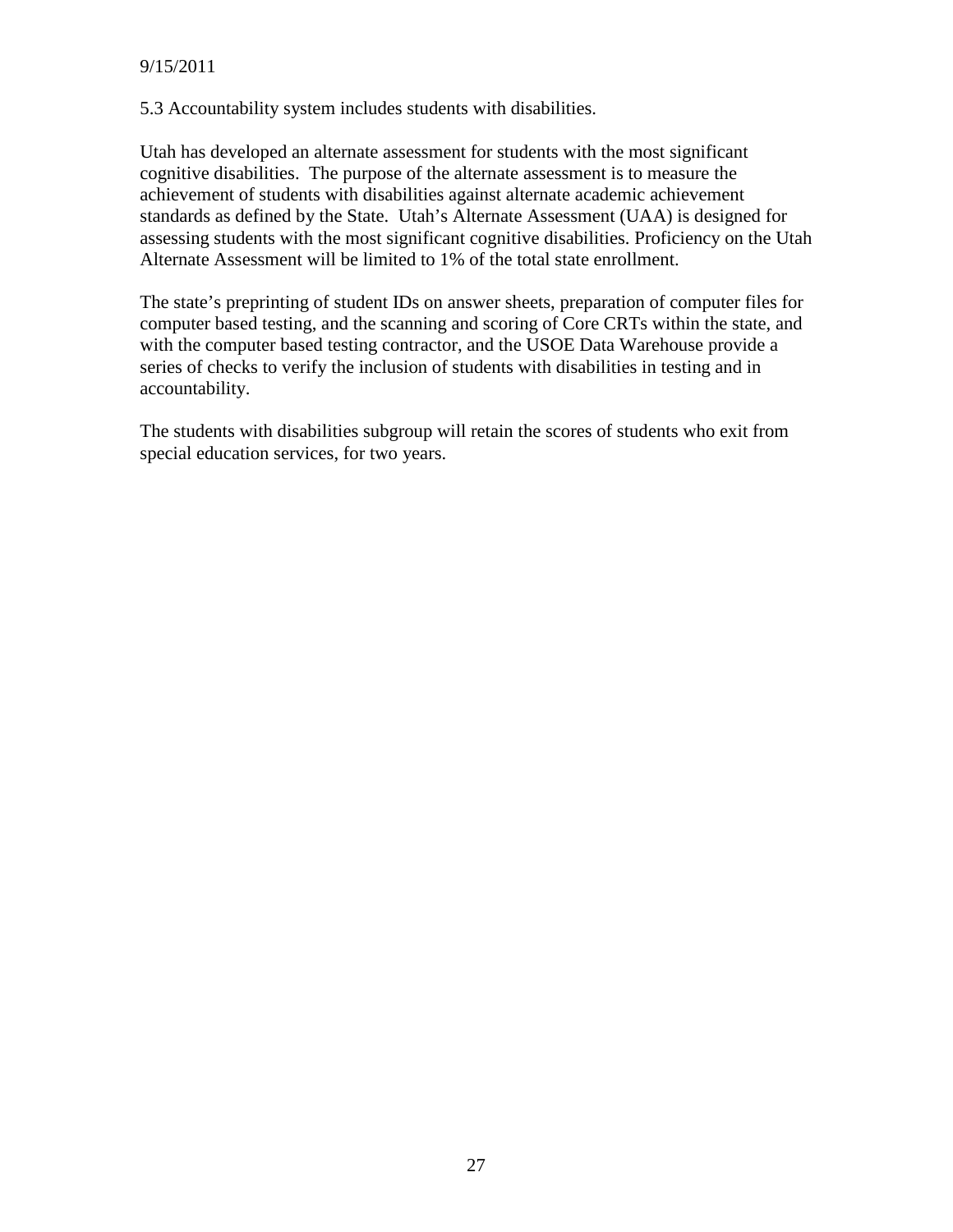5.4 Accountability system includes limited English proficient students.

Limited English proficient students are currently included in statewide testing and the reporting of results, and comply with NCLB requirements to ensure LEP students participate in testing. Students with limited English proficiency receive accommodations for testing, as outlined in Utah's Requirements for Testing document. These accommodations may include, but are not limited to linguistic accommodations and test administration in small group settings.

Beginning in the 2003-04 school year, Utah allowed students who had reached proficiency and completed two years of monitoring, in accordance to Utah's LEP proficiency definition, to be included in the LEP subgroup for AYP reports.

Students in the United States for less than one year will not be required to take the English Language Arts CRT, but will be required to take the math and science CRT. CRT scores for ELL students in their first year in the United States will not be used for AYP calculations. All other ELL students will participate in accordance with NCLB with appropriate accommodations. These accommodations may include, but are not limited to, linguistic accommodations and small group settings

The state's preprinting of student IDs on answer sheets, preparation of computer files for computer based testing, and the scanning and scoring of Core CRTs within the state, and with the computer based testing contractor, and the USOE Data Warehouse provide a series of checks to verify the inclusion of students with limited English proficiency in testing and in accountability.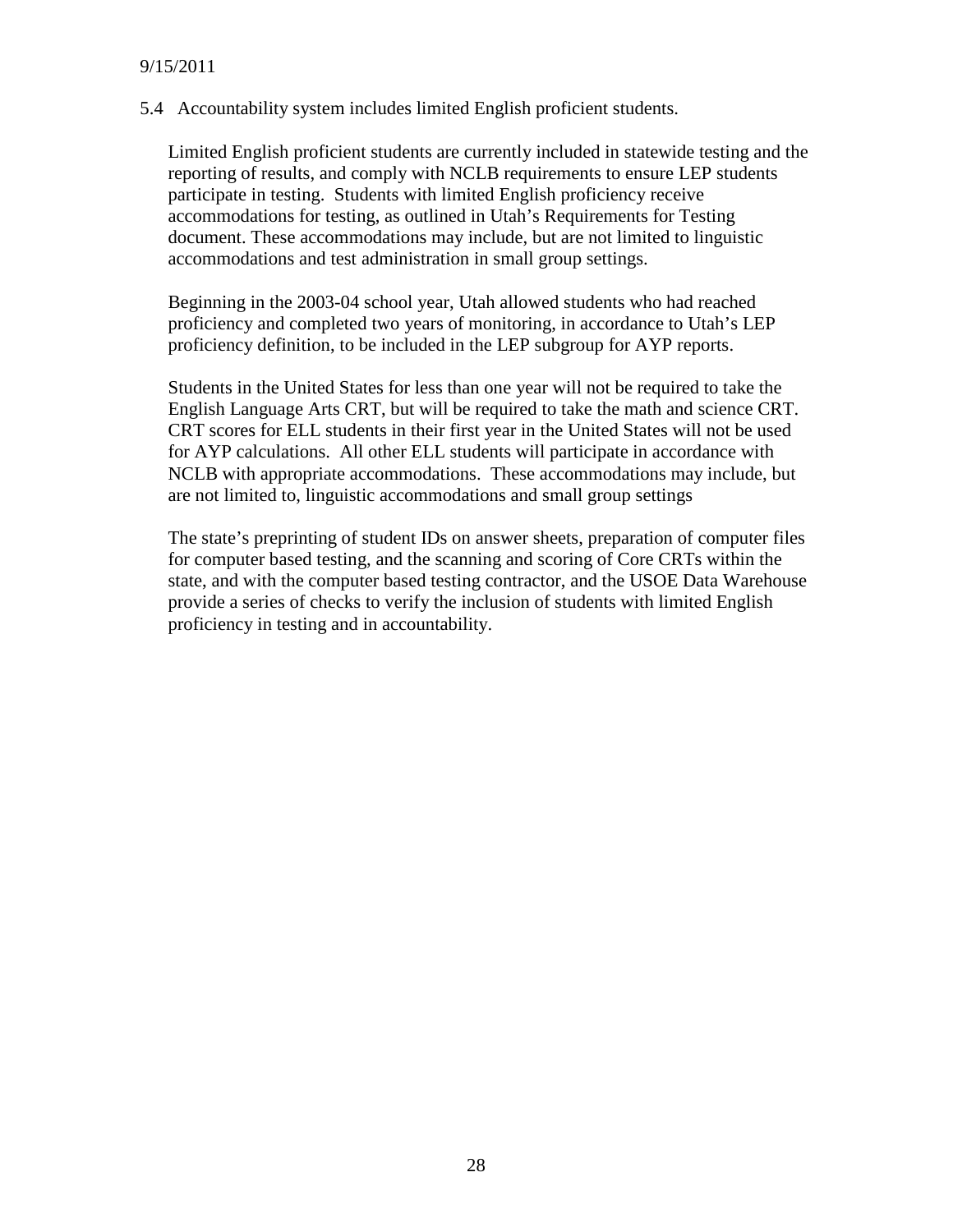#### 9/15/2011

5.5 The state has determined the minimum number of students sufficient to yield statistically reliable information for each purpose for which disaggregated data are used.

In calculating AYP for subgroups based on the annual measurable objective, and *safe harbor* provision, Utah employs a test of statistical significance to subgroups ∃10 for each year (Year Two N ∃20, with no less than 10 in a single year, etc). This allows schools with small subgroup populations to be held accountable without falsely identifying a school. This also creates a balance between validity (holding schools accountable for all students) and reliability (assuring that those subgroups identified have not been so identified simply on the basis of random fluctuation of scores).

For reporting purposes Utah applies a minimum size of ten for all subgroups.

For the purpose of determining participation rates, as a component of AYP calculation, Utah uses a minimum size of 40 for each subgroup. The NCLB requirement for participation allows little room for extenuating circumstances when a small group of students are involved. This would allow only two students in a subgroup of 40 to not participate in testing due to circumstances beyond the control of schools. Utah will, however, implement the new flexibility allowed for multi-year averaging of participation. For any subgroup, school, or LEA that does not achieve 85% or greater participation in any one year, they will not meet the criteria as an average of 95% is not attainable.

Table11 provides impact data for the number of schools that would have sufficient students to include in AYP calculations for various N sizes. This chart clearly indicates that many schools would not be accountable for student groups if an N size greater than 10 were used.

| Number of Schools with Subgroups Included in AYP Analysis for Various Minimum N Sizes |                                 |  |  |  |  |  |  |
|---------------------------------------------------------------------------------------|---------------------------------|--|--|--|--|--|--|
| (Schools with $>10$ students = 522)                                                   |                                 |  |  |  |  |  |  |
|                                                                                       | Minimum N                       |  |  |  |  |  |  |
|                                                                                       | 75<br>10<br>25<br>30<br>50      |  |  |  |  |  |  |
| Schools                                                                               | 522                             |  |  |  |  |  |  |
| White                                                                                 | 486<br>511<br>483<br>440<br>471 |  |  |  |  |  |  |
| Low Income                                                                            | 427<br>355<br>265<br>491<br>444 |  |  |  |  |  |  |
| <b>Students with Disabilities</b>                                                     | 227<br>280<br>450<br>63         |  |  |  |  |  |  |
| Limited English Proficient                                                            | 173<br>149<br>81<br>308<br>41   |  |  |  |  |  |  |
| Hispanic                                                                              | 87<br>144<br>294<br>48<br>161   |  |  |  |  |  |  |
| <b>Black</b>                                                                          | $\overline{2}$<br>29            |  |  |  |  |  |  |

**Table 11: Impact Data for Various Minimum N Sizes – Grades 3-8**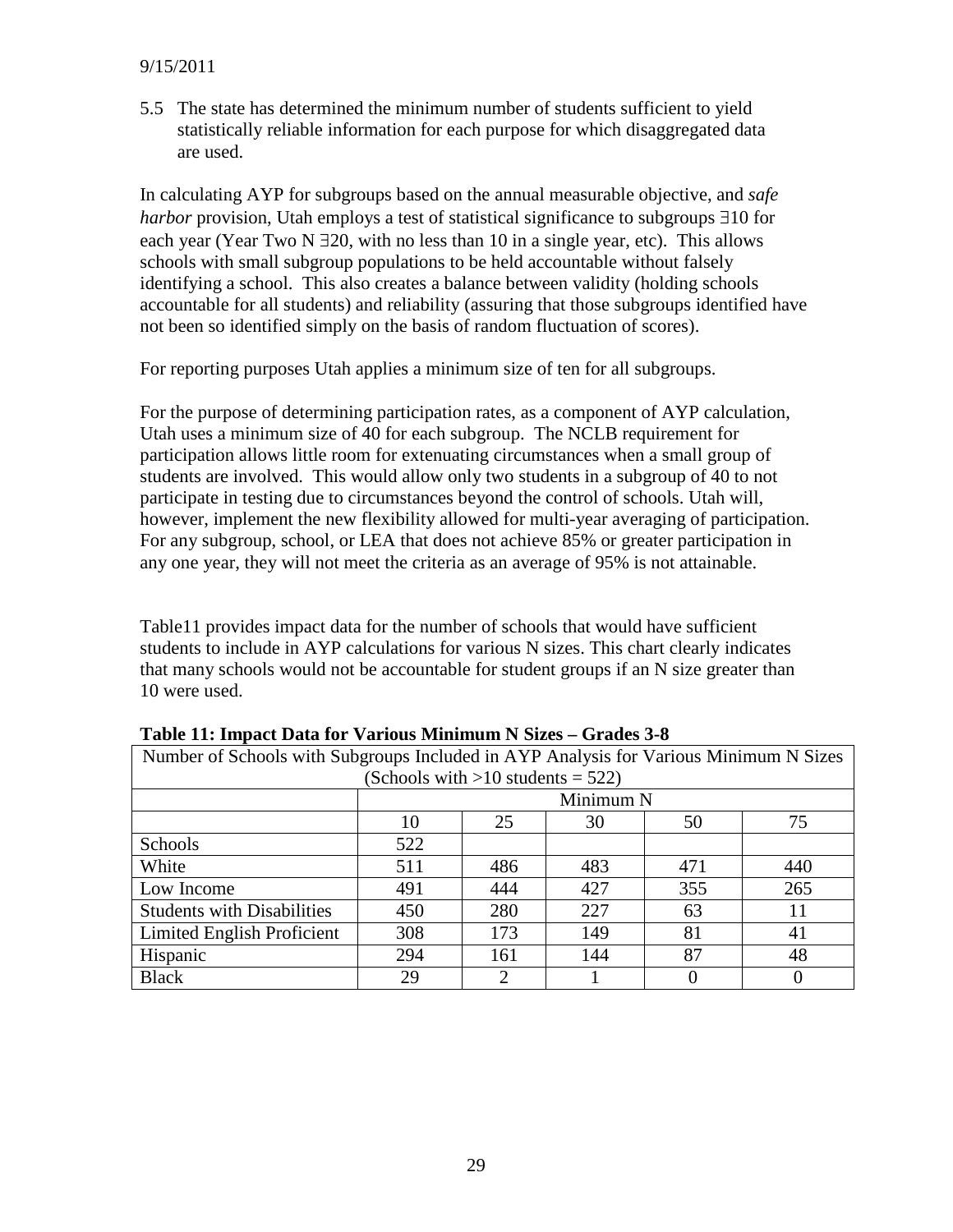5.6 The State has strategies to protect the privacy of individual students in reporting achievement results and in determining whether schools and LEAs are making adequate yearly progress on the basis of disaggregated subgroups.

To assure privacy for students, Utah does not report overall and disaggregated results for groups of less than ten students. Requiring ten or more for reporting is acceptable for the Family Educational Rights and Privacy Act (FERPA) requirements.

Test results for student subgroups and schools with less than ten students are not displayed either in the hard copy or electronic formats of the school and LEA report card. Instead of values, "<10" is displayed. If all or none of students in a student subgroup are in the same proficiency level, reports are masked using "<5%" or ">95%".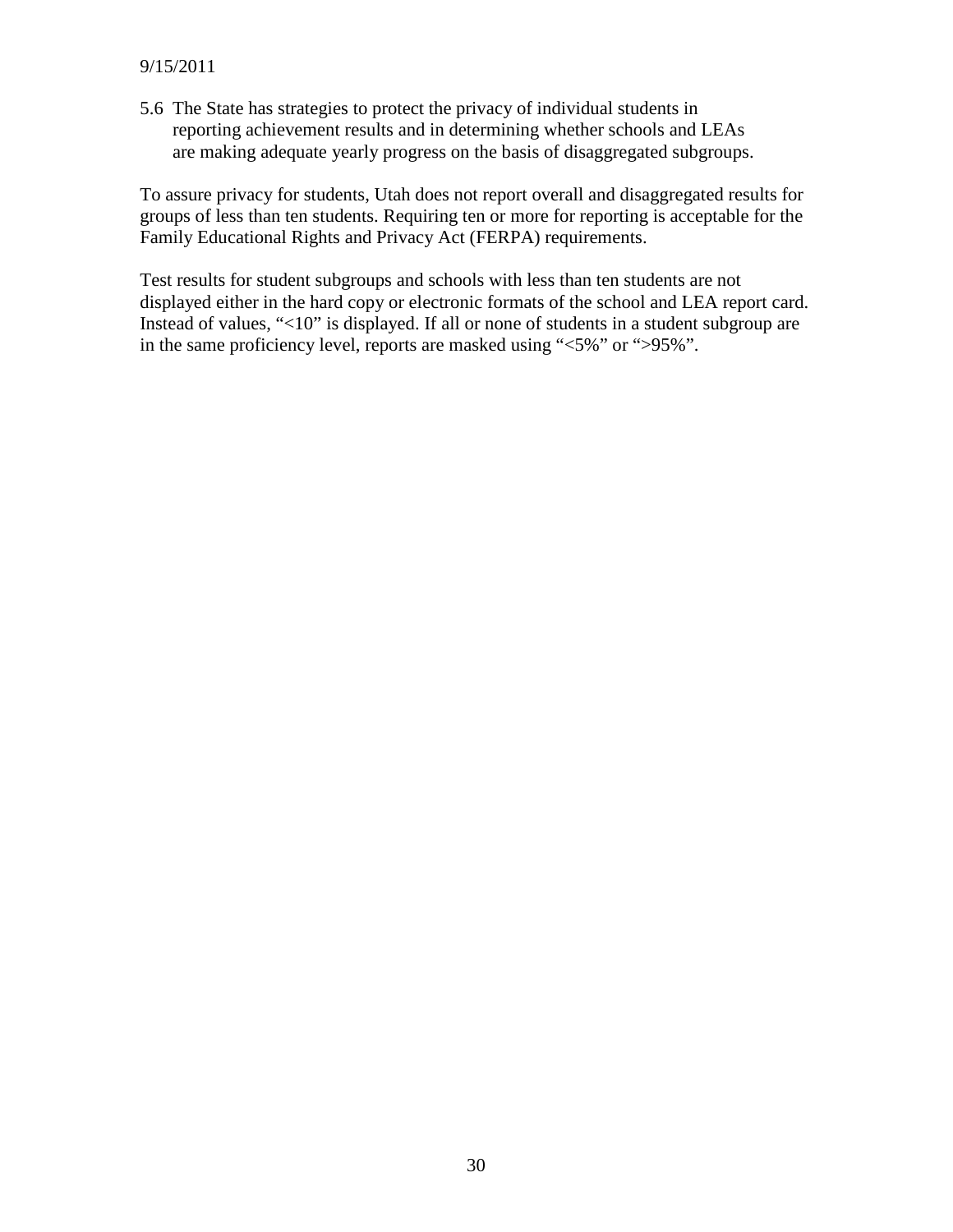#### **PRINCIPLE 6: Academic Assessments**

**6.1** Accountability system is based primarily on academic assessments.

Determination of AYP is based on percent of students proficient on Core CRTs, a required additional academic indicator (attendance in elementary/middle schools, graduation rate in high schools), participation rates, and employment of the *safe harbor* provision. Each of these components is determined for both in English language arts and mathematics.

#### English language arts:

Utah uses the Core CRT results from in English language arts in grades 3-8 and grade 10 to determine percent of students proficient for purposes of AYP. Proficient is defined as students reaching Level 3 or Level 4. Students in Utah enroll in grade specific language arts courses and therefore participate in the grade specific test. The Utah CRT Language Arts test has several subtests, all of which are included in determining proficiency. The subtests for Grades 3-6 are oral language, comprehension, vocabulary, writing, phonics and spelling, and viewing. The subtests for Grades 7, 8, and 10 are reading, writing, listening, and viewing.

#### Mathematics:

All grades 3-5 students in Utah participate in grade-specific math courses and therefore are required to complete the grade-specific Core CRTs. However, in grades 6, 7, and 8 students are allowed to select from a variety of mathematics courses to encourage advanced math achievement. Therefore, Utah does not have single grade-level assessments at these levels for use in determining AYP.. Specifically, students in  $6<sup>th</sup>$  grade may select to enroll in grade 6 math (gradelevel course) or pre-algebra, students in the 7th grade may select to enroll in Math 7 (grade-level course), pre-algebra, or algebra. At the 8th grade, students may advance to the next course in the series, instead of all students being enrolled in pre-algebra (grade-level course). By high school (grades 10-12), the courses in which Utah students are enrolled are quite varied. Mathematics achievement in grades 10-12 is determined through performance on the Algebra 1 Core CRT taken in grade 10. Students who take the Algebra 1 CRT prior to grade 10 will have their score "banked" and the Algebra 1 score will be included in AYP when the student is enrolled in the  $10<sup>th</sup>$  grade.

Annual Measurable Objectives previously established and approved by the United States Department of Education will continue to be used for math in Grades 10- 12.

In addition to language arts and math CRTs, Science:

> Students in Utah, grades 4 - 8 enroll in grade specific science courses and therefore participate in the grade specific test. Utah administers Core CRTs for science in grades  $4 - 8$ . However, at grades  $9 - 12$ , students are allowed to select from a variety of science courses. Science CRTs for high school are earth systems, biology, physics and chemistry. As with other CRTs, the results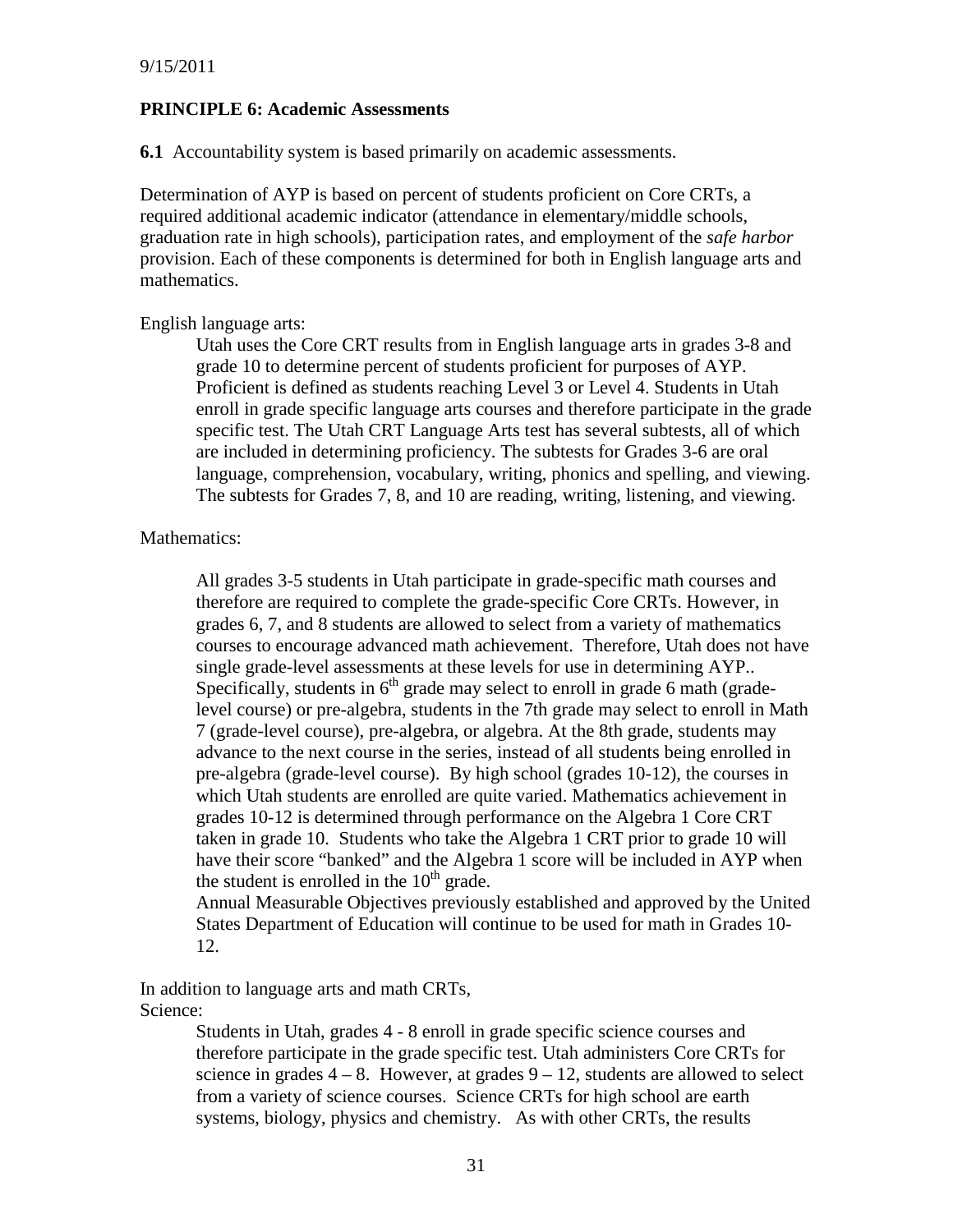determine the percent of students' proficient. Proficient is defined as students reaching Level 3 or Level 4.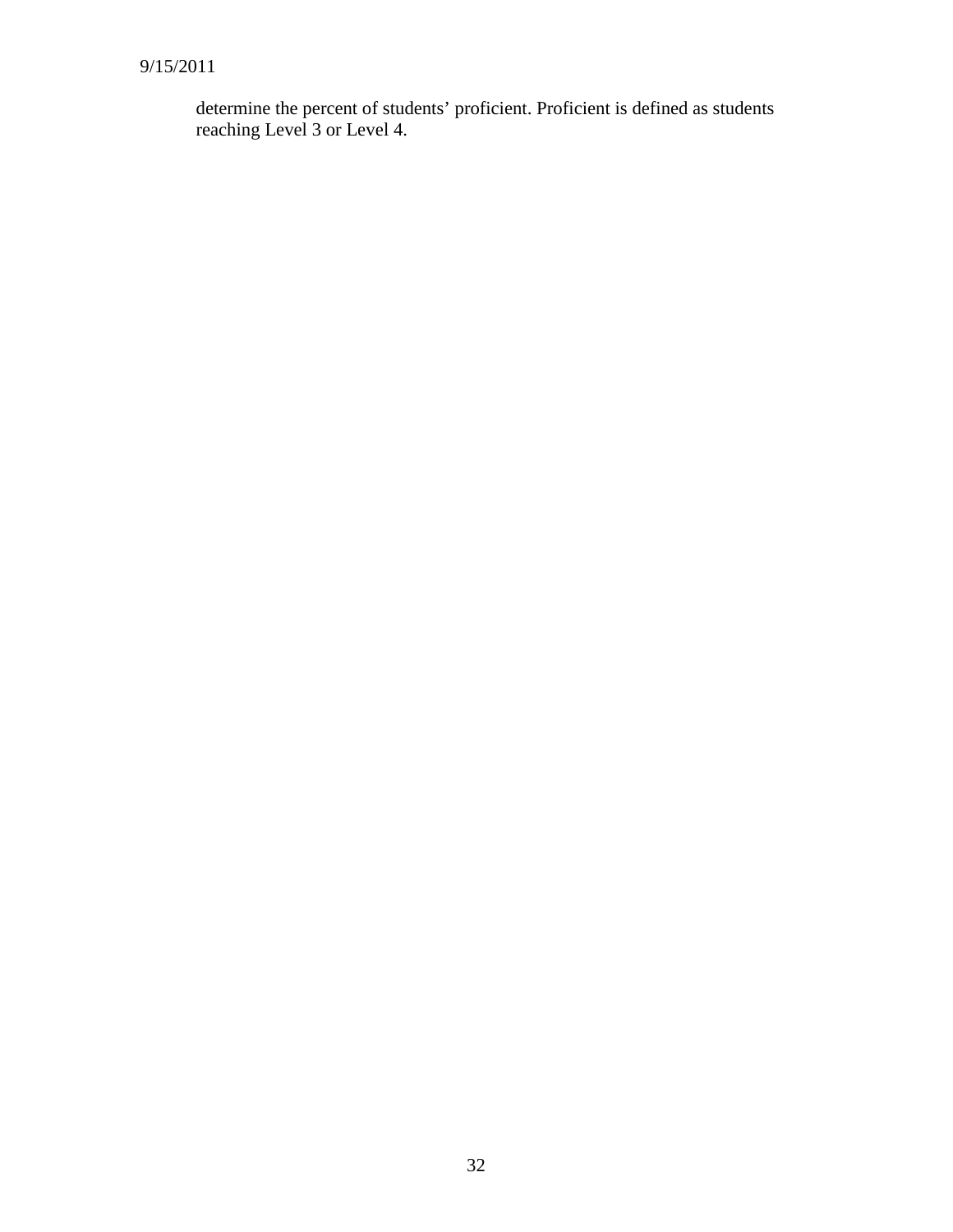# **PRINCIPLE 7: ADDITIONAL INDICATORS**

#### **7.1 Accountability system includes graduation rate for high schools.**

NCLB regulation  $200.19(a)(1)$  requires use of a graduation rate as the "other academic indicator" in determining the AYP of high schools and defines the graduation rate for this purpose as "the percentage of students, measured from the beginning of high school [presumably 9th grade], who graduate from high school with a regular diploma ... in the standard number of years." This definition implies a cohort rate. From the beginning, Utah has exercised the option under  $200.19(a)(1)(b)$  to adjust this definition in order to ensure statewide comparability and reduce error in measurement by restricting the cohort to grades ten through twelve, since half of Utah high schools serve only those three grades.

Through reporting year 2007 (Class of 2006), the cohort graduation rate was operationalized according to the recommendation of the NCES (U.S. Dept. of Ed., August 2002, p. 3) to simulate the movement of a class through high school:

The number of students who graduated from  $12<sup>th</sup>$  grade in the current year divided by the sum of: (1) these same graduates, and the number of students who dropped out of (2)  $12<sup>th</sup>$  grade in the current year, (3)  $11<sup>th</sup>$  grade in the prior year, and (4) 10<sup>th</sup> grade in the year before that.

In order to continue applying official NCES definitions (U.S. Dept. of Education, January 2003, pp. 25, 79-81), that is, to distinguish "graduates" from "other completers", and "dropouts" from "transfers" [see Note below], which had been incorporated into Utah State Board of Education rule (R277-419) in 1997, Utah also lagged the rate by one year; thus, the 2007 report includes the rate for the 2006 cohort, or, in other words, the Class of 2006.

Regular diploma graduates may include students with disabilities who can be retained as "seniors" until the age of 22. As long as such students are retained, their year of expected graduation is incremented by one, so that their completion status is included in the calculation of the graduation rate for the graduating class of the year in which it is finally determined.

As indicated in its original plan, Utah began collecting dropout counts at the student level during the 2004-05 school year, when the Class of 2007 was in 10th grade. High school completion status data is thus now available for each individual student in the Class of 2007 and will be the basis of AYP graduation rate reporting in 2008, according to a simplified formula:

Graduates in cohort divided by graduates plus dropouts in cohort, where entry into the cohort begins with  $10^{th}$  grade.

Since high school completion status counts are derived from student level detail, they can now be disaggregated by all of the programmatic and demographic categories identified in NCLB legislation.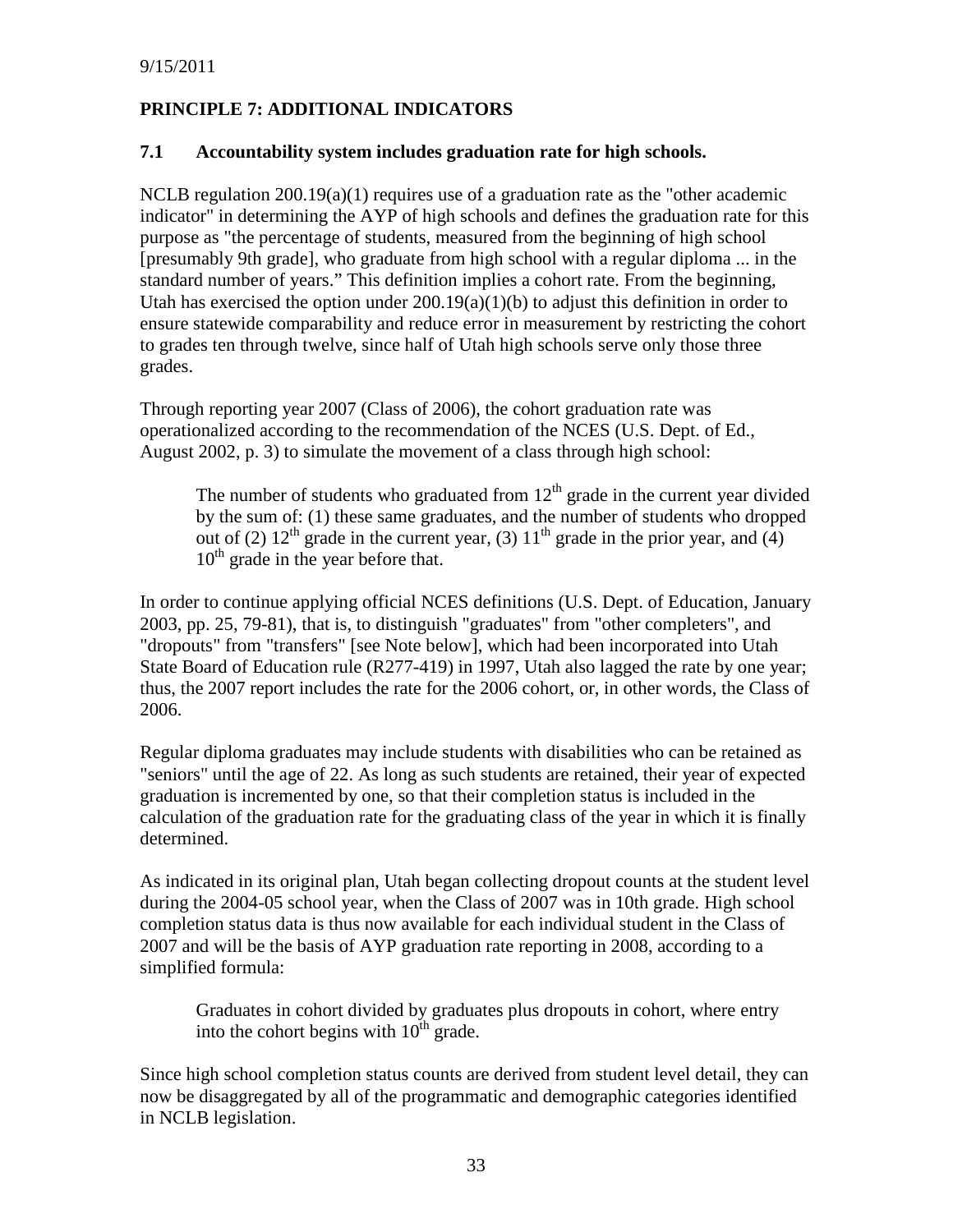NCLB regulation 200.16(a) specifies the 2001-02 school year as the base year for establishing the "starting point" for measuring AYP. Utah interpreted this to mean that we should derive a "cut score" from the graduation rate of the Class of 2002. Using then available data and the initial formula outlined above, we estimated the graduation rate for this cohort at 86% from the beginning of their 10th grade year through the end of their 12th grade year.

The decision rules for the application of the graduation rate additional indicator to each unit of analysis (school or LEA) are as follows:

- **If the cohort contains less than 40 students there are too few students to make a reliable decision about the graduation rate, the graduation rate indicator is not applicable and so the unit "passes";**
- **If the cohort is equal to or greater than 40 students and the graduation rate is greater than 85.7%, the unit "passes";**
- **If the graduation rate is less than 85.7% but greater than the graduation rate for the prior year by at least 2 percentage points, the unit "passes";**
- **In all other cases the unit "fails."**

The 85.7 percent cut score is just below the rate for the entire cohort in the base year. Synthetic cohort rates calculated for the Class of 2006 and submitted to ED via the CSPR in December 2007; suggest that this remains an ambitious goal for most demographic subgroups.

The figure of 85.7 also has a meaningful interpretation in terms of the event dropout rate. It can be obtained by accepting a maximum event dropout rate of 5 percent per year over the life of the cohort. Thus, 95 percent of the cohort remains at the end of 10th grade, 90.025 percent (95% of 95%) remains at the end of 11th grade, and 85.738 percent or (rounded) 85.7 percent (95% of 95% of 95%) remains at the end of 12th grade, the normative time of graduation.

Finally, we note that this figure is not a starting point as such, but a constant applied every year, since under NCLB regulation 200.19(d)(1), "states are not required to increase the goals of its other academic indicators over the course of the timeline."

For the 2008 AYP reports only - If a student group makes safe harbor (with or without confidence interval) and if the n size is greater than 40 for both years and if the graduation rate is below 85.7% for a student group other than whole school, attendance for 2007 & 2008 will be used to determine if there is an increase in the additional indicator. This will only be used for 2008 to allow a baseline to be set for each student group for graduation rate.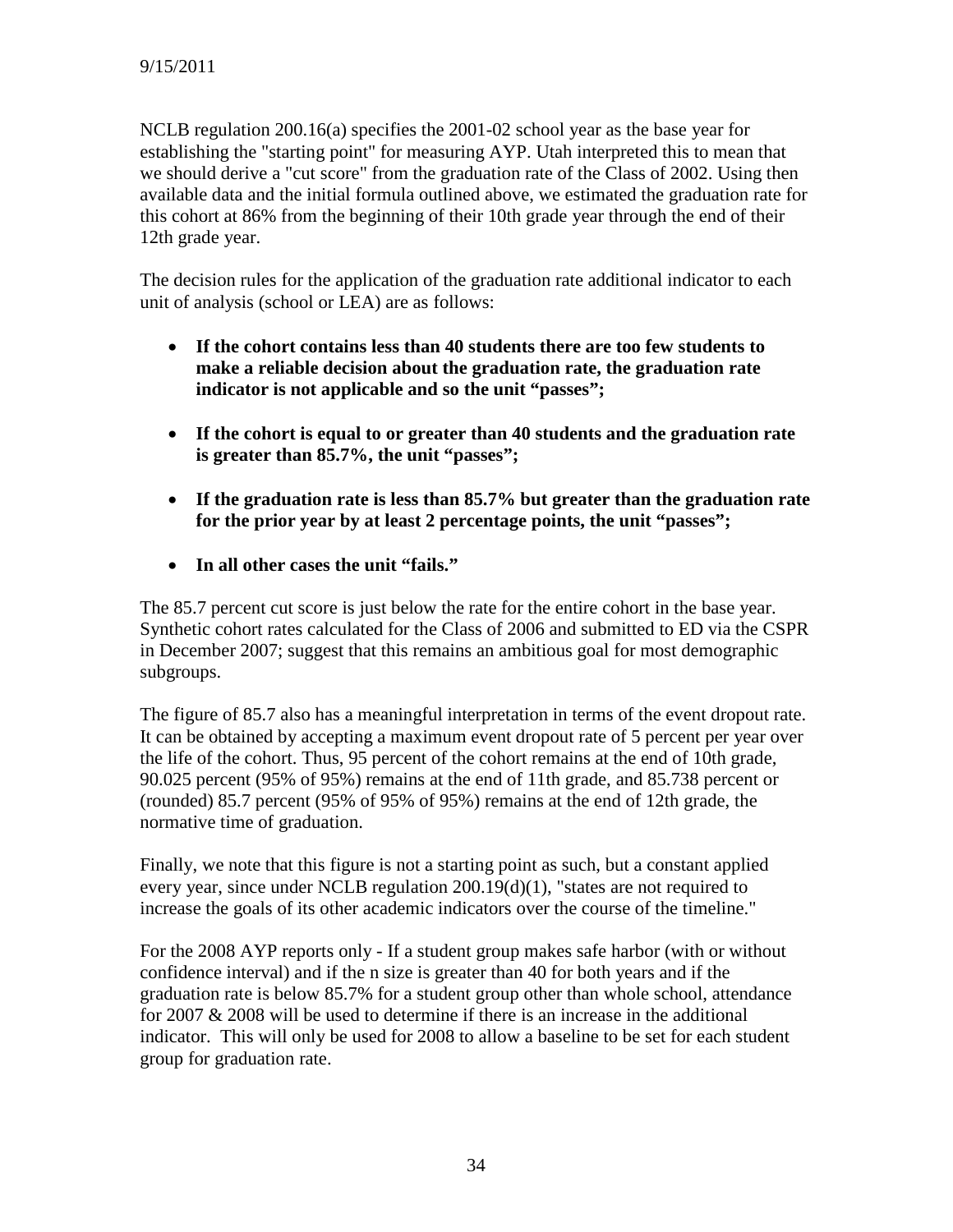#### **7.2 Accountability system includes an additional academic indicator for elementary and middle schools.**

NCLB regulation 200.19(a)(2) requires "at least one academic indicator" for elementary and middle schools but does not identify a specific indicator. In subsection (b)(3) "attendance rates" are mentioned as a possibility, and Utah uses the attendance rate for this purpose.

Unfortunately, Utah cannot empirically derive a cut score from the 2001-02 school year for the attendance rate as done with the graduation rate, because attendance data were not collected at the state level in that year nor for several years -- funds are allocated to districts on the basis of membership rather than attendance, and the NCES/CCD has not required reporting attendance data since 1992. Utah, therefore, relies on a recommendation from the Center for Assessment (NCIEA, 2003), which has considerable experience in consulting on the construction of educational accountability systems in several states, as to what constitutes a reasonable value for this purpose.

Accordingly, units of analysis that achieve or exceed an attendance rate of 93 percent, as well as those that are below that standard but have improved their attendance rate when compared with the prior year, are considered as having met the additional indicator requirement of AYP.

The attendance rate is obtained by dividing the sum of days in attendance by the sum of days in membership across all students in the unit of analysis. Because attendance data is collected by the USOE at the student level, it can be disaggregated by all student subgroups when a school employs the safe harbor provision.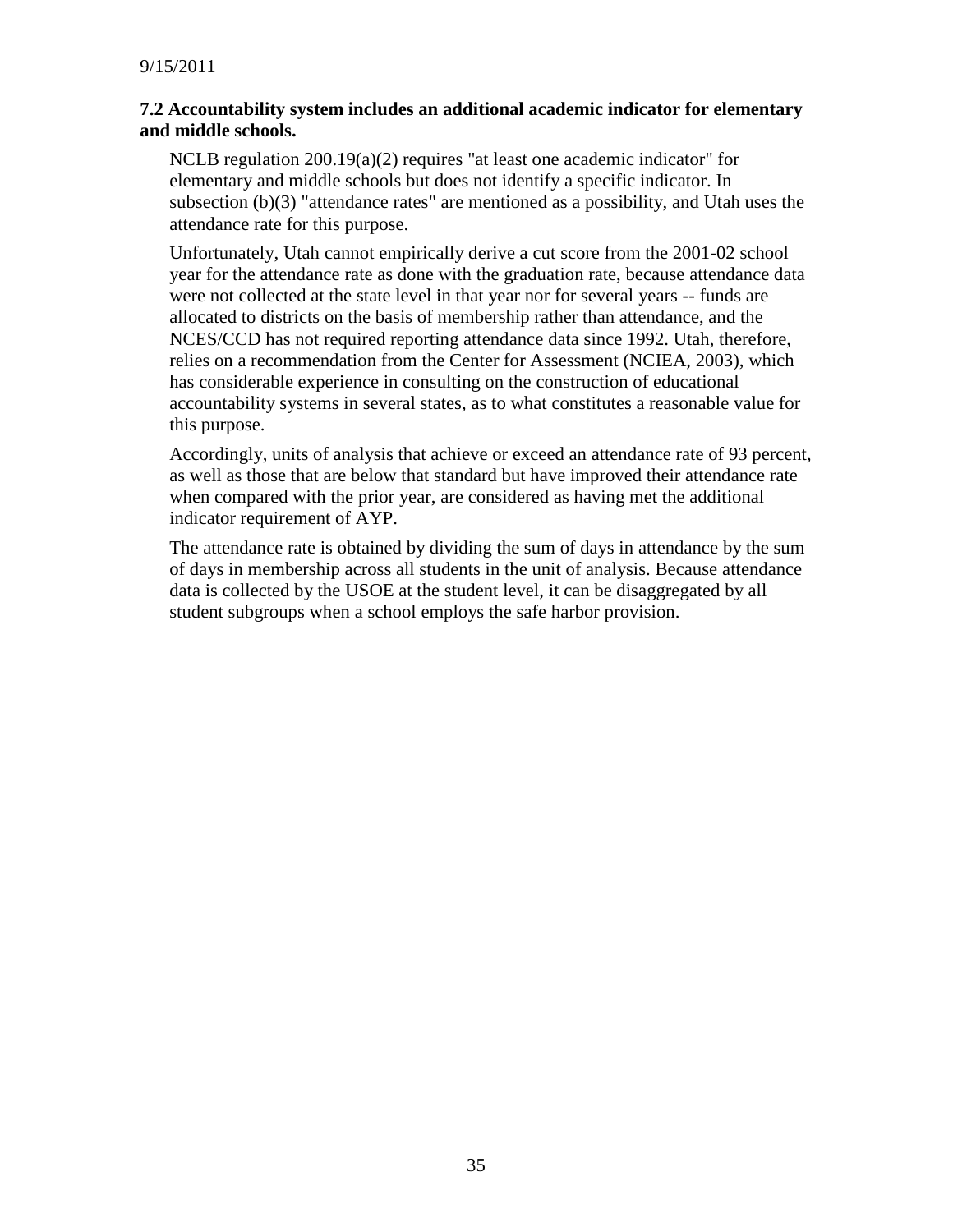#### **7.3 Additional indicators are valid and reliable.**

Regarding the graduation rate, the definitions of "graduate" and "dropout" used by each LEA and the formula used by the USOE to calculate the rate explicitly comply with NCES standards. In addition, an independent accounting firm formally audits the dropout count in each LEA annually following these guidelines (State of Utah, APP-C5):

"2a. From the prior year attendance records, select a sample of students who did not complete the prior school year in grades 7-12 and were NOT identified by the district as dropouts. The sample size should be equal to or greater than 5% of the actual number of such students or, in other words, of the sampling frame; however, the sample size should not be fewer than 10 and need not exceed 30.

"2b. For the sample of students defined in 2a, determine whether the students have been properly excluded from the dropout totals as reported in the district's Annual Public School Fall Enrollment Report in accordance with SOE's rules for pupil accounting R277-419-5. In other words, determine whether adequate documentation exists to support the district's claim that the student was not a dropout."

Regarding the attendance rate, each LEA uses the same definition:

"Attendance" is the total number of days a student attended a specific school. A student is counted as "in attendance" on a school day if the student was counted on the class role by a teacher as being "present" -- in Grade 1-6, at any time during the day; and in Grades 7-12, in at least one period of the day.

The formula used for calculating the attendance rate reflects actual student behavior in the aggregate, on the one hand, and the school's differential responsibility for each student, on the other: a student enrolled for a shorter period with perfect attendance appropriately enhances the school's performance, but a student enrolled for a longer period with poor attendance is appropriately given more weight by virtue of having more days in membership, so the school has an incentive to improve that student's attendance.

#### **NOTE**

For the purposes of NCLB/AYP, the completion status of each secondary (Grade 7- 12) student who leaves a Utah public school is (or, when dropout data collection is fully automated, will be) represented in the Data Warehouse by an "exit code" according to the following classification:

- Graduate (numerator and denominator)  $=$  "GR" or any of six "early graduation" codes.
- Dropout (denominator only) = "DO" or "CT" (the latter is a student who "completes" school without obtaining a "regular diploma").
- Transfer (excluded from calculation)  $=$  any of seven codes identifying legitimate ways of leaving school, including death ("DE") and withdrawal ("WD") due to illness or accident.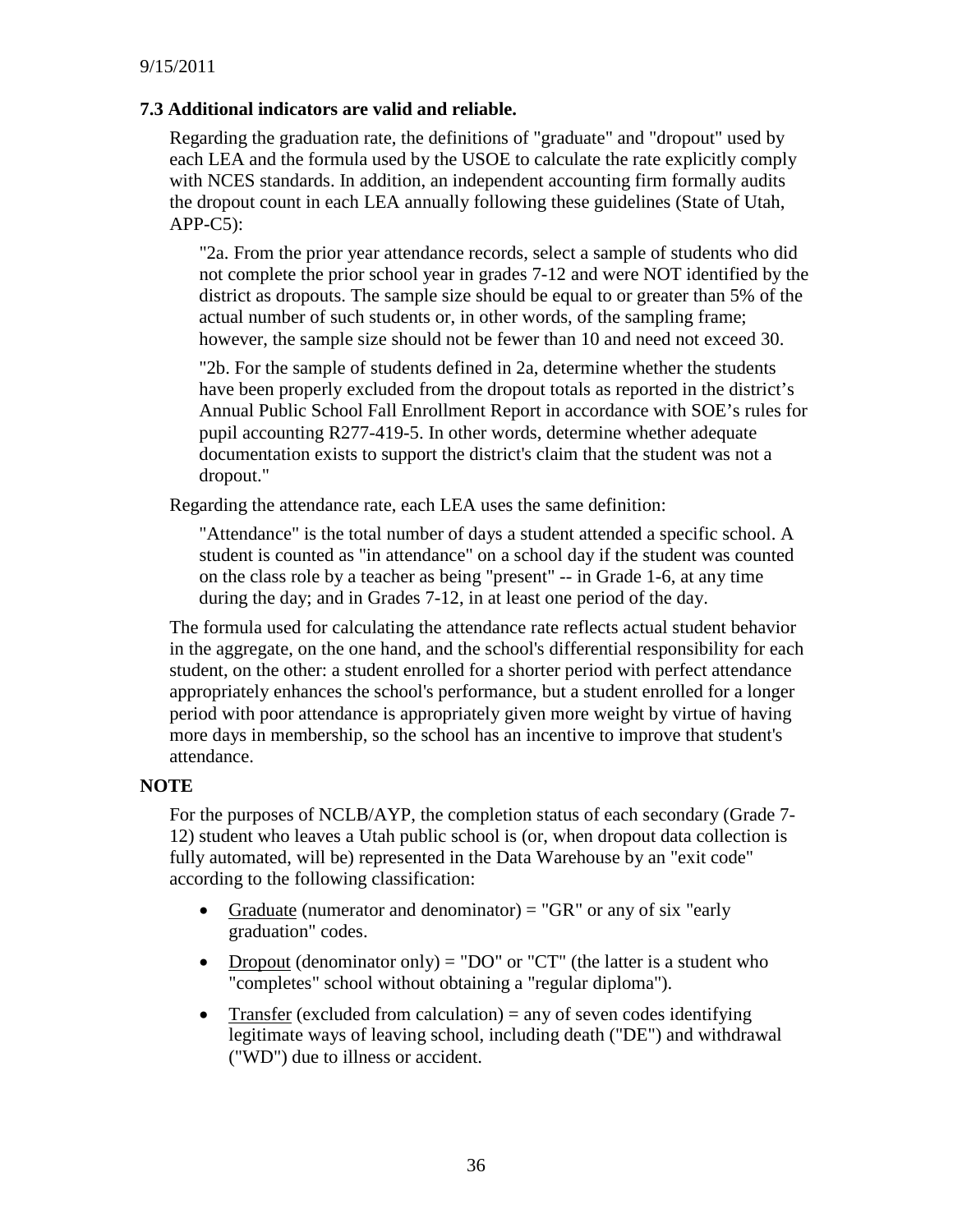#### 9/15/2011

Students who have been "expelled" ("EX") or are suspended ("SU") at the end of the year are also treated as dropouts, unless their status changes by the beginning of the following year.

#### **REFERENCES**

State of Utah, Legal Compliance Audit Guide, Appendix C, [March 2004]. http://www.sao.state.ut.us/sulcag/APPC5.htm

Utah Administrative Code, R277-419 Pupil Accounting [January 1, 2004]. http://www.rules.utah.gov/publicat/code/r277/r277-419.htm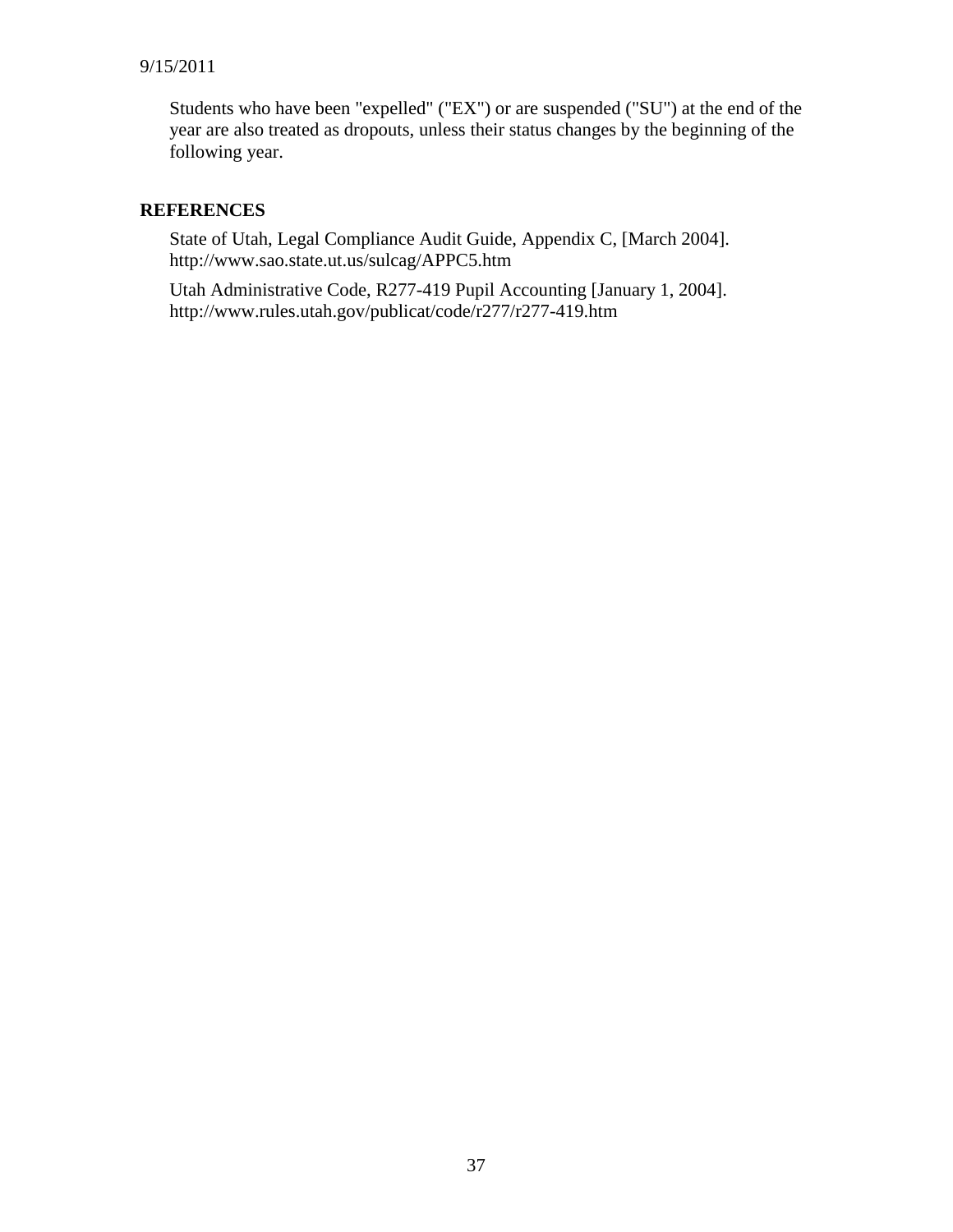#### **PRINCIPLE 8: SEPARATE DECISIONS FOR READING/LANGUAGE ARTS AND MATHEMATICS**

**8.1** Accountability system holds schools and districts separately accountable for in English language arts and mathematics.

The AYP calculation examines separately the percent of students proficient in English language arts and mathematics. In addition, participation rates are examined for each subject separately. Baseline values and annual measurable objectives are defined for each subject as well. AYP is determined for each student subgroup, school, LEA and the state as a whole for in English language arts and mathematics.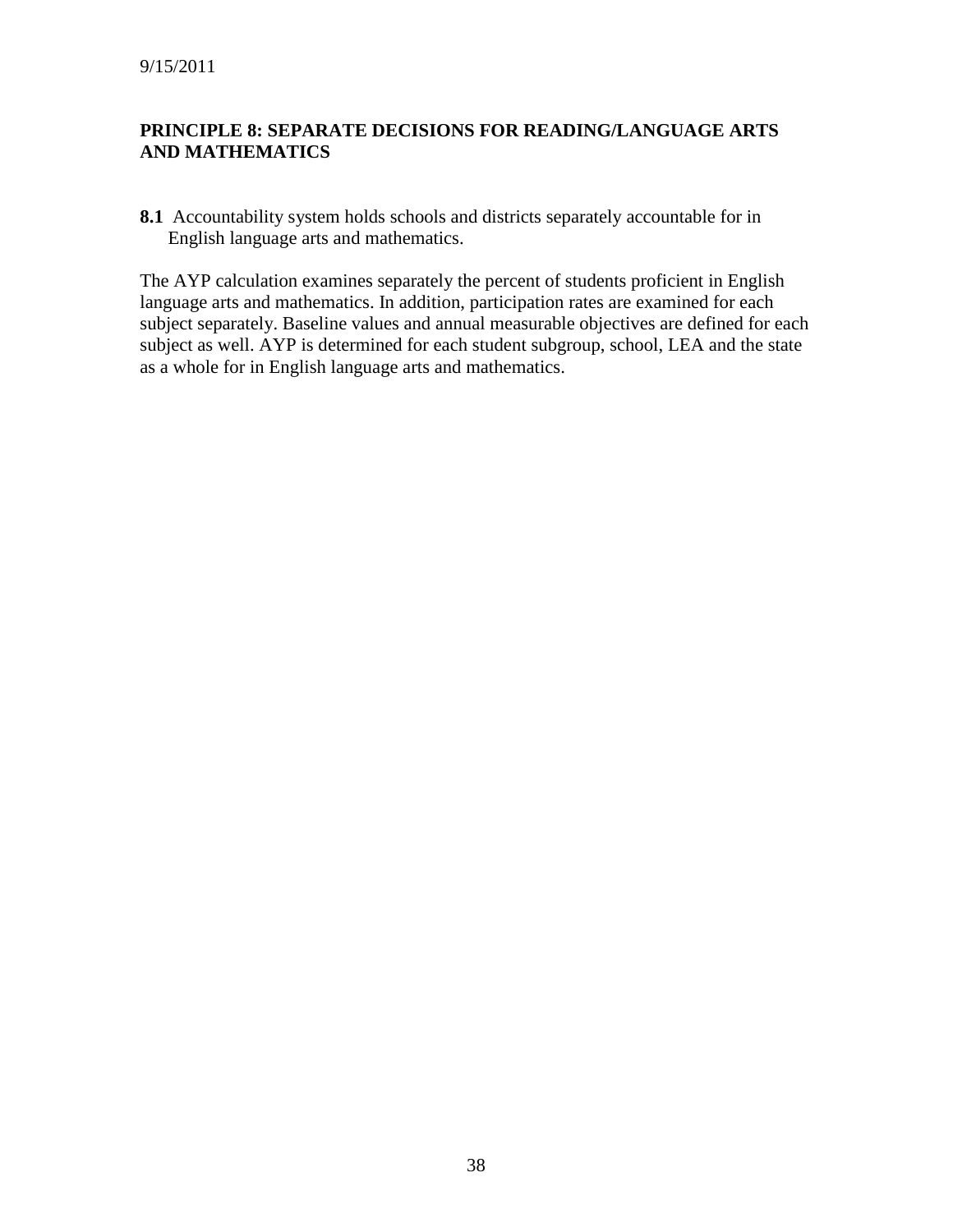## **PRINCIPLE 9: SYSTEM VALIDITY AND RELIABILITY**

**9.1** Accountability system produces reliable decisions.

Utah has incorporated several features into the accountability program to ensure reliable decisions.

- Core CRTs used as academic measures have been developed using industry standards to produce valid and reliable scores. Use of these tests to make AYP decisions sets a foundation for making reliable decisions.
- Use of statistical significance tests instead of an absolute minimum N for annual measurable objectives will reduce the probability of a Type 1 error (falsely identifying a school for program improvement).
- A school is identified for improvement only when it misses AYP in the same subject and in the same subgroup for two consecutive years.
- An LEA is identified for improvement only when it misses AYP in the same subject and in all grade spans for two consecutive years, or the other academic indicator in all grade spans for two consecutive years.
- Use of statistical significance tests and multiple years of data for making *safe harbor* decisions will reduce the probability of Type 1 errors.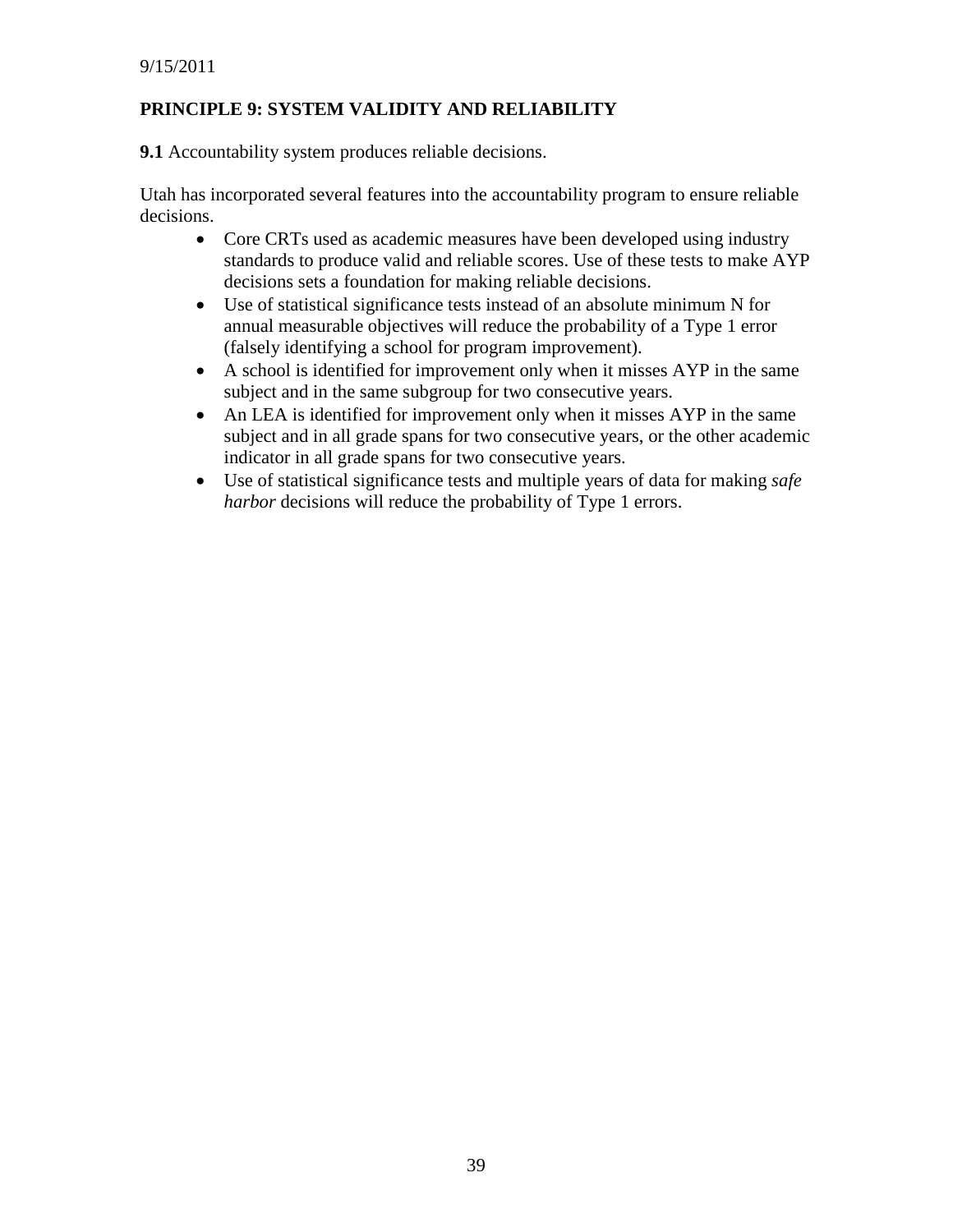**9.2** Accountability system produces valid decisions.

Utah incorporates several key processes to ensure valid decisions about AYP.

- Tests of statistical significance allow all schools to be accountable for all student subgroups regardless of group size.
- All students are included in Utah's accountability plan, and monitoring processes are in place to verify inclusion.
- Appeals will be allowed at the school and LEA level. A school may have 30 days to appeal an AYP decision to the LEA. An LEA may have 30 days to appeal an AYP decision to USOE.
- An appeal should be based on documented evidence based on the following criteria:
	- o An error in the aggregating and merging of data and/or a calculation error, or other conclusion errors that directly affects school or LEA status
	- o Extreme circumstances that affected data and/or test administration that had a significant impact on the school (e.g., flood, fire, natural disaster)
- The Local Educational Agency (LEA) determines whether a school is making adequate yearly progress (NCLB  $1116(a)(1)(A)$
- The procedures and guidelines for the appeal process are approved by the Utah State Board of Education
- USOE has a validation of data processing procedure in place consistent with the established timeline for data submission, processing, and return of results.

Schools may appeal the proposed identification of not making AYP for statistical or other substantive reasons, such as catastrophic events that may have caused errors in test results. The process for technical appeals is detailed here.

Quality control and a chance to correct any errors are critical to the process of creating a valid and reliable system. Student data (background & behavior) and student performance in the academic areas of math and language arts serve as foundations for determining AYP for student subgroups, schools, and LEAs. These student level data are submitted at certain intervals during the school year via the USOE clearinghouse (http://www.usoe.org/Clearinghouse/Clearinghouse.htm). These data are validated through quality assurance procedures, summarized and forwarded to the USOE data warehouse (http://www.usoe.org/upass/). AYP analysis will be performed on the needed USOE warehouse data elements.

Formal and informal appeals processes occur at numerous steps along the way. The following are key data submissions, their timeline and how each element and the overall school status may be appealed.

**Student Pre-Print Data (March/April)** - Preprint student data is submitted to USOE. This data includes student demographic data. At the district and school level, this data is summarized and sent to districts to approve or make corrections in their operational student data and then resubmit it. This individual information is used to pre-print Core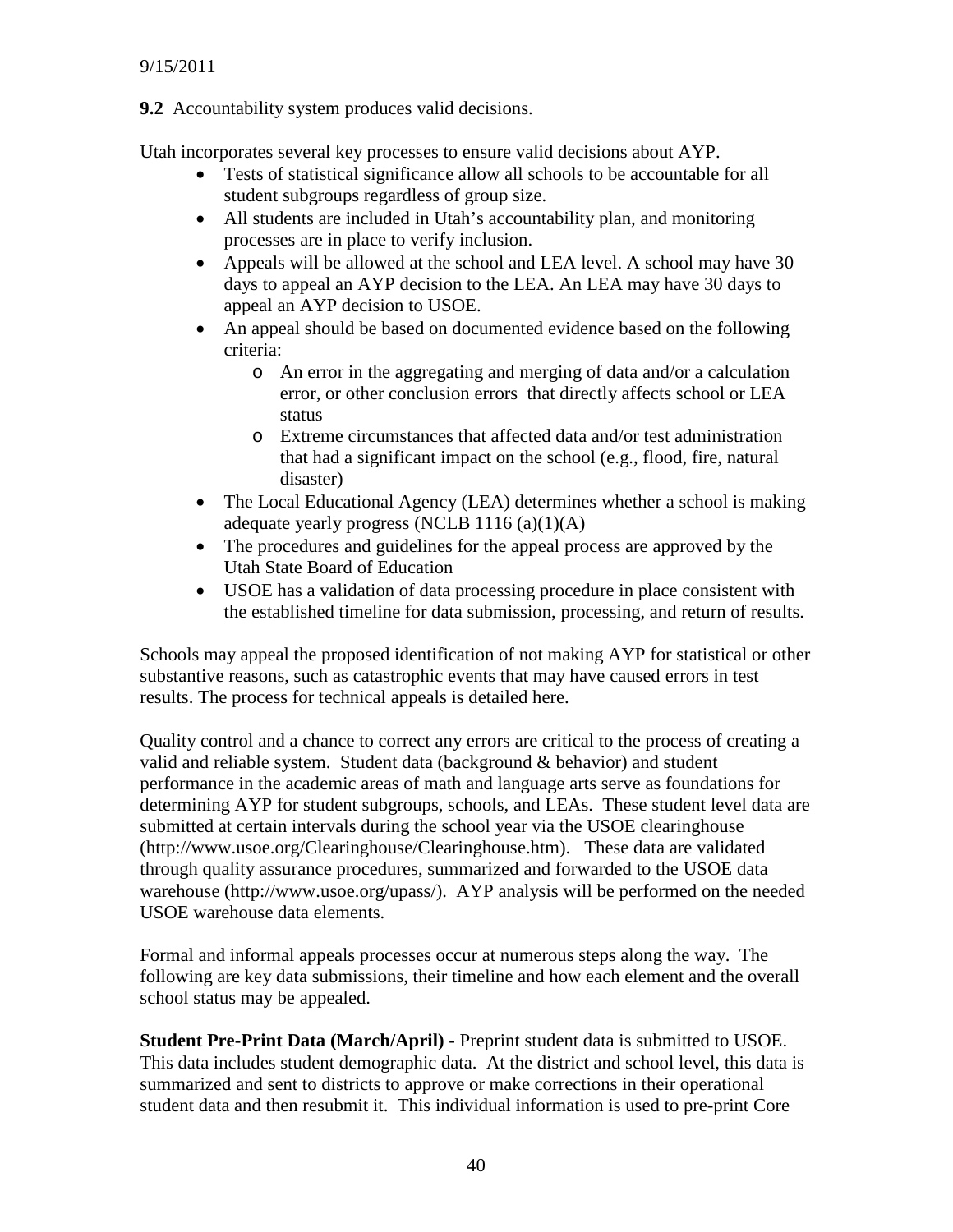.

CRT answer sheets or prepare computer tests. This process both reduces work for the students and improves student data. Districts provide written approval of their pre-print data before answer sheets are printed or computer tests prepared.

*Validation and Appeals*: Districts can make corrections and resubmit data up to testing window.

**Core CRT Scanning & Scoring (May/June)** - Language Arts, math and science Core CRTs are scanned and scored by USOE or the computer based contractor. Utah is one of only a few states that do in-house scanning and scoring. This approach leads to faster scoring turnaround, stronger quality assurance procedures and more accurate test data transfer to our USOE Data Warehouse. Throughout the scanning process, inconsistencies and problems with student answer sheets are identified and corrected. Depending on the issue, either the district or school is directly involved. USOE scoring staff is assigned certain districts. This has enabled a relationship to develop with the districts and increases the cooperation as scanning or scoring issues arise. Scoring turnaround and testing procedures are well documented in Utah Board rule, R277-473-3. Time Periods for Administering and Returning Test Materials.

*Validation and Appeals:* Districts and schools work directly with USOE scoring staff to resolve any inconsistencies or possible errors. These issues and their resolution are documented and dated by USOE staff. Basic score distributions are also examined to assure students are being scored against the correct answer key. Districts must signoff on preliminary raw score results in June. In addition, USOE Scoring staff compare raw score results at the school and grade level with previous years' results to check for testing irregularities and assure quality data.

**Clearinghouse "End of Year" data submission (July)** - From an accountability perspective, this student level data submission provides background characteristics, grade level data, enrollment date, exit date, graduation status, and attendance. This serves as the foundation of student level identification to which test data is matched. These data are passed on to the USOE Data Warehouse for integration with the other data systems.

*Validation and Appeals:* Districts are encouraged to submit this large data file at the start of June. Once data are submitted, USOE analysts verify the structure and format of the data. An edit check program is run against the data to verify its quality and completeness. Written reports and diagnostics are sent to districts regarding this data. Districts are to make necessary corrections and modifications. Final clearinghouse data are due July 15. By that point, districts must provide written verification that data are accurate and complete.

**Teacher and Course Data (i.e., CACTUS) submission (July)** - Teacher and course level data is maintained in the CACTUS database. This database is centralized by USOE. CACTUS serves as the operational teacher system and is updated throughout the school year. Districts are required to have all changes into the system finalized by July  $1<sup>st</sup>$ .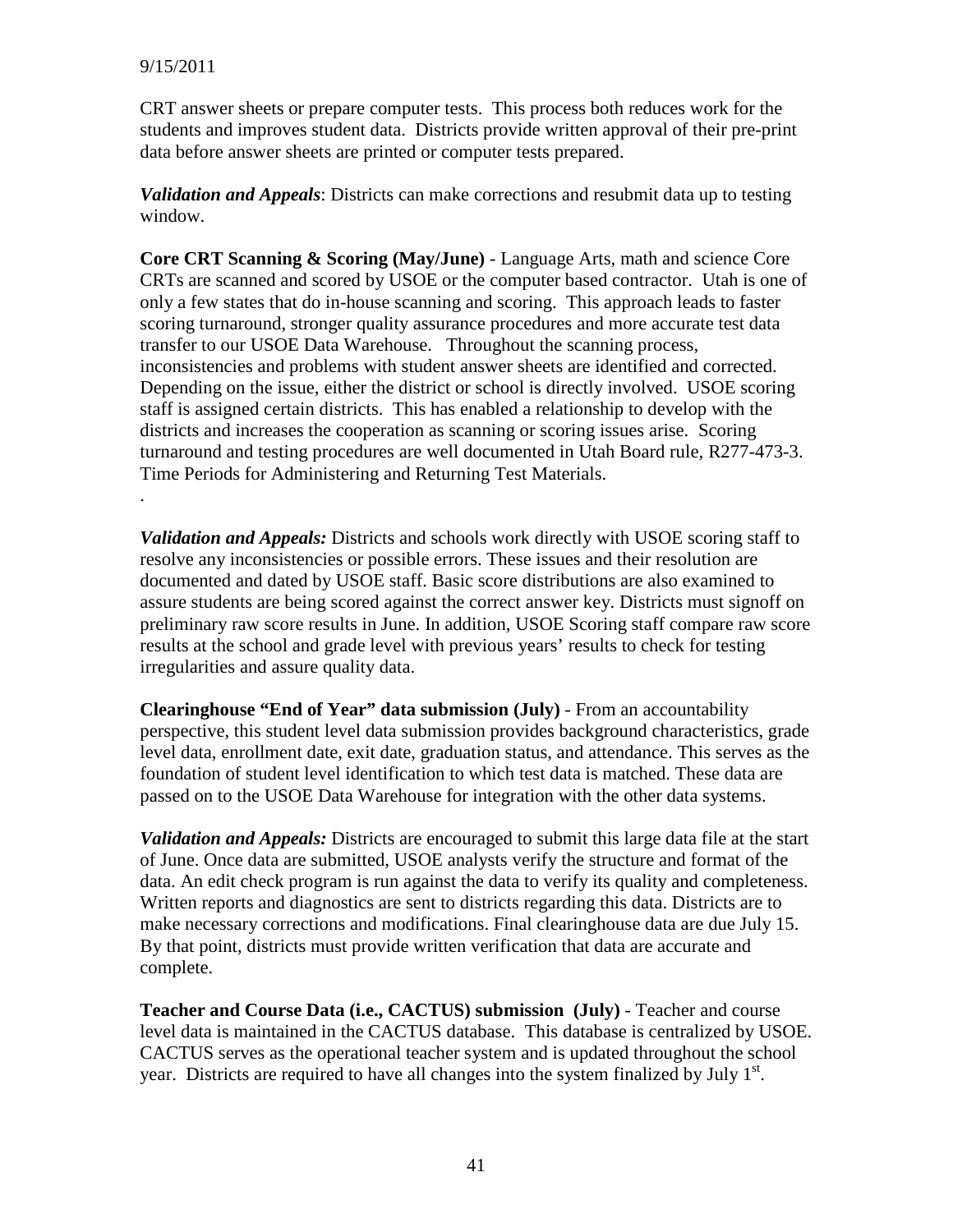#### 9/15/2011

*Validation and Appeals:* USOE staff work on a case-by-case basis with districts. Regular training on CACTUS and updates to the data system are conducted during the year. Districts receive written notification reminding them of the CACTUS data submission deadline. The role of schools and districts is to assure the data is accurate and up to date by the end of the school year.

**Behavior and Assessment Data Merge (July/August)** - USOE data warehouse merges various data systems needed for AYP calculations. Utah has a State-wide Student Identifier used to merge student data.

*Validation and Appeals:* USOE data warehouse staff will provide districts and their schools data on the success rate and issues regarding matching and merging of student data. Depending on the nature and extent of the problem and overall timelines, districts may resubmit a data element. The State Associate Superintendent in charge of data will ultimately make this decision.

**Appeals and Consequences of missing data deadlines -** Board Rule R277-484. *Data Standards, Deadlines and Procedures* gives clear and specific detail regarding data deadlines. Districts must meet data deadlines or funds will be withheld. This rule also specifies procedures to get an extension for a deadline.

**District and School review of AYP status** – Utah schools and districts will have 30 days to appeal the AYP decision as long as they meet all of their data submission requirements. All data elements (outlined above), statistical procedures, merging of student data (outline above) and AYP status will be reviewed. Appeals must be submitted in writing between schools and the LEA and between the LEAs and the SEA. The SEA and the LEA will follow all necessary procedures detailed above. The State Superintendent and the Utah State Board of Education will make final decisions regarding appeals and missing data deadlines.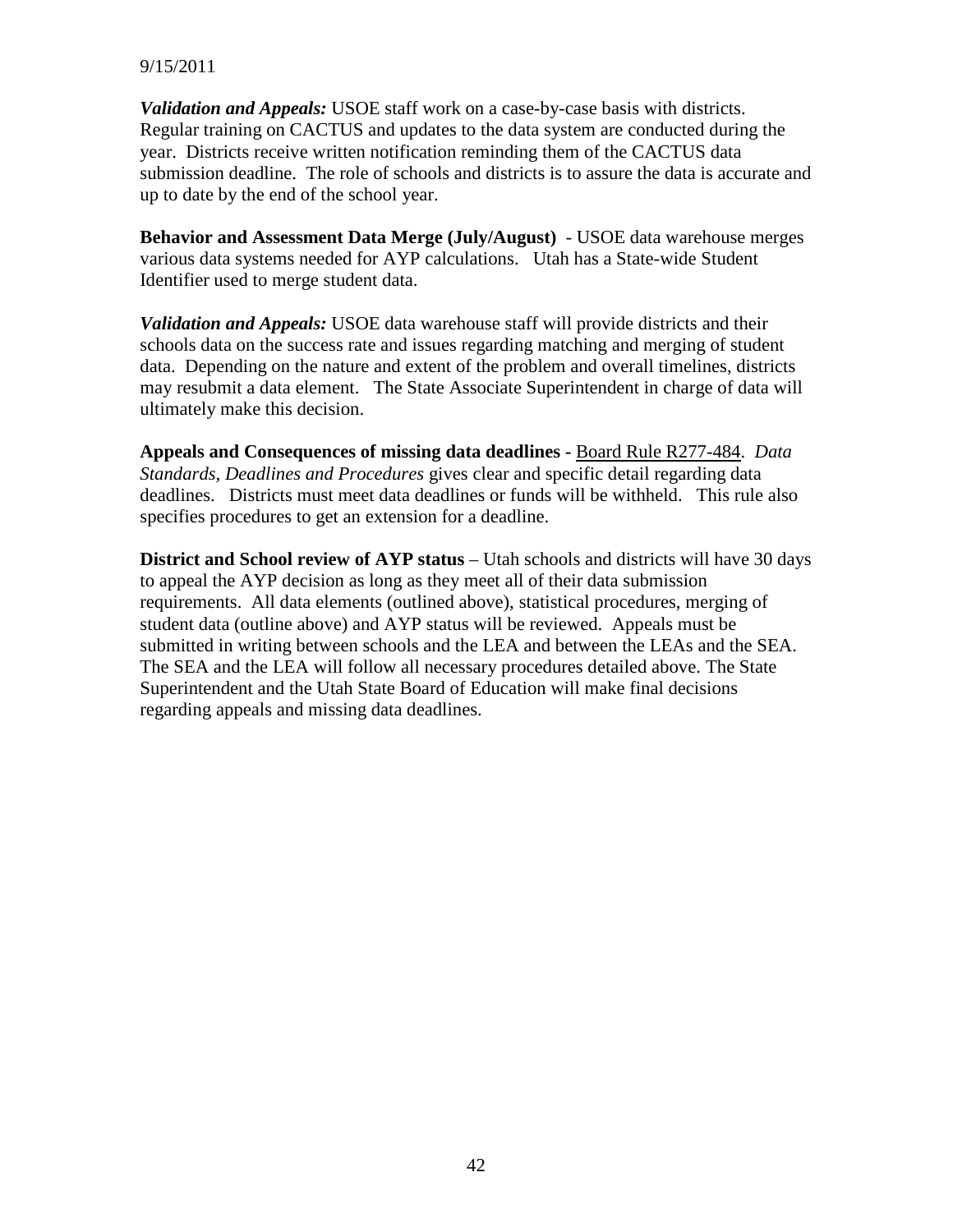**9.3** State has a plan for addressing changes in assessment and student population.

Core CRTs are post-equated using established psychometric methods and procedures. As new or revised assessments are administered, they will be included in the AYP determination.

New schools/districts are defined as a school/district that has had no prior enrollment or a school/district with significant (40%) change in population or staffing due to boundary changes, school closures, or changes in grade level configurations that now serves a different population such that fair comparisons cannot be made to the prior year's performance. A new school/district will begin a new base line for purposes of calculating AYP. In subsequent years, data generated by the school/district will be used for making AYP determinations. The goal of 100 percent proficiency by 2013-2014 will be established for new schools/districts.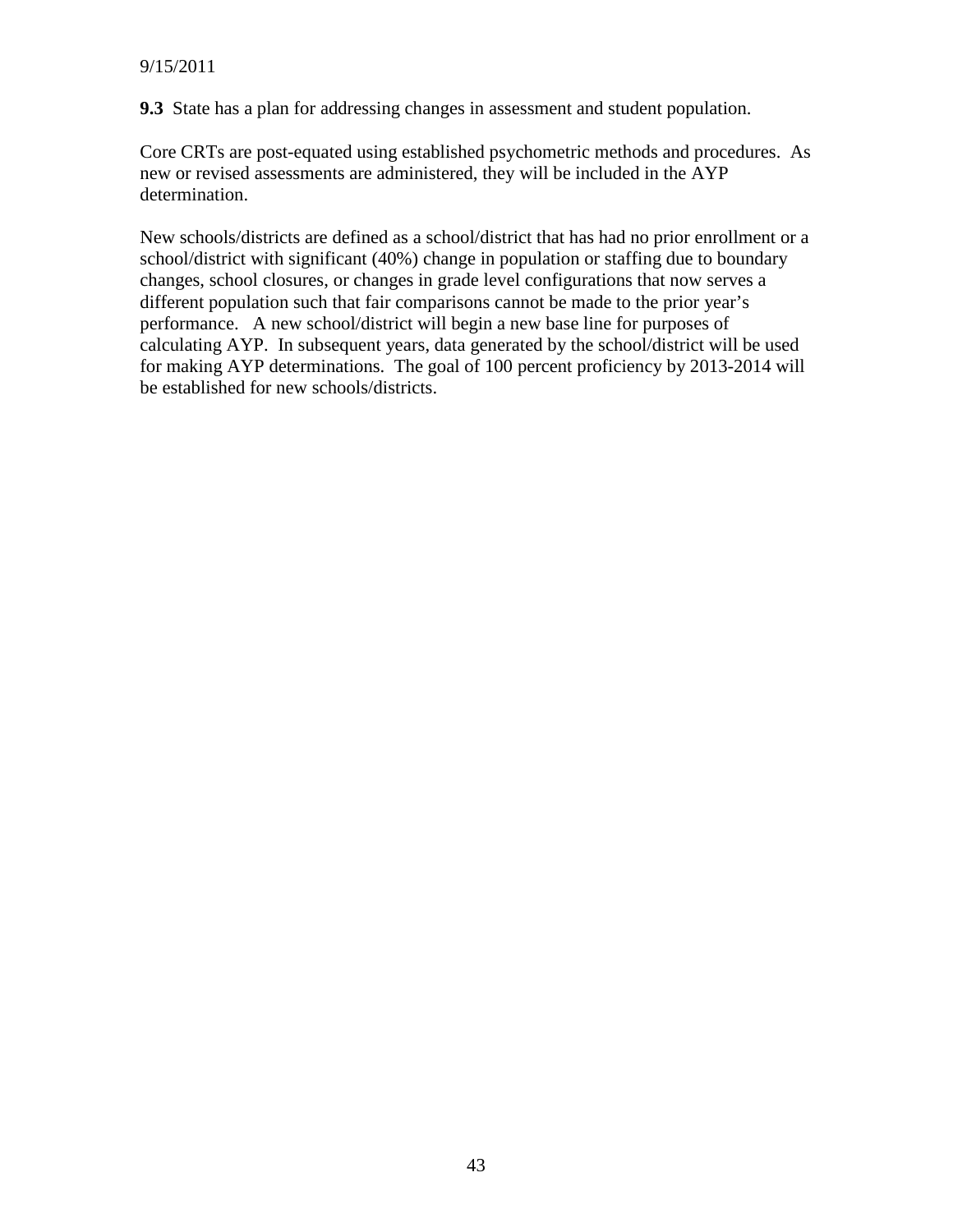## **PRINCIPLE 10: PARTICIPATION RATE**

**10.1** Accountability system has the means for calculating the rate of participation in the statewide assessment.

Utah has several processes in place to account for all students and make a determination of participation rate.

- Answer documents are generated by the pre-print file and submitted to the USOE by each LEA. Each Core CRT answer sheet includes a special codes box that is completed for each student. Participation and non-participation are indicated in the special codes box. All answer documents are returned regardless of student participation.
- Computer tests are generated by the pre-print file and submitted to the Computer Based contractor by each school. Each computer test file include a special codes box that is completed for each student. Participation and nonparticipation are indicated in the special codes box. Computer files indicate the participation of the student on each test.
- The all-students files submitted by LEAs are used as part of the scoring system. Student records are matched with test results.
- The final participation rate is based on participants divided by both participants and non-participants as defined by the participation special codes boxes on the answer documents and computer tests.

The 95 percent participation rate will apply to student subgroups and schools with a minimum size of 40. Utah will, however, implement the new flexibility allowed for multi-year averaging of participation. For any subgroup, school, or LEA that does not achieve 85% or greater participation in any one year, they will not meet the criteria as an average of 95% is not attainable.

The 95 % participation rate will be based on membership at the school or LEA. All students enrolled at a school must participate in testing whether or not the student's score will be part of the academic achievement determination as part of AYP. Students not included in the school academic achievement determination may, in fact, be counted at the LEA level, necessitating a test score.